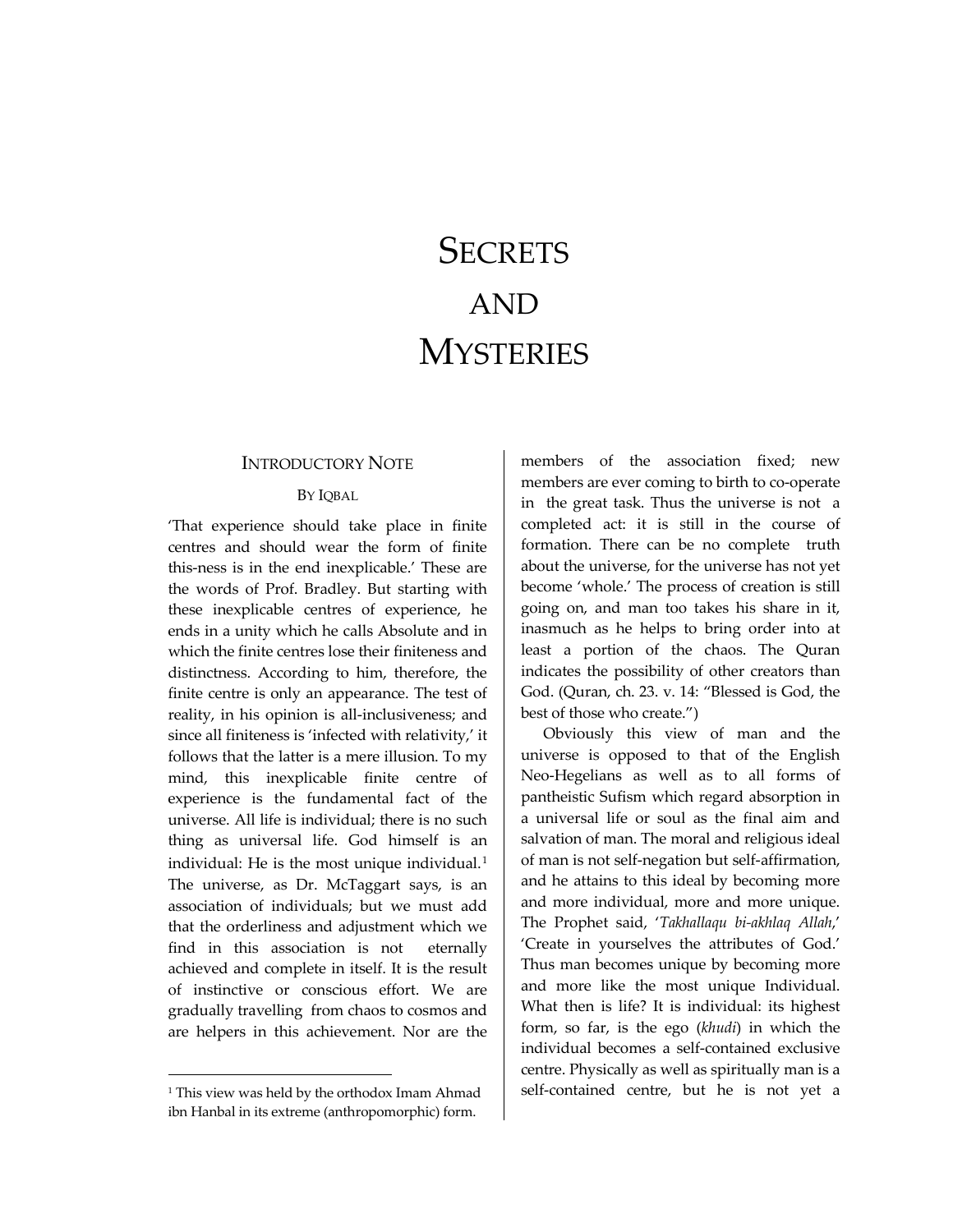complete individual. The greater his distance from God, the less his individuality. He who comes nearest to God is the completest person. Not that he is finally absorbed in God. On the contrary, he absorbs God into himself.[2](#page-1-0) The true person not only absorbs the world of matter by mastering it; he absorbs God Himself into his ego by assimilating Divine attributes. Life is a forward assimilative movement. It removes all obstructions in its march by assimilating them. Its essence is the continual creation of desires and ideals, and for the purpose of its preservation and expansion it has invented or developed out of itself certain instruments, *e.g.,* senses, intellect, etc., which help it to assimilate obstructions. The greatest obstacle in the way of life is matter, Nature; yet Nature is not evil, since it enables the inner powers of life to unfold themselves.

The ego attains to freedom by the removal of all observations in its way. It is partly free, partly determined [3](#page-1-1) , and reaches fuller freedom by approaching the Individual, who is most free—God. In one word, life is an endeavour for freedom.

The ego and continuation of personality

In man the centre of life becomes an ego or person. Personality is a state of tension and can continue only if that state is maintained. If the state of tension is not maintained, relaxation will ensue. Since personality, or the state of

'Do not grieve he will not be lost to thee;

Nay, the whole world will be lost in him.'

The true individual cannot be lost in the world; it is the world that is lost in him. I go a step further and say, prefixing a new half-verse to a hemistich of Rumi:

In his will that which God wills becomes

lost;

 $\overline{\phantom{a}}$ 

'How shall a man believe this saying?'"

tension, is the most valuable achievement of man, he should see that he does not revert to a state of relaxation. That which tends to maintain the state of tension tends to make us immortal. Thus the idea of personality gives us a standard of value: it settles the problem of good and evil. That which fortifies personality is good, that which weakens it is bad. Art, $4$ religion, and ethics must be judged from the stand-point of personality. My criticism of Plato is directed against those philosophical systems which hold up death rather than life as their ideal—systems which ignore the greatest obstruction to life, namely, matter, and teach us to run away from it instead of absorbing it.

As in connexion with the question of the freedom of the ego we have to face the problem of matter, similarly in connexion with its immortality we have to face the problem of time. Bergson has taught us that time is not an infinite line (in the spatial sense of the word 'line') through which we must pass whether we wish it or not. This idea of time is adulterated. Pure time has no length. Personal immortality is an aspiration: you can have it if you make an effort to achieve it. It depends on our adopting, in this life modes of thought and activity which tend to maintain the state of tension. Buddhism, Persian Sufism and allied forms of ethics will not serve our purpose. But they are not wholly useless, because after periods of great activity we need opiates, narcotics, for some time. These forms of

<span id="page-1-2"></span><span id="page-1-0"></span><sup>2</sup>Maulana Rumi has very beautifully expressed this idea. The Prophet, when a little boy, was once lost in the desert. His nurse Halima was almost beside herself with grief but while roaming the desert in search of the boy she heard a voice saying:

<span id="page-1-1"></span><sup>3</sup> According to the saying of the Prophet, 'The true Faith is between predestination and free-will.'"

 <sup>4</sup> The ultimate end of all human activity is Life glorious, powerful, exuberant. All human art must be subordinated to this final purpose, and the value of everything must be determined in reference to its life-yielding capacity. The highest art is that which awakens our dormant will-force and braves us to face the trials of life manfully. All that brings drowsiness and makes us shut our eyes to reality around, on the mastery of which alone Life depends, is a message of decay and death. There should be no opium-eating in Art. The dogma of Art for the sake of Art is a clever invention of decadence to cheat us out of life and power. ('Our Prophes's Criticism of Contemporary Arabian Poetry' in *The New Era*, 1916, p. 251)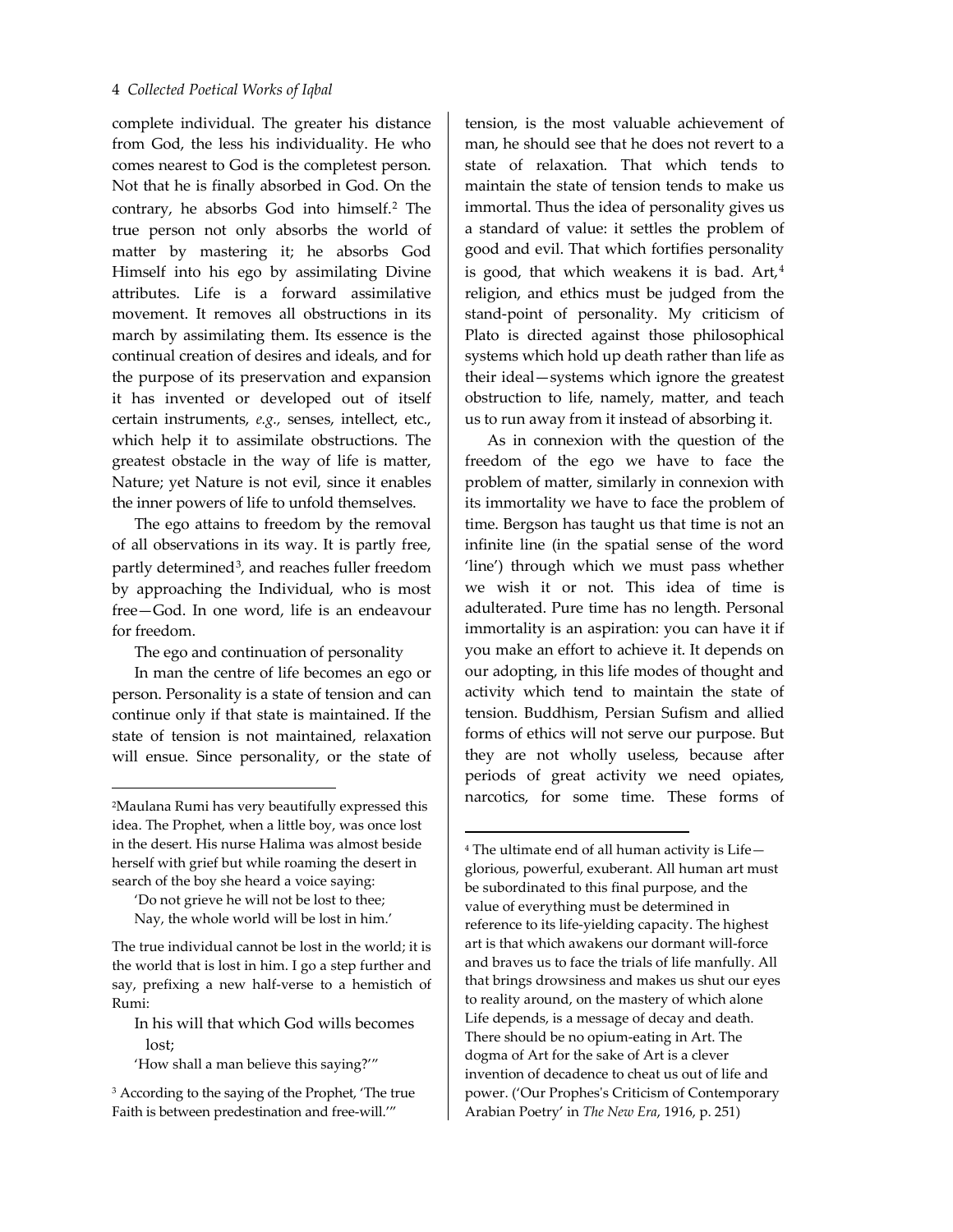thought and action are like nights in the days of life. Thus, if our activity is directed towards the maintenance of a state of tension, the shock of death is not likely to affect it. After death there may be an interval of relaxation, as the Quran speaks of a *barzakh*, or intermediate state, which, in the case of some individuals, will last until the Day of Resurrection (Quran, ch. 23, v. 102). Only those egos will survive this state of relaxation who have taken good care during the present life. Although life abhors repetition in its evolution, yet on Bergson's principles the resurrection of the body too, as Wildon Carr says, is quite possible. By breaking up time into moments we spatialise it and then find difficulty in getting over it. The true nature of time is reached when we look into our deeper self. Real time is life itself which can preserve itself by maintaining that. particular state of tension (personality) which it has so far achieved. We are subject to time so long as we look upon time as something spatial. Spatialised time is a fetter which life has forged for itself in order to assimilate the present environment. In reality we are timeless, and it is possible to realise our timelessness even in this life. This revelation, however, can be momentary only.

#### *The education of the ego*

<span id="page-2-0"></span>The ego is fortified by love. This word is used in a very wide sense and means the desire to assimilate, to absorb. Its highest form is the creation of values and ideals and the endeavour to realise them. Love individualises the lover as well as the beloved. The effort to realise the most unique individuality individualises the seeker and implies the individuality of the sought, for nothing else would satisfy the nature of the seeker. As love fortifies the ego, asking weakens it. All that is achieved without personal effort comes under *asking.* The son of a rich man who inherits his father's wealth is an 'asker,' or beggar; so is every one who thinks the thoughts of others. Thus, in order to fortify the ego we should cultivate love, *i.e.* the power of assimilative action, and avoid all forms of 'asking, *i.e.* inaction. The lesson of assimilative action is given by the life of the Prophet, at least to a Mohammedan. In another part of the poem I have hinted at the general principles of Muslim ethics and have tried to reveal their meaning in connexion with the idea of personality. The ego in its movement towards uniqueness has to pass through three stages:

(a) Obedience to the Law

(b) Self-control, which is the highest form of self-consciousness or ego-hood

(c) Divine vicegerency

This divine vicegerency is the third and last stage of human development on earth. The vicegerent is the vicegerent of God on earth. He is the completest ego, the goal of humanity,<sup>[5](#page-2-0)</sup> the acme of life both in mind and body; in him the discord of our mental life becomes a harmony. This highest power is united in him with the highest knowledge. In his life, thought and action, instinct and reason, become one. He is the last fruit of the tree of humanity, and all the trials of a painful evolution are justified because he is to come at the end. He is the real ruler of mankind; his kingdom is the kingdom of God on earth. Out of the richness of his nature he lavishes the wealth of life on others, and brings them nearer and nearer to himself. The more we advance in evolution, the nearer we get to him. In approaching him we are raising ourselves in the scale of life. The development of humanity both in mind and body is a condition precedent to his birth. For the present he is a mere ideal; but the evolution of humanity is tending towards the production of an ideal race of more or less unique individuals who will become his fitting parents. Thus the Kingdom of God on earth means the democracy of more or less unique individuals, presided over by the most unique individual possible on this earth. Nietzsche had a glimpse of this ideal race, but his atheism and

-

<sup>5</sup> Man already possesses the germ of vicegerency as God says in the Quran (ch. 2. v. 28): "Lo! I will appoint a *khalifa* (vicegerent) on the earth."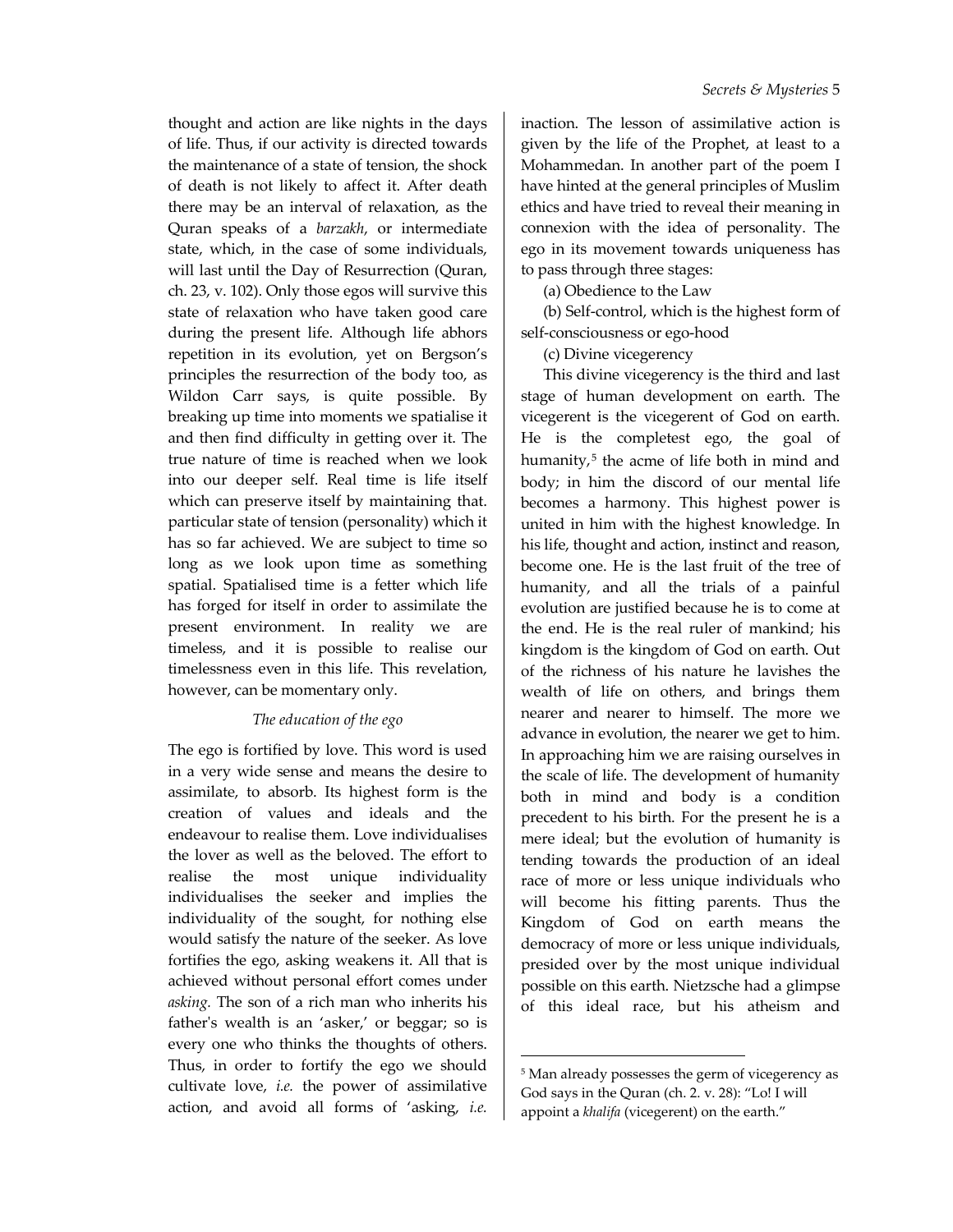aristocratic prejudices marred his whole conception."[6](#page-3-0)

### SECRETS OF THE SELF

But yester-eve a lamp in hand<sup>[7](#page-3-1)</sup> The Shaykh did all the city span, Sick of mere ghosts he sought a man, But could find none in all the land.

"I Rustam or a Hyder seek I'm sick of snails, am sick," he said, "There's none," said I. He shook his head, "There's none like them, but still I seek."

*—Rumi* 

#### *Prologue*

When the world-illuming sun rushed upon Night like a brigand,

My weeping bedewed the face of the rose.

My tears washed away sleep from the eye of the narcissus,

My passion wakened the grass and made it grow.

<span id="page-3-0"></span><sup>6</sup> Nicholson's Note—Writing of 'Muslim

 $\overline{a}$ 

The Gardener tried the power of my song, He sowed my verse and reaped a sword. In the soil he planted only the seed of my tears

And wove my lament with the garden, as warp and woof.

Tho' I am but a mote, the radiant sun is mine: Within my bosom are a hundred dawns.

My dust is brighter than Jamshid's cup

It knows things that are yet unborn in the world.

My thought hunted down and slung from the saddle a deer

That has not yet leaped forth from the covert of non-existence.

Fair is my garden ere yet the leaves are green:

Unborn roses are hidden in the skirt of my garment.

I struck dumb the musicians where they were gathered together,

I smote the heart-string of the universe,

Because the lute of my genius hath a rare melody:

Even to comrades my song is strange.

I am born in the world as a new sun,

- I have not learned the ways and fashions of the sky
- Not yet have the stars fled before my splendour,
- Not yet is my quicksilver astir;

Untouched is the sea by my dancing rays,

Untouched are the mountains by my crimson hue.

The eye of existence is not familiar with me;

I rise trembling, afraid to show myself.

From the East my dawn arrived and routed Night,

A fresh dew settled on the rose of the world.

I am waiting for the votaries that rise at dawn;

Oh, happy they who shall worship my fire!

I have no need of the ear of To-day,

I am the voice of the poet of To-morrow.

My own age does not understand my deep meanings,

My Joseph is not for this market.

I despair of my old companions,

My Sinai burns for sake of the Moses who is coming.

<span id="page-3-1"></span>Democracy' in *The New Era,* 1916, p. 251, Iqbal says: "The Democracy of Europe—overshadowed by socialistic agitation and anarchical fear—originated mainly in the economic regeneration of European societies. Nietzsche, however, abhors this 'rule of the herd' and, hopeless of the plebeian, he bases all higher culture on the cultivation and growth of an Aristocracy of Supermen. But is the plebeian so absolutely hopeless? The Democracy of Islam did not grow out of the extension of economic opportunity; it is a spiritual principle based on the assumption that every human being is a centre of latent power, the possibilities of which can be developed by cultivating a certain type of character. Out of the plebeian material Islam has formed men of the noblest type of life and power. Is not, then, the Democracy of early Islam an experimental refutation of the ideas of Nietzsche?" <sup>7</sup> The versified translation of the quotation from Rumi is taken from Shaikh Mahmud Husain. Strangely, Nicholson omitted it although he was best known as Rumi's translator.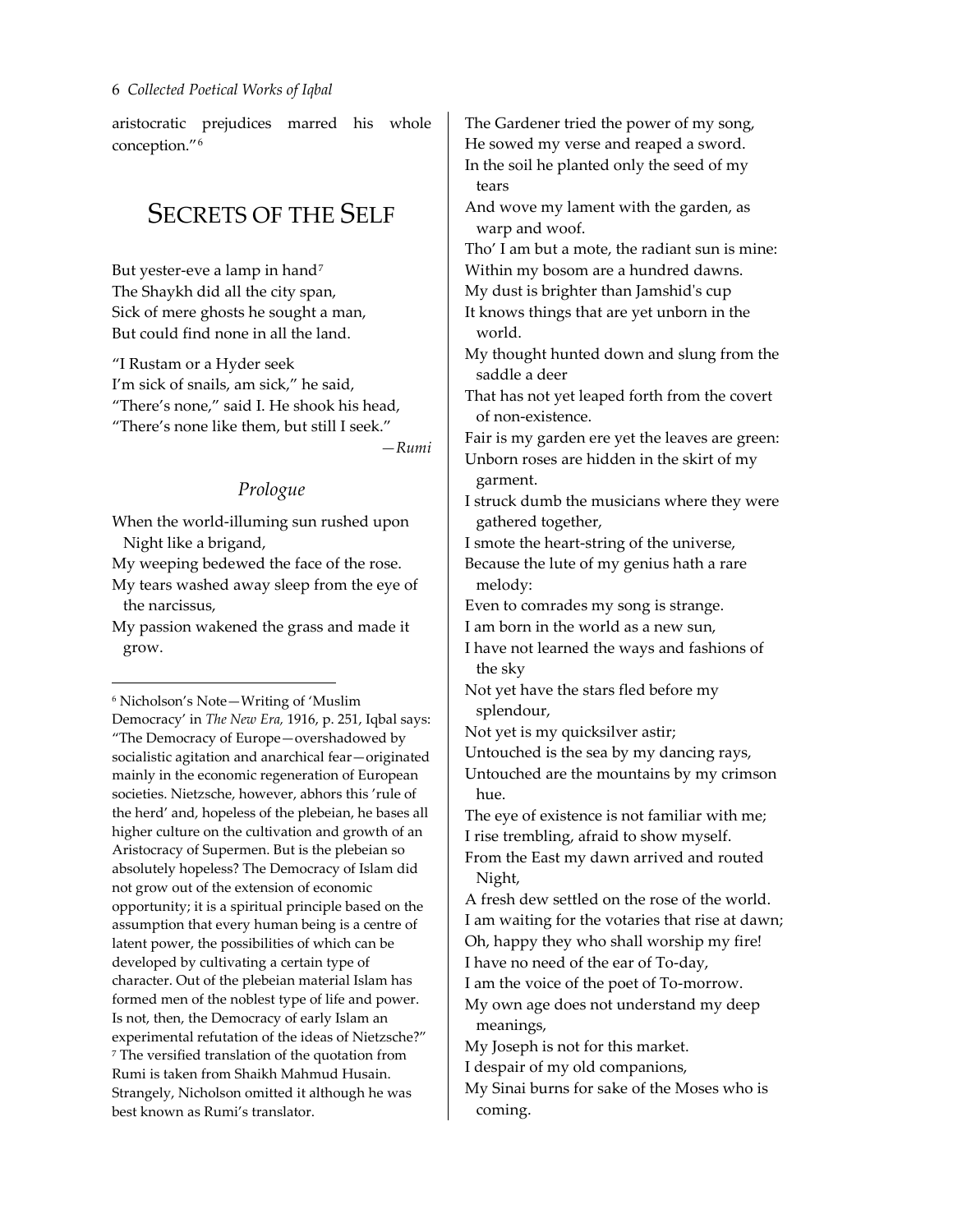Their sea is silent, like dew, But my dew is storm-ridden, like the ocean. My song is of another world than theirs: This bell calls other travellers to take the road. Many a poet was born after his death, Opened our eyes when his own were closed, And journeyed forth again from nothingness, Like roses blossoming o'er the earth of his grave. Albeit caravans have passed through this desert, They passed, as a camel steps, with little sound. But I am a lover: loud crying is my faith The clamour of Judgment Day is one of my minions. My song exceeds the range of the chord, Yet I do not fear that my lute will break. 'Twere better for the water drop not to know my torrent, Whose fury should rather madden the sea. No river will contain my Oman. My flood requires whole seas to hold it. Unless the bud expand into a bed of roses, It is unworthy of my spring-cloud's bounty. Lightnings slumber within my soul, I sweep over mountain and plain. Wrestle with my sea, if thou art a plain; Receive my lightning if thou art a Sinai. The Fountain of Life hath been given me to drink. I have been made an adept of the mystery of Life. The speck of dust was vitalised by my burning song: It unfolded wings and became a firefly. No one hath told the secret which I will tell Or threaded a pearl of thought like mine. Come, if thou would'st know the secret of everlasting life Come, if thou would'st win both earth and heaven. Heaven taught me this lore, I cannot hide it from comrades. O Saki arise and pour wine into the cup! Clear the vexation of Time from my heart The sparkling liquor that flows from Zemzem

Were a beggar to worship it, he would become a king. It makes thought more sober and wise, it makes the keen eye keener, It gives to a straw the weight of a mountain, And to foxes the strength of lions. It causes dust to soar to the Pleiades And a drop of water swell to the breadth of the sea. It turns silence into the din of Judgment Day, It makes the foot of the partridge red with blood of the hawk. Arise and pour pure wine into my cup, Pour moon beams into the dark night of my thought, That I may lead home the wanderer And imbue the idle looker-on with restless impatience; And advance hotly on a new quest And become known as the champion of a new spirit; And be to people of insight as the pupil to the eye, And sink into the ear of the world, like a voice; And exalt the worth of Poesy And sprinkle the dry herbs with my tears. Inspired by the genius of the Master of Rum. I reherarse the sealed book of secret lore. His soul is the flaming furnace, I am but as the spark that gleams for a moment. His burning candle consumed me, the moth; His wine overwhelmed my goblet. The master of Rum transmuted my earth to gold And set my ashes aflame. The grain of sand set forth from the desert, That it might win the radiance of the sun. I am a wave and I will come to rest in his sea, That I may make the glistening pearl mine own. I who am drunken with the wine of his song Draw life from the breath of his words,

'Twas night: my heart would fain lament. The silence was filled with my cries to God. I was complaining of the sorrows of the world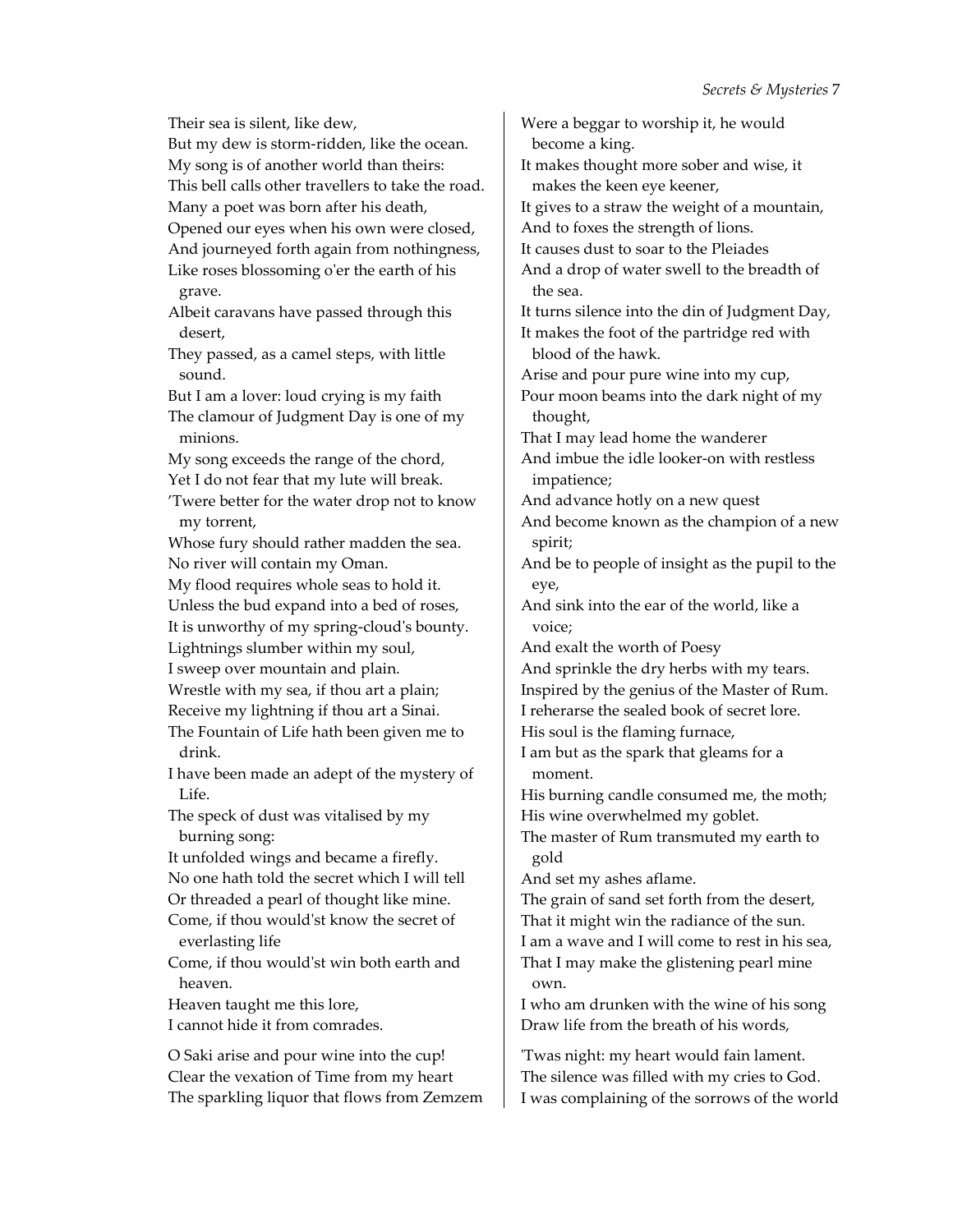And bewailing the emptiness of my cup. At last mine eye could endure no more, Broken with fatigue it went to sleep. There appeared the Master, formed in the mould of Truth, Who wrote the Quran in Persian. He said, "O frenzied lover, Take a draught of love's pure wine. Strike the chords of thine heart and rouse a tumultuous strain. Dash thine head against the goblet and thine eye against the lancet! Make thy laughter the source of a hundred sighs. Make the hearts of men bleed with thy tears How long wilt thou be silent, like a bud? Sell thy fragrance cheap, like the rose! Tongue-tied, thou art in pain: Cast thyself upon the fire, like rue! Like the bell, break silence at last, and from every limb. Utter forth a lamentation! Thou art fire: fill the world with thy glow! Make others burn with thy burning! Proclaim the secrets of the old wine seller; Be thou a surge of wine, and the crystal cup thy robe! Shatter the mirror of fear, Break the bottles in the bazaar Like the reed-flute, bring a message from the reed-bed Give to Majnun a message from the tribe of Layla! Create a new style for thy song, Enrich the assembly with thy piercing strains! Up, and re-inspire every living soul Say 'Arise!' and by that word quicken the living! Up, and set thy feet on another path; Put aside the passionate melancholy of old! Become familiar with the delight of singing; Bell of the caravan, awake!" At these words my bosom was enkindled And swelled with emotion like the flute; I rose like music from the string To prepare a Paradise for the ear. I unveiled the mystery of the self

And disclosed its wondrous secret. My being was an unfinished statue, Uncomely, worthless, good for nothing. Love chiselled me: I became a man. And gained knowledge of the nature of the universe. I have seen the movement of the sinews of the sky. And the blood coursing in the veins of the moon. Many a night I wept for Man's sake That I might tear the veil from Life's mysteries. And extract the secret of Life's constitution From the laboratory of phenomena. I who give beauty to this night, like the moon, Am as dust in devotion to the pure Faith (Islam) – A Faith renowned in hill and dale. Which kindles in men's hearts a flame of undying song: It sowed an atom and reaped a sun, It harvested a hundred poets like Rumi and Attar. I am a sigh: I will mount to the heavens; I am but smoke, yet am I sprung of fire. Driven onward by high thoughts, my pen Cast abroad the secret behind this veil, That the drop may become co-equal with the sea And the grain of sand grow into a Sahara. Poetising is not the aim of this *mathnavi.* Beauty-worshipping and love-making is not its aim. I am of India: Persian is not my native tongue; I am like the crescent moon: my cup is not full. Do not seek from me charm of style in exposition. Do not seek from me Khansar and Isfahan. Although the language of Hind is sweet as sugar, Yet sweeter is the fashion of Persian speech. My mind was enchanted by its loveliness, My pen became as a twig of the Burning Bush. Because of the loftiness of my thoughts,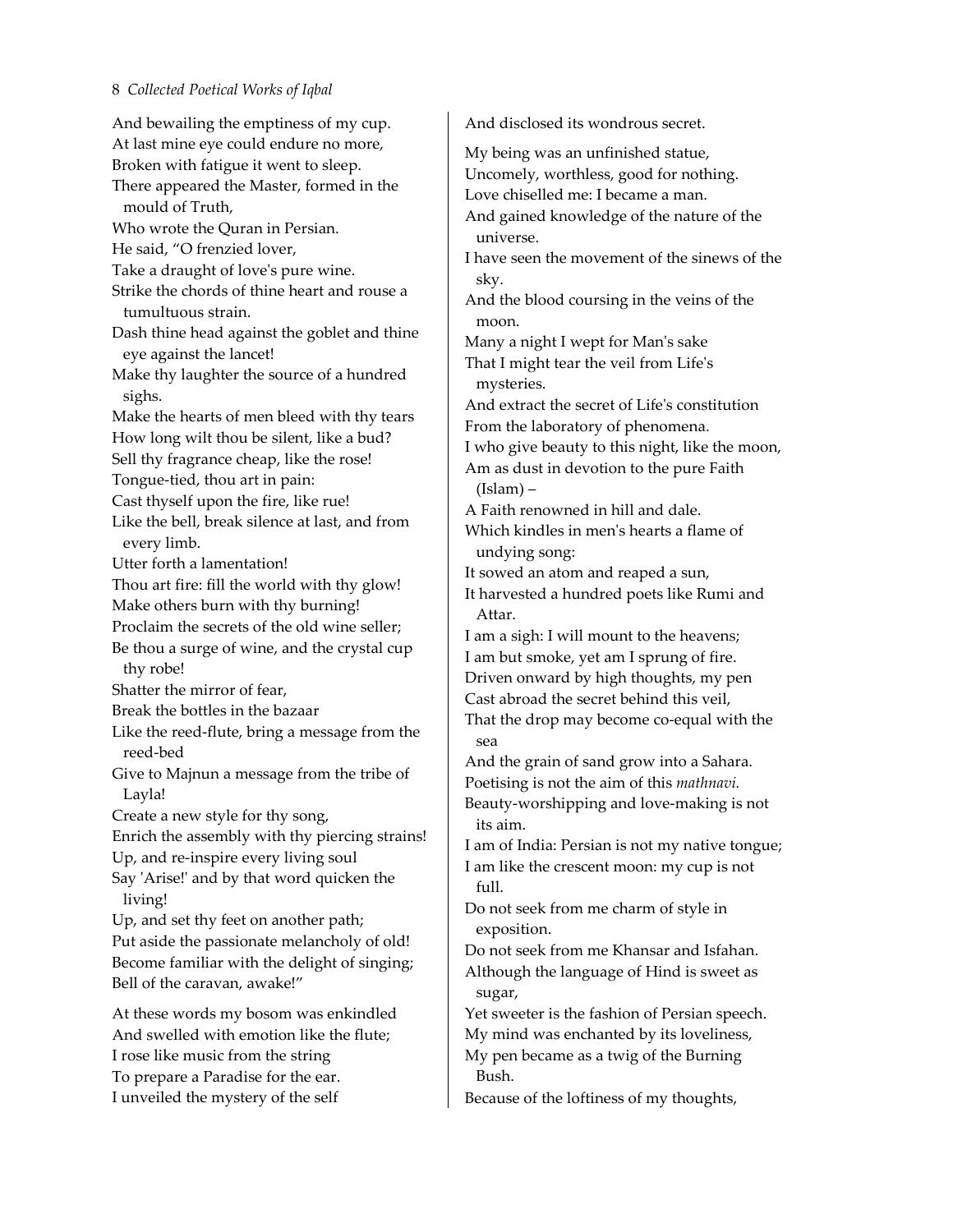Persian alone is suitable to them. O Reader, do not find fault with the wine-cup, But consider attentively the taste of the wine.

*Showing that the system of the universe originates in the self and that the continuation of the life of all individuals depends on strengthening the self*

The form of existence is an effect of the self, Whatsoever thou seest is a secret of the self. When the self awoke to consciousness, It revealed the universe of Thought. A hundred words are hidden in its essence: Self-affirmation brings *not-self* to light. By the self the seed of opposition is sown in the world:

It imagines itself to be other than itself It makes from itself the forms of others In order to multiply the pleasure of strife. It is slaying by the strength of its arm That it may become conscious of its own strength.

Its self-deceptions are the essence of Life;

Like the rose, it lives by bathing itself in blood.

For the sake of a single rose it destroys a hundred rose gardens

And makes a hundred lamentations in quest of a single melody.

For one sky it produces a hundred new moons

And for one word a hundred discourses.

The excuse for this wastefulness and cruelty Is the shaping and perfecting of spiritual beauty.

The loveliness of Shirin justifies the anguish of Farhad.

One fragrant navel justifies a hundred musk-deer.

'Tis the fate of moths to consume in flame: The suffering of moths is justified by the candle.

The pencil of the self limned a hundred to-days

In order to achieve the dawn of a single morrow.

Its flames burned a hundred Abrahams That the lamp of one Muhammad might be lighted. Subject, object, means, and causes— All these are forms which it assumes for the purpose of action. The self rises, kindles, falls, glows, breathes, Burns, shines, walks, and flies. The spaciousness of Time is its arena, Heaven is a billow of the dust on the road. From its rose-planting the world abounds in roses; Night is born of its sleep, day springs from its waking. It divided its flame into sparks And taught the understanding to worship particulars. It dissolved itself and created the atoms It was scattered for a little while and created sands. Then it wearied of dispersion And by re-uniting itself it became the mountains. 'Tis the nature of the self to manifest itself In every atom slumbers the might of the self. Power that is unexpressed and inert Chains the faculties which lead to action. Inasmuch as the life of the universe comes from the power of the self, Life is in proportion to this power. When a drop of water gets the self's lesson by heart, It makes its worthless existence a pearl. Wine is formless because its self is weak; It receives a form by favour of the cup. Although the cup of wine assumes a form, It is indebted to us for its motion. When the mountain loses its self, it turns into sands And complains that the sea surges over it; The wave, so long as it remains a wave in the sea's bosom, Makes itself rider on the sea's back. Light transformed itself into an eye And moved to and fro in search of beauty; When the grass found a means of growth in its self,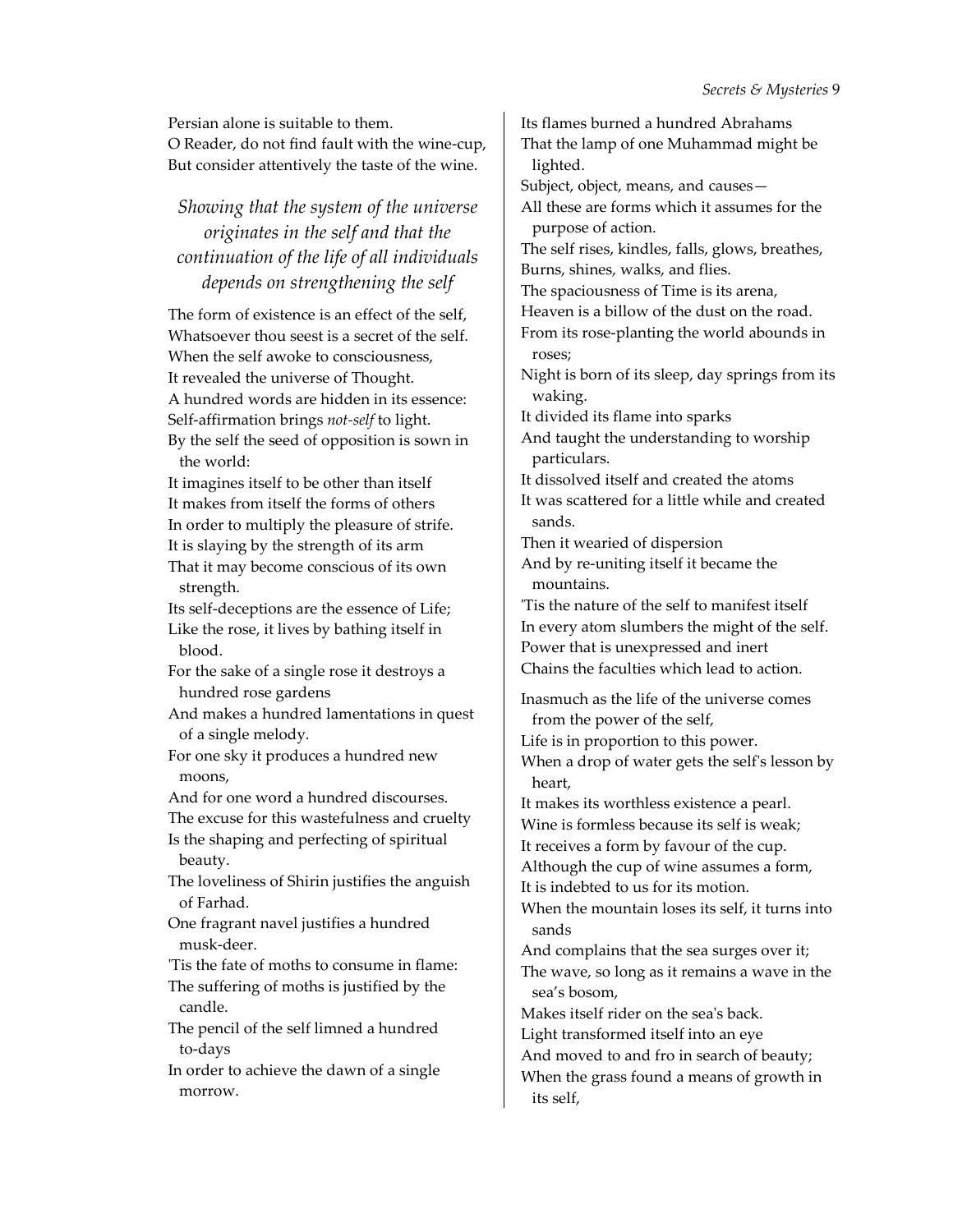Its aspiration clove the breast of the garden. The candle too concatenated itself And built itself out of atoms; Then it made a practice of melting itself away and fled from its self Until at last it trickled down from its own eye, like tears. If the bezel had been more self secure by nature, It would not have suffered wounds, But since it derives its value from the superscription, Its shoulder is galled by the burden of another's name. Because the earth is firmly based on its self, The captive moon goes round it perpetually. The being of the sun is stronger than that of the earth: Therefore is the earth fascinated by the sun's eye. The glory of the red birch fixes our gaze, The mountains are enriched by its majesty Its raiment is woven of fire, Its origin is one self-assertive seed. When Life gathers strength from the self, The river of Life expands into an ocean.

### *Showing that the life of the self comes from forming ideals and bringing them to birth*

Life is preserved by purpose:

Because of the goal its caravan-bell tinkles.

Life is latent in seeking,

Its origin is hidden in desire.

Keep desire alive in thy heart,

Lest thy little dust become a tomb.

Desire is the soul of this world of hue and scent,

The nature of everything is a storehouse of desire.

Desire sets the heart dancing in the breast,

And by its glow the breast is made bright as a mirror.

It gives to earth the power of soaring,

It is a Khizr to the Moses of perception.

From the flame of desire the heart takes life, And when it takes life, all dies that is not true.

When it refrains from forming desires, Its pinion breaks and it cannot soar. Desire keeps the self in perpetual uproar: It is a restless wave of the self's sea. Desire is a noose for hunting ideals, A binder of the book of deeds. Negation of desire is death to the living, Even as absence of heat extinguishes the flame. What is the source of our wakeful eye? Our delight in seeing hath taken visible shape. The partridge's leg is derived from the elegance of its gait, The nightingale's beak from its endeavour to sing. Away from the seed-bed, the reed became happy: The music was released from its prison. What is the essence of the mind that strives after new discoveries and scales the heavens? Knowest thou what works this miracle? 'Tis desire that enriches Life, And the mind is a child of its womb. What are social organisation, customs and laws? What is the secret of the novelties of science? A desire which realised itself by its own strength And burst forth from the heart and took shape. Nose, hand, brain, eye, and ear, Thought, imagination, feeling, memory, and understanding – All these are weapons devised by Life for self-preservation In its ceaseless struggle. The object of science and art is not knowledge, The object of the garden is not the bud and the flower. Science is an instrument for the preservation of Life, Science is a means of invigorating the self. Science and art are servants of Life, Slaves born and bred in its house. Rise, O thou who art strange to Life 's mystery,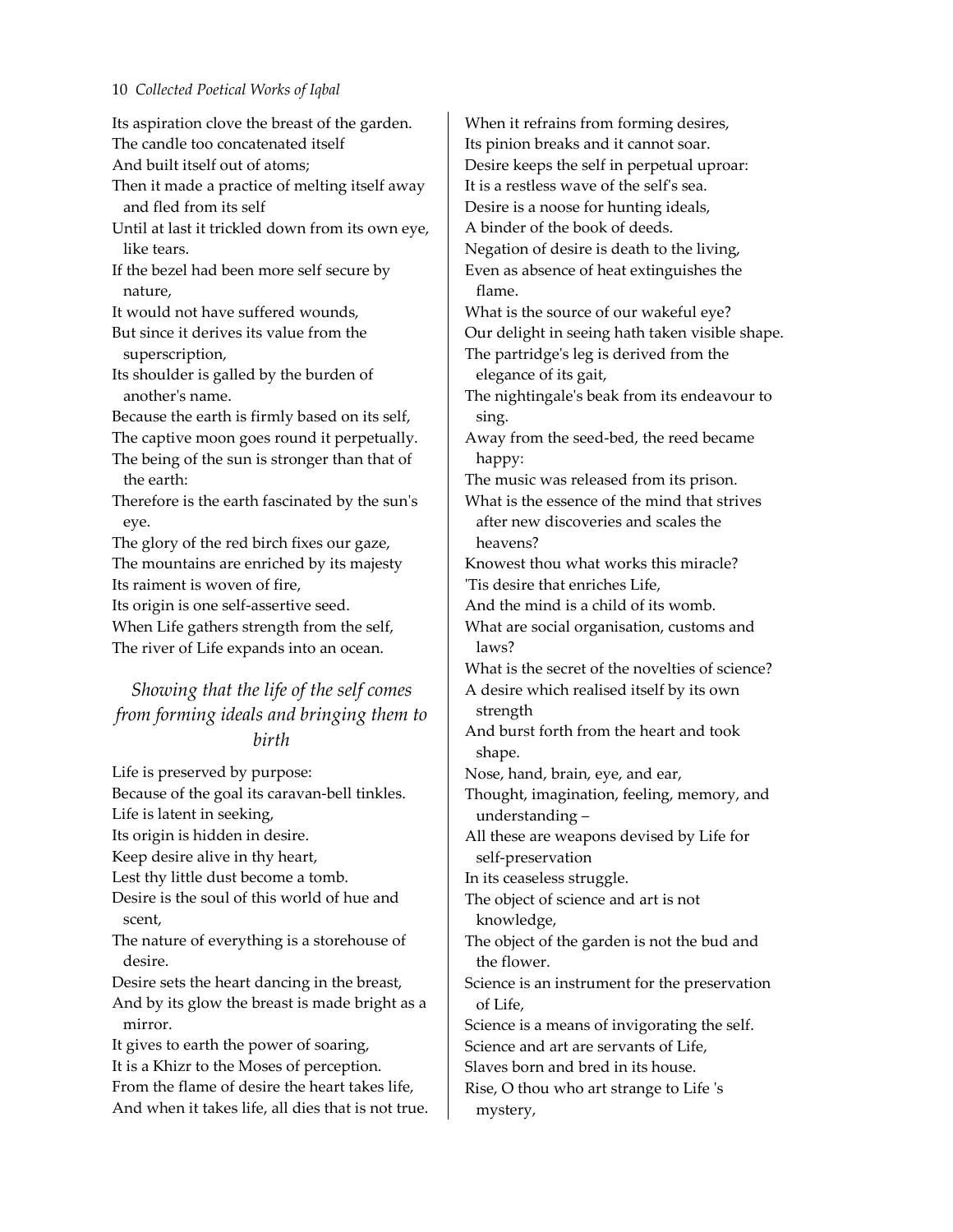Rise intoxicated with the wine of an ideal: An ideal shining as the dawn, A blazing fire to all that is other than God; An ideal higher than Heaven – Winning, captivating, enchanting men's hearts, A destroyer of ancient falsehood, Fraught with turmoil, and embodiment of the Last Day. We live by forming ideals,

We glow with the sunbeams of desire!

### *Showing that the self is strengthened by love*

The luminous point whose name is the self Is the life-spark beneath our dust. By Love it is made more lasting, More living, more burning, more glowing. From Love proceeds the radiance of its being. And the development of its unknown possibilities.

Its nature gathers fire from Love, Love instructs it to illumine the world. Love fears neither sword nor dagger, Love is not born of water and air and earth. Love makes peace and war in the world, Love is the Fountain of Life, Love is the flashing sword of Death.

The hardest rocks are shivered by Love's glance:

Love of God at last becomes wholly God. Learn thou to love, and seek a beloved: Seek an eye like Noah's, a heart like Job's! Transmute thy handful of earth into gold, Kiss the threshold of a Perfect Man! Like Rumi, light the candle And burn Rum in the fire of Tabriz!

There is a beloved hidden within thine heart: I will show him to thee, if thou hast eyes to see.

His lovers are fairer than the fair, Sweeter and comelier and more beloved. By love of him the heart is made strong And earth rubs shoulders with the Pleiades. The soil of Najd was quickened by his grace And fell into a rapture and rose to the skies.

In the Muslim 's heart is the home of Muhammad, All our glory is from the name of Muhammad. Sinai is but an eddy of the dust of his house, His dwelling-place is a sanctuary to the Ka'ba itself. Eternity is less than a moment of his time, Eternity receives increase from his essence. He slept on a mat of rushes, But the crown of Chosroes was under his people's feet. He chose the nightly solitude of Mount Hira, And he founded a state and laws and government. He passed many a night with sleepless eyes In order that the Muslims might sleep on the throne of Persia. In the hour of battle, iron was melted by the fash of his sword; In the hour of prayer, tears fell like rain from his eye. When he prayed for Divine help, his sword answered "Amen" And extirpated the race of kings. He instituted new laws in the world, He brought the empires of antiquity to an end. With the key of religion he opened the door of this world: The womb of the world never bore his like. In his sight high and low were one, He sat with his slave at one table. The daughter of the chieftain of Tai was taken prisoner in battle And brought into that exalted presence; Her feet in chains, unveiled, And her neck bowed with shame. When the Prophet saw that the poor girl had no veil, He covered her face with his own mantle. We are more naked than that lady of Tai, We are unveiled before the nations of the world. In him is our trust on the Day of Judgement, And in this world too he is our protector. Both his favour and his wrath are entirely a

mercy: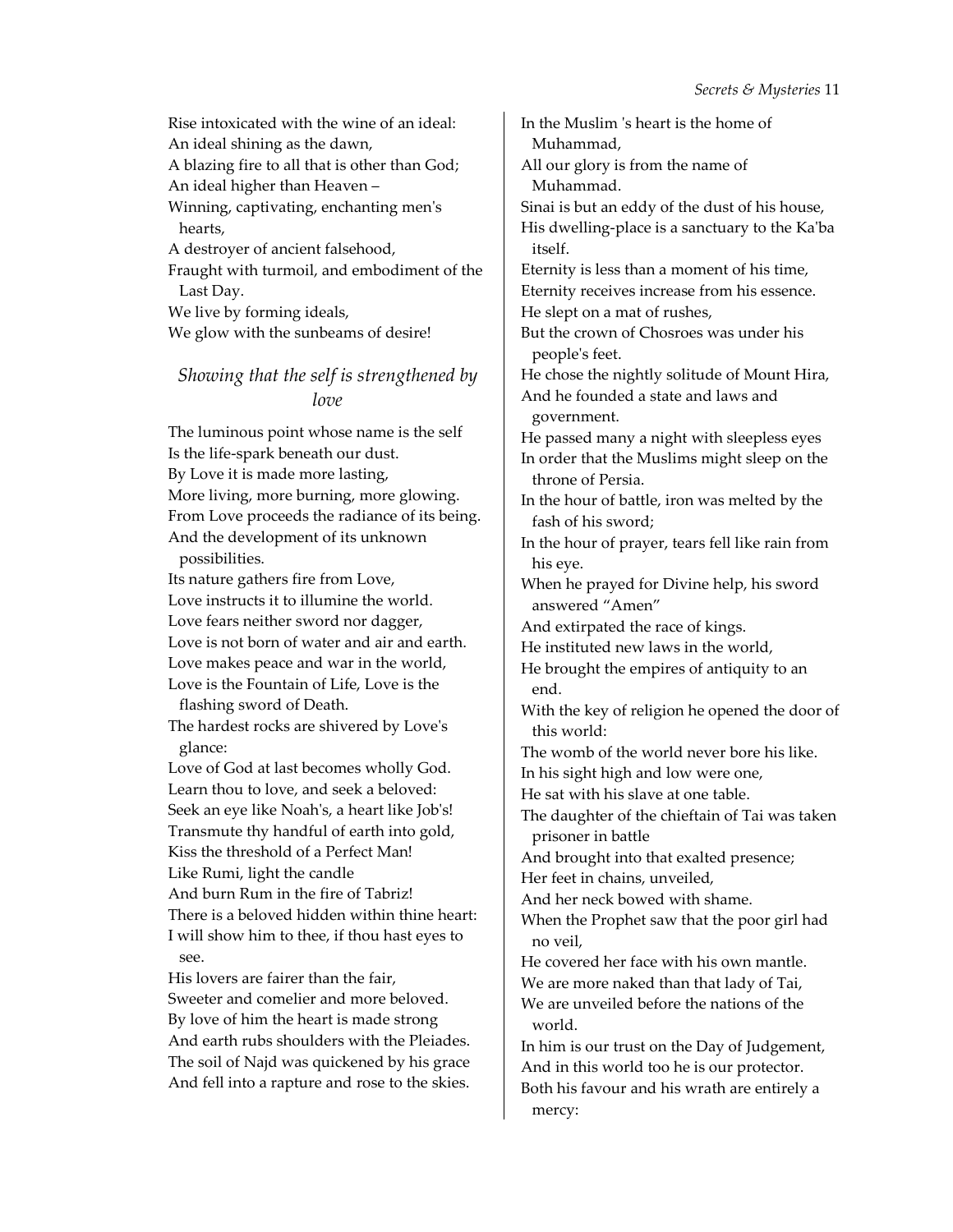That is a mercy to his friends and this to his foes. He opened the gate of mercy to his enemies, He gave to Makkah the message, "No penalty shall be laid upon you." We who know not the bonds of country Resemble sight, which is one though it be the light of two eyes. We belong to the Hijaz and China and Persia, Yet we are the dew of one smiling dawn. We are all under the spell of the eye of the cup bearer from Makkah, We are united as wine and cup. He burnt clean away distinctions of lineage, His fire consumed this trash and rubble. We are like a rose with many petals but with one perfume: He is the soul of this society, and he is one We are the secret concealed in his heart: He spake out fearlessly, and we were revealed. The song of love for him fills my silent reed, A hundred notes throb in my bosom. How shall I tell what devotion he inspires? A block of dry wood wept at parting from him. The Muslim's being is where he manifests his glory: Many a Sinai springs from the dust on his path. My image was created by his mirror, My dawn rises from the sun of his breast. My repose is a perpetual fever, My evening hotter than the morning of Judgment Day: He is the April cloud and I his garden, My vine is bedewed with his rain. It sowed mine eye in the field of Love And reaped a harvest of vision. "The soil of Medina is sweeter than both worlds: Oh, happy the town where dwell the Beloved!" I am lost in admiration of the style of Mulla Jami: His verse and prose are a remedy for my immaturity.

He has written poetry overflowing with beautiful ideas; And has threaded pearls in praise of the Master- "Muhammad is the preface to the book of the universe: All the worlds are slaves and he is the Master." From the wine of Love spring many spiritual qualities: Amongst the attributes of Love is blind devotion. The saint of Bistam, who in devotion was unique, Abstained from eating a water-melon. Be a lover constant in devotion to thy beloved, That thou mayst cast thy nose and capture God. Sojourn for a while on the Hira of the heart. Abandon self and flee to God. Strengthened by God, return to thy self And break the heads of the Lat and Uzza of sensuality. By the might of Love evoke an army Reveal thyself on the Faran of Love, That the Lord of the Ka'ba may show thee favour And make thee the object of the text, "Lo, I will appoint a vicegerent on the earth." *Showing that the self is weakened by asking* O thou who hast gathered taxes from lions, Thy need hath caused thee to become a fox in disposition. Thy maladies are the result of indigence: This disease is the source of thy pain. It is robbing thine high thoughts of their dignity

And putting out the light of thy noble imagination.

Quaff rosy wine from the jar of existence! Snatch thy money from the purse of Time! Like Omar, come down from thy camel! Beware of incurring obligations, beware!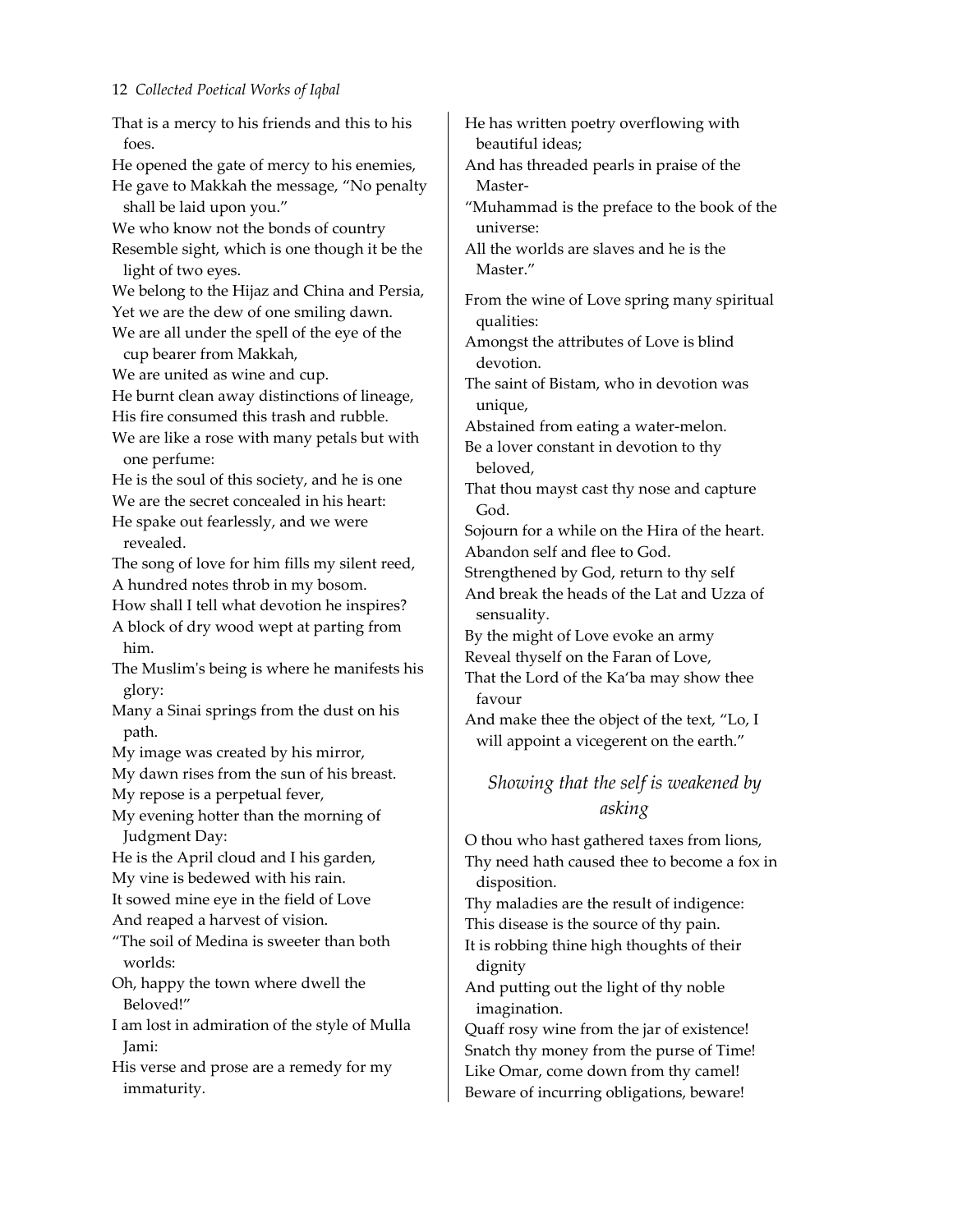How long wilt thou sue for office

And ride like children on a reed?

A nature that fixes its gaze on the sky

Becomes debased by receiving benefits.

By asking, poverty is made more abject;

By begging, the beggar is made poorer.

Asking disintegrates the self

And deprives of illumination the Sinai bush of the self.

Do not scatter thy handful of dust;

Like the moon, scrape food from thine own side!

Albeit thou art poor and wretched

And overwhelmed by affliction,

Seek not thy daily bread from the bounty of another,

Seek not water from the fountain of the sun, Lest thou be put to shame before the Prophet On the Day when every soul shall be stricken with fear.

The moon gets sustenance from the table of the sun

And bears the brand of his bounty on her heart.

Pray God for courage! Wrestle with Fortune! Do not sully the honour of the pure religion!

He who swept the rubbish of idols out of the Ka'ba

Said that God loves a man that earns his living.

Woe to him that accepts bounty from another's table

And lets his neck be bent with benefits!

He hath consumed himself with the lightning of the favours bestowed on him,

He hath sold his honour for a paltry coin. Happy the man who thirsting in the sun

Does not crave of Khizr a cup of water!

His brow is not moist with the shame of beggary;

He is a man still, not a piece of clay, That noble youth walks under heaven

With his head erect like the pine.

Are his hands empty? The more is he master of himself.

Do his fortunes languish? The more alert is he.

A whole ocean, if gained by begging is but a sea of fire;

Sweet is a little dew gathered by one's own hand.

Be a man of honour, and like the bubble Keep the cup inverted even in the midst of the sea!

### *Showing that when the self is strengthened by love it gains dominion over the outward and inward forces of the universe*

When the self is made strong by Love Its power rules the whole world. The Heavenly Sage who adorned the sky with stars Plucked these buds from the bough of the self. Its hand becomes God's hand, The moon is split by its fingers. It is the arbitrator in all the quarrels of the world, Its command is obeyed by Darius and Jamshid. I will tell thee a story of Bu Ali, Whose name is renowned in India, Him who sang of the ancient rose-garden And discoursed to us about the lovely rose: The air of his fluttering skirt Made a Paradise of this fire-born country. His young disciple went one day to the bazaar – The wine of Bu Ali's discourse had turned his head. The governor of the city was coming along on horseback, His servant and staff-bearer rode beside him. The forerunner shouted, "O senseless one, Do not get in the way of the governor's escort!" But the dervish walked on with drooping head, Sunk in the sea of his own thoughts. The staff-bearer, drunken with pride, Broke his staff on the head of the dervish. Who stepped painfully out of the governor's way.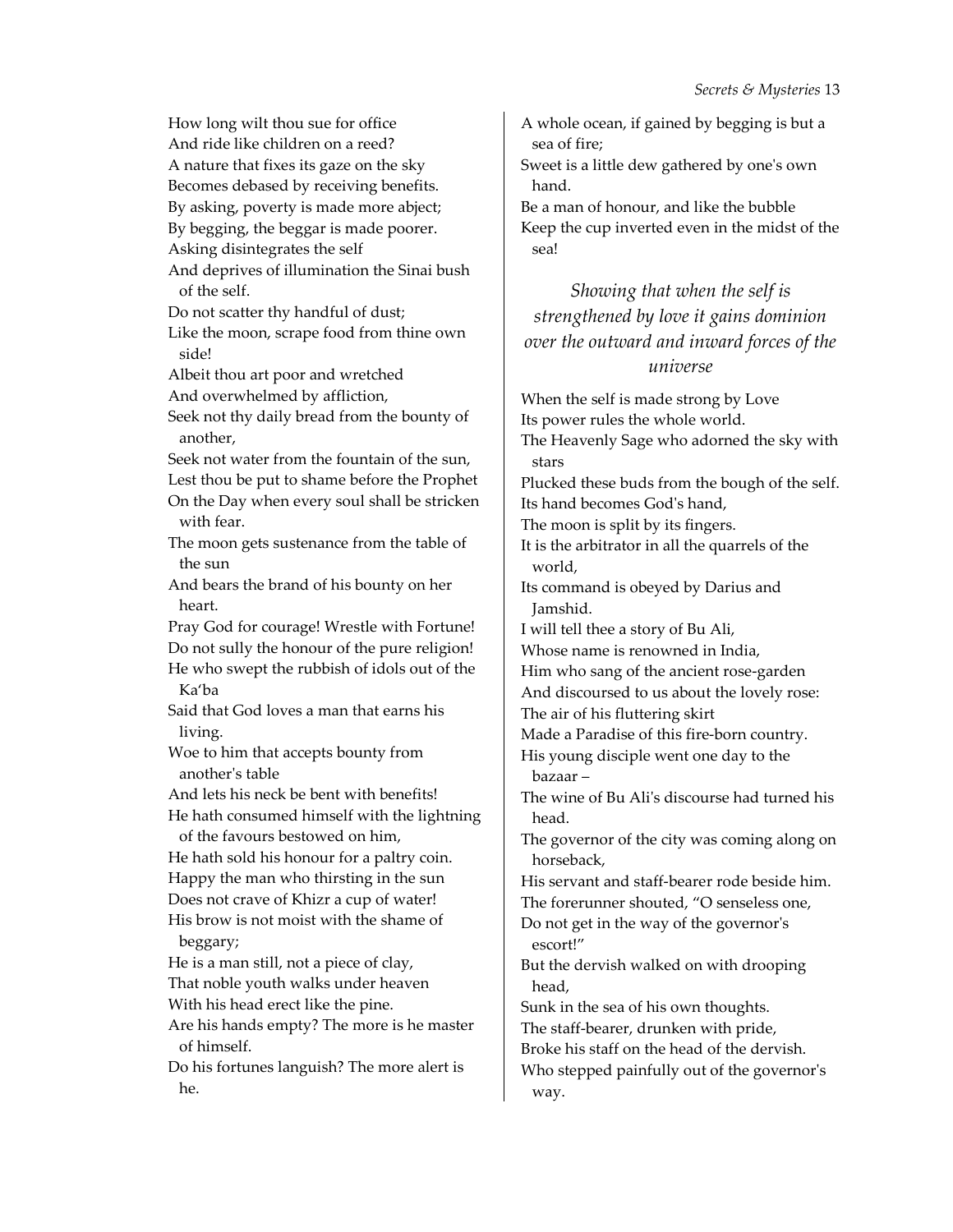Sad and sorry, with a heavy heart. He came to Bu Ali and complained And released the tears from his eyes. Like lightning that falls on mountains, The Shaykh poured forth a fiery torrent of speech. He let loose from his soul a strange fire, He gave an order to his secretary: "Take thy pen and write a letter From a dervish to a sultan! Say, 'Thy governor has broken my servant's head; He has cast burning coals on his own life. Arrest this wicked governor, Or else I will bestow thy kingdom on another. The letter of the saint who had access to God Caused the monarch to tremble in every limb. His body was filled with aches, He grew as pale as the evening sun. He sought out a handcuff for the governor And entreated Bu Ali to pardon this offence. Khusrau, the sweet-voiced eloquent poet, Whose harmonies flow from the mind And whose genius hath the soft brilliance of moonlight, Was chosen to be the king's ambassador. When he entered Bu Ali's presence and played his lute, His song melted the fakir's soul like glass. One strain of Poesy bought the grace Of a kingdom that was firm as a mountain. Do not wound the heart of dervishes, Do not throw thyself into burning fire!

*A tale of which the moral is that negation of the self is a doctrine invented by the subject races of mankind in order that by this means they may sap and weaken the character of their rulers*

Hast thou heard that in the time of old The sheep dwelling in a certain pasture So increased and multiplied That they feared no enemy? At last, from the malice of Fate, Their breasts were smitten by a shaft of calamity.

The tigers sprang forth from the jungle And rushed upon the sheepfold. Conquest and dominion are signs of strength, Victory is the manifestation of strength. Those fierce tigers beat the drum of sovereignty, They deprived the sheep of freedom. For as much as tigers must have their prey, That meadow was crimsoned with the blood of the sheep. One of the sheep which was clever and acute, Old in years, cunning as a weather-beaten wolf, Being grieved at the fate of his fellows And sorely vexed by the violence of the tigers, Made complaint of the course of Destiny And sought by craft to restore the fortunes of his race. The weak, in order to preserve themselves, Seek device from skilled intelligence. In slavery, for the sake of repelling harm, The power of scheming becomes quickened. And when the madness of revenge gains hold, The mind of the slave meditates rebellion. "Ours is a hard knot,'' said this sheep to himself, "The ocean of our griefs hath no shore, By force we sheep cannot escape from the tiger: Our legs are silver, his paws are steel. 'Tis not possible, however much one exhorts and counsels. To create in a sheep the disposition of a wolf. But to make the furious tiger a sheep – that is possible: To make him unmindful of his nature – that is possible." He became as a prophet inspired, And began to preach to the blood-thirsty tigers. He cried out, "O ye insolent liars, Who wot not of a day of ill luck that shall continue for ever! I am possessed of spiritual power, I am an apostle sent by God for the tigers. I come as a light for the eye that is dark,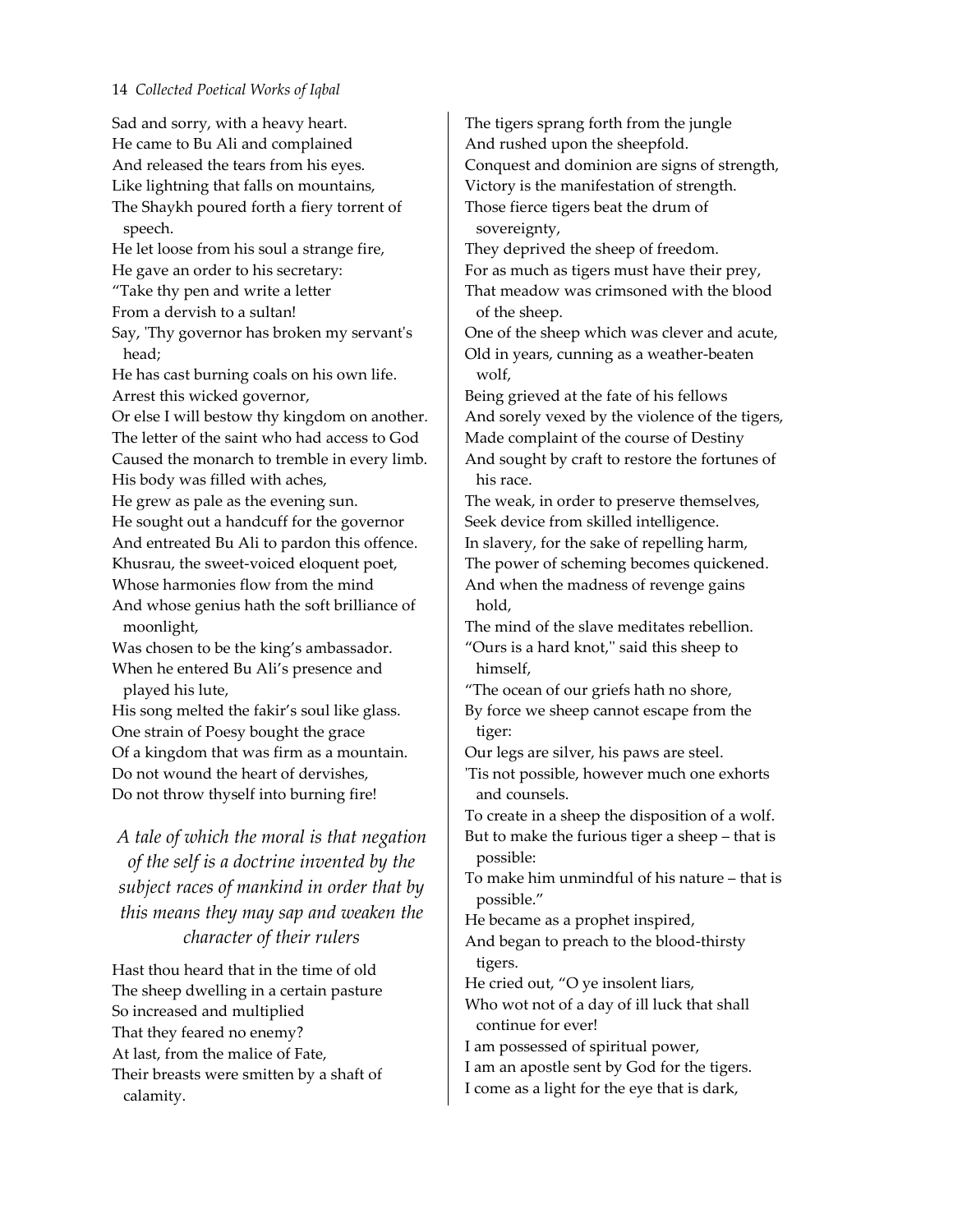*Secrets & Mysteries* 15

I come to establish laws and give commandments. Repent of your blameworthy deeds! O plotters of evil, bethink yourselves of good! Whoso is violent and strong is miserable: Life's solidity depends on self-denial. The spirit of the righteous is fed by fodder: The vegetarian is pleasing unto God. The sharpness of your teeth brings disgrace upon you And makes the eye of your perception blind. Paradise is for the weak alone, Strength is but a means to perdition. It is wicked to seek greatness and glory, Penury is sweeter than princedom. Lightning does not threaten the cornseed: If the seed become a stack, it is unwise. If you are sensible, you will be a mote of sand, not a Sahara, So that you may enjoy the sunbeams. O thou that delightest in the slaughter of sheep, Slay thy self, and thou wilt have honour! Life is rendered unstable By violence, oppression, revenge, and exercise of power. Though trodden underfoot, the grass grows up time after time And washes the sleep of death from its eye again and again. Forget thy self, if thou art wise! If thou dost not forget thy self, thou art mad. Close thine eyes, close thine ears, close thy lips, That thy thought may reach the lofty sky! This pasturage of the world is naught, naught: O fool, do not torment thy phantom! The tiger-tribe was exhausted by hard struggles, They had set their hearts on enjoyment of luxury. This soporific advice pleased them, In their stupidity they swallowed the charm of the sheep. He that used to make sheep his prey Now embraced a sheep's religion. The tigers took kindly to a diet of fodder: At length their tigerish nature was broken. The fodder blunted their teeth not, no more. strengthless; tombs. diseases idealism actuality. account.

And put out the awful flashings of their eyes. By degrees courage ebbed from their breasts, The sheen departed from mirror. That frenzy of uttermost exertion remained That craving after action dwelt in their hearts They lost the power of ruling and the resolution to be independent, They lost reputation, prestige, and fortune. Their paws that were as iron became Their souls died and their bodies became Bodily strength diminished while spiritual fear increased; Spiritual fear robbed them of courage. Lack of courage produced a hundred Poverty, pusillanimity, low mindedness. The wakeful tiger was lulled to slumber by the sheep's charm

He called his decline Moral Culture.

*To the effect that Plato, whose thought has deeply influenced the mysticism and literature of Islam, followed the sheep's doctrine, and that we must be on our guard against his theories*

Plato, the prime ascetic and sage Was one of that ancient flock of sheep. His Pegasus went astray in the darkness of And dropped its shoe amidst the rocks of He was so fascinated by the invisible That he made hand, eye, and ear of no "To die," said he, "is the secret of Life: The candle is glorified by being put out." He dominates our thinking, His cup sends us to sleep and takes the sensible world away from us. He is a sheep in man's clothing, The soul of the Sufi bows to his authority.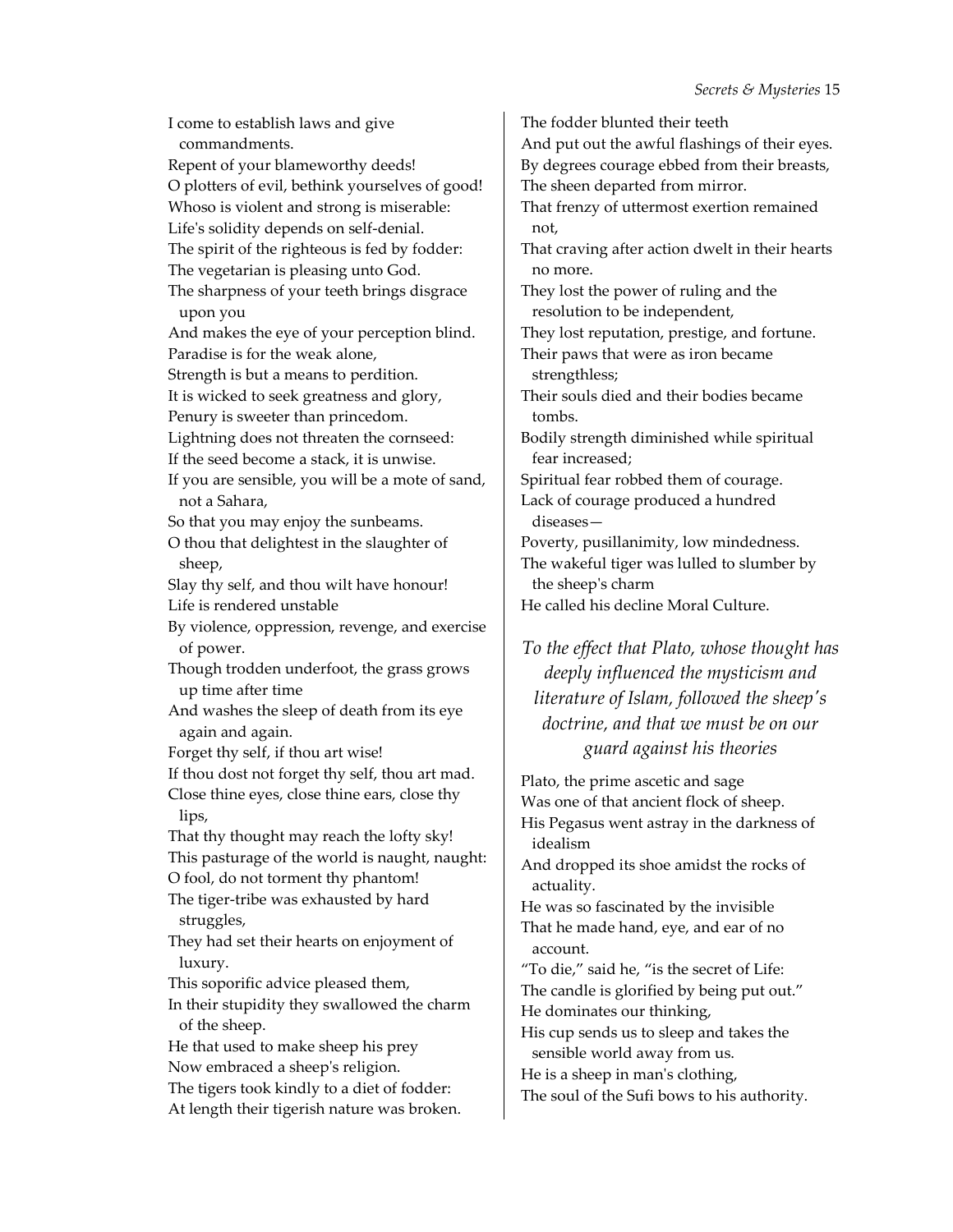He soared with his intellect to the highest heaven

And called the world of phenomena a myth. 'Twas his work to dissolve the structure of Life

And cut the bough of Life's fair tree asunder. The thought of Plato regarded loss as profit, His philosophy declared that being is not-being.

His nature drowsed and created a dream His mind's eye created a mirage.

Since he was without any taste for action,

His soul was enraptured by the nonexistent. He disbelieved in the material universe

And became the creator of invisible Ideas.

Sweet is the world of phenomena to the living spirit,

Dear is the world of Ideas to the dead spirit: Its gazelles have no grave of movement, Its partridges are denied the pleasure of

walking daintily.

Its dewdrops are unable to quiver,

Its birds have no breath in their breasts, Its seed does not desire to grow,

Its moths do not know how to flutter.

Our recluse had no remedy but flight:

He could not endure the noise of this world.

He set his heart on the glow of a quenched

flame

And depicted a word steeped in opium. He spread his wings towards the sky And never came down to his nest again. His fantasy is sunk in the jar of heaven:

I know not whether it is the dregs or brick of the wine-jar.

The peoples were poisoned by his intoxication:

He slumbered and took no delight in deeds.

### *Concerning the true nature of poetry and reform of Islamic literature*

'Tis the brand of desire makes the blood of man run warm,

By the lamp of desire this dust is enkindled. By desire Life's cup is brimmed with wine, So that Life leaps to its feet and marches briskly on.

Life is occupied with conquest alone, And the one charm for conquest is desire. Life is the hunter and desire the snare, Desire is Love's message to Beauty. Wherefore doth desire swell continuously The bass and treble of Life's song? Whatsoever is good and fair and beautiful Is our guide in the wilderness of seeking. Its image becomes impressed on thine heart, It creates desires in thine heart. Beauty is the creator of desire's springtide, Desire is nourished by the display of Beauty. 'Tis in the poet's breast that Beauty unveils, 'Tis from his Sinai that Beauty's beams arise. By his look the fair is made fairer, Through his enchantments Nature is more beloved. From his lips the nightingale hath learned her song, And his rouge hath brightened the cheek of the rose. 'Tis his passion burns in the heart of the moth, 'Tis he that lends glowing hues to love tales. Sea and land are hidden within his water and clay, A hundred new worlds are concealed in his heart. Ere tulips blossomed in his brain There was heard no note of joy or grief. His music breathes o'er us a wonderful enchantment, His pen draws a mountain with a single hair. His thoughts dwell with the moon and the stars, He creates beauty and knows not what is ugly. He is a Khizr, and amidst his darkness is the Fountain of Life: All things that exist are made more living by his tears. Heavily we go, like raw novices, Stumbling on the way to the goal. His nightingale hath played a tune And laid a plot to beguile us. That he may lead us into Life's Paradise, And that Life's bow may become a full circle. Caravans march at the sound of his bell And follow the voice of his pipe;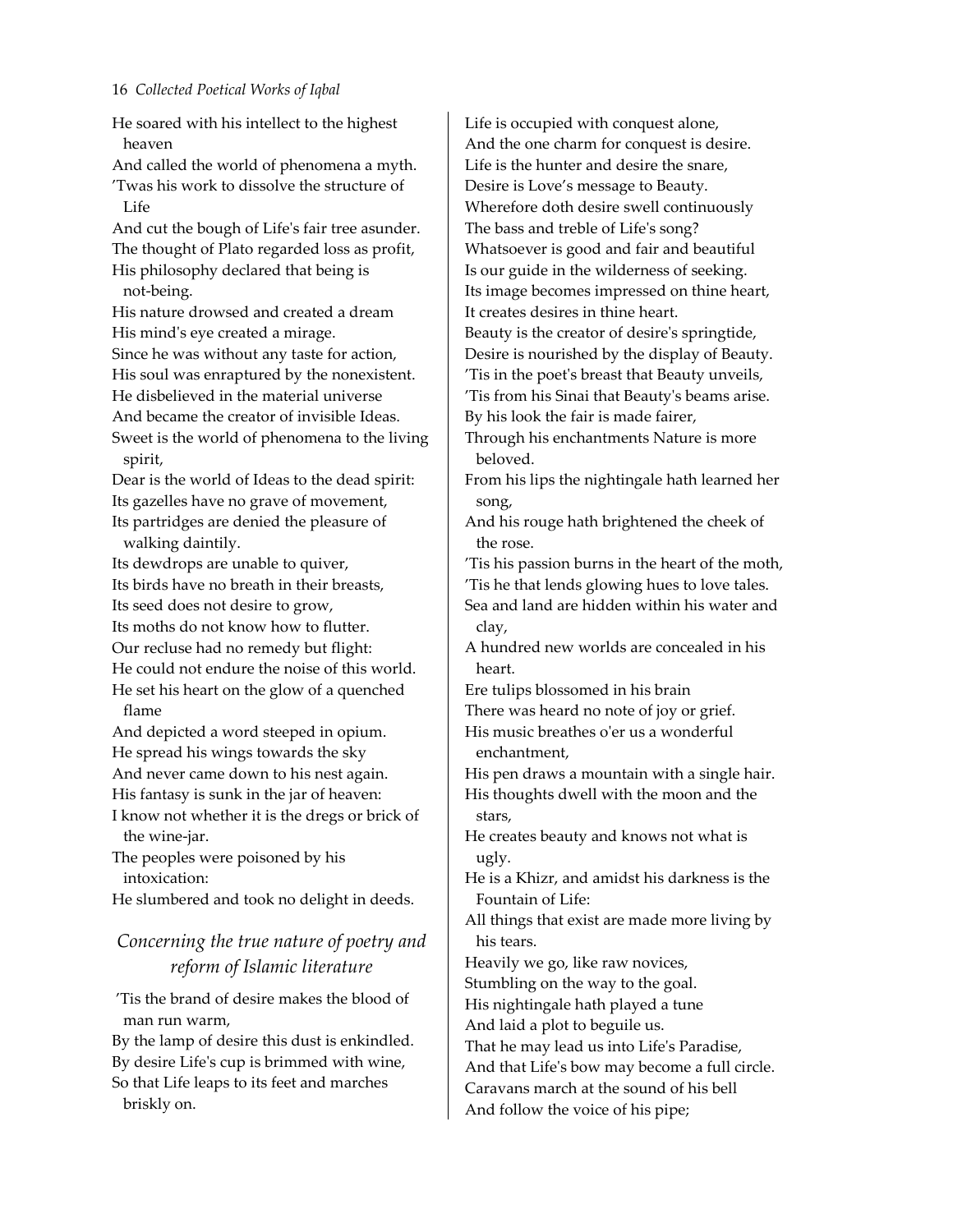When his zephyr blows in our garden, It slowly steals into the tulips and roses. His witchery makes Life develop itself And become self-questioning and impatient. He invites the whole world to his table; He lavishes his fire as though it were cheap as air. Woe to a people that resigns itself to death And whose poet turns away from the joy of living! His mirror shows beauty as ugliness, His honey leaves a hundred stings in the heart. His kiss robs the rose of freshness, He takes away from the nightingale's heart the joy of flying. The sinews are relaxed by his opium, Thou payest for his song with the life. He bereaves the cypress of delight in its beauty, His cold breath makes a pheasant of the male falcon. He is a fish. and from the breast upward a man, Like the Sirens in the ocean. With his song he enchants the pilot And casts the ship to the bottom of the sea. His melodies steal firmness from thine heart, His magic persuades thee that death is life. He takes from thy soul the desire of existence, He extracts from thy mine the blushing ruby. He dresses gain in the garb of loss, He makes everything praiseworthy blameful, He plunges thee in a sea of thought And makes thee a stranger to action. He is sick, and by his words our sickness is increased The more his cup goes round, the more sick are they that quaff it. There are no lightning rains in his April, His garden is a mirage of colour and perfume. His beauty hath no dealings with Truth, There are none but flawed pearls in his sea. Slumber he deemed sweeter than waking: Our fire was quenched by his breath. By the chant of his nightingale the heart was poisoned: Under his heap of roses lurked a snake.

Beware of his decanter and cup! Beware of his sparkling wine! O thou whom his wine hath laid low And who look'st to his glass for thy rising dawn, O thou whose heart hath been chilled by his melodies, Thou hast drunk deadly poison through the ear! Thy way of life is a proof of thy degeneracy, The strings of thine instrument are out of tune, 'Tis pampered case hath made thee so wretched, A disgrace to Islam throughout the world. One can bind thee with the vein of a rose, One can wound thee with a zephyr. Love hath been put to shame by thy wailing, His fair picture hath been fouled by thy brush. Thy illness hath paled his cheek, The coldness hath taken the glow from his fire. He is heartsick from thy heart sicknesses, And enfeebled by thy feeblenesses. His cup is full of childish tears, His house is furnished with distressful sighs. He is a drunkard begging at tavern doors, Stealing glimpses of beauty from lattices, Unhappy, melancholy, injured, Kicked well-nigh to death by the warder; Wasted like a reed by sorrows, On his lips a store of complaints against Heaven. Flattery and spite are the mettle of his mirror, Helplessness his comrade of old; A miserable base-born underling Without worth or hope or object, Whose lamentations have sucked the marrow from thy soul And driven off gentle sleep from thy neighbours' eyes. Alas for a love whose fire is extinct, A love that was born in the Holy Place and died in the house of idols!

Oh, if thou hast the coin of poesy in thy purse, Rub it on the touchstone of Life!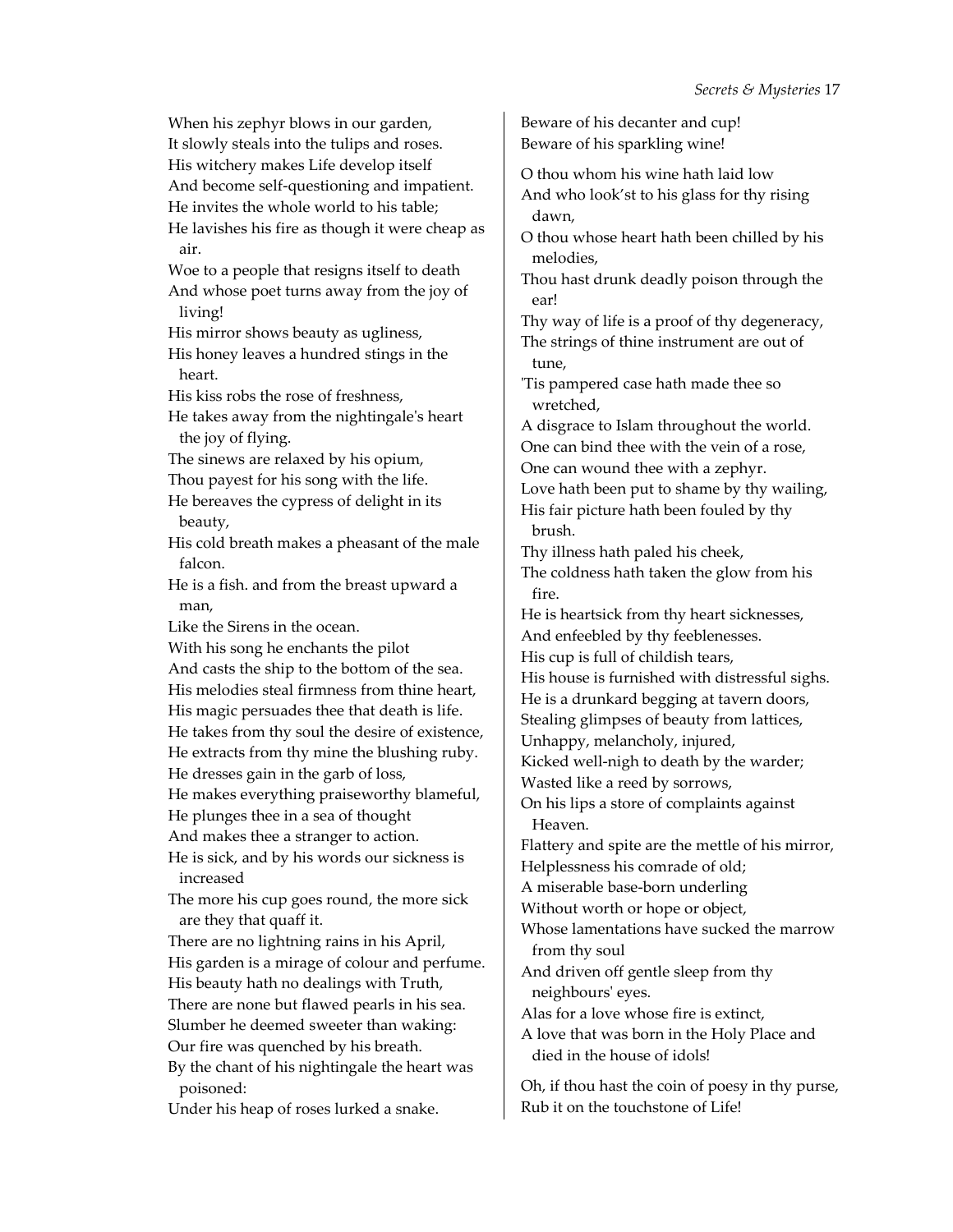Clear-seeing thought shows the way to action, As the lightning-flash precedes the thunder. It behoves thee to meditate well concerning literature, It behoves thee to go back to Arabia: Thou must needs give thine heart to the Salma of Araby, That the morn of the Hijaz may blossom from the night of Kurdistan. Thou hast gathered roses from the garden of Persia And seen the springtide of India and Iran: Now taste a little of the heat of the desert, Drink the old wine of the date! Lay thine head for once on its hot breast. Yield thy body awhile to its scorching wind! For a long time thou hast turned about on a bed of silk: Now accustom thyself to rough cotton! For generations thou hast danced on tulips And bathed thy cheek in dew, like the rose: Now throw thyself on the burning sand And plunge in to the fountain of Zamzam! How long wilt thou fain lament like the nightingale? How long make thine abode in gardens? O thou whose auspicious snare would do honour to the Phoenix, Build a nest on the high mountains, A nest embosomed in lightning and thunder, Loftier than eagle's eye, That thou mayst be fit for Life's battle, That thy body and soul may burn in Life's fire!

### *Showing that the education of the self has three stages: obedience, self-control, and divine vicegerency*

#### *1. Obedience*

Service and toil are traits of the camel, Patience and perseverance are ways of the camel.

Noiselessly he steps along the sandy track,

He is the ship of those who voyage in the desert.

Every thicket knows the print of his foot:

He eats seldom, sleeps little, and is inured to toil. He carries rider, baggage, and litter: He trots on and on to the journey's end, Rejoicing in his speed, More patient in travel than his rider, Thou, too, do not refuse the burden of Duty: So wilt thou enjoy the best dwelling place, which is with God. Endeavour to obey, O heedless one! Liberty is the fruit of compulsion. By obedience the man of no worth is made worthy; By disobedience his fire is turned to ashes. Whoso would master the sun and stars, Let him make himself a prisoner of Law! The air becomes fragrant when it is imprisoned in the flower-bud; The perfume becomes musk when it is confined in the -navel of the muskdeer. The star moves towards its goal With head bowed in surrender to a law. The grass springs up in obedience to the law of growth: When it abandons that, it is trodden underfoot. To burn unceasingly is the law of the tulip. And so the blood leaps in its veins Drops of water become a sea by the law of union, And grains of sand become a Sahara. Since Law makes everything strong within, Why dost thou neglect this source of strength? O thou that art emancipated from the old Custom, Adorn thy feet once more with the same fine silver chain! Do not complain of the hardness of the Law, Do not transgress the statutes of Muhammad! *2. Self-Control* Thy soul cares only for itself, like the camel: It is self-conceited, self-governed, and

self-willed.

Be a man, get its halter into thine hand, That thou mayst become a pearl albeit thou art a potter's vessel.

He that does not command himself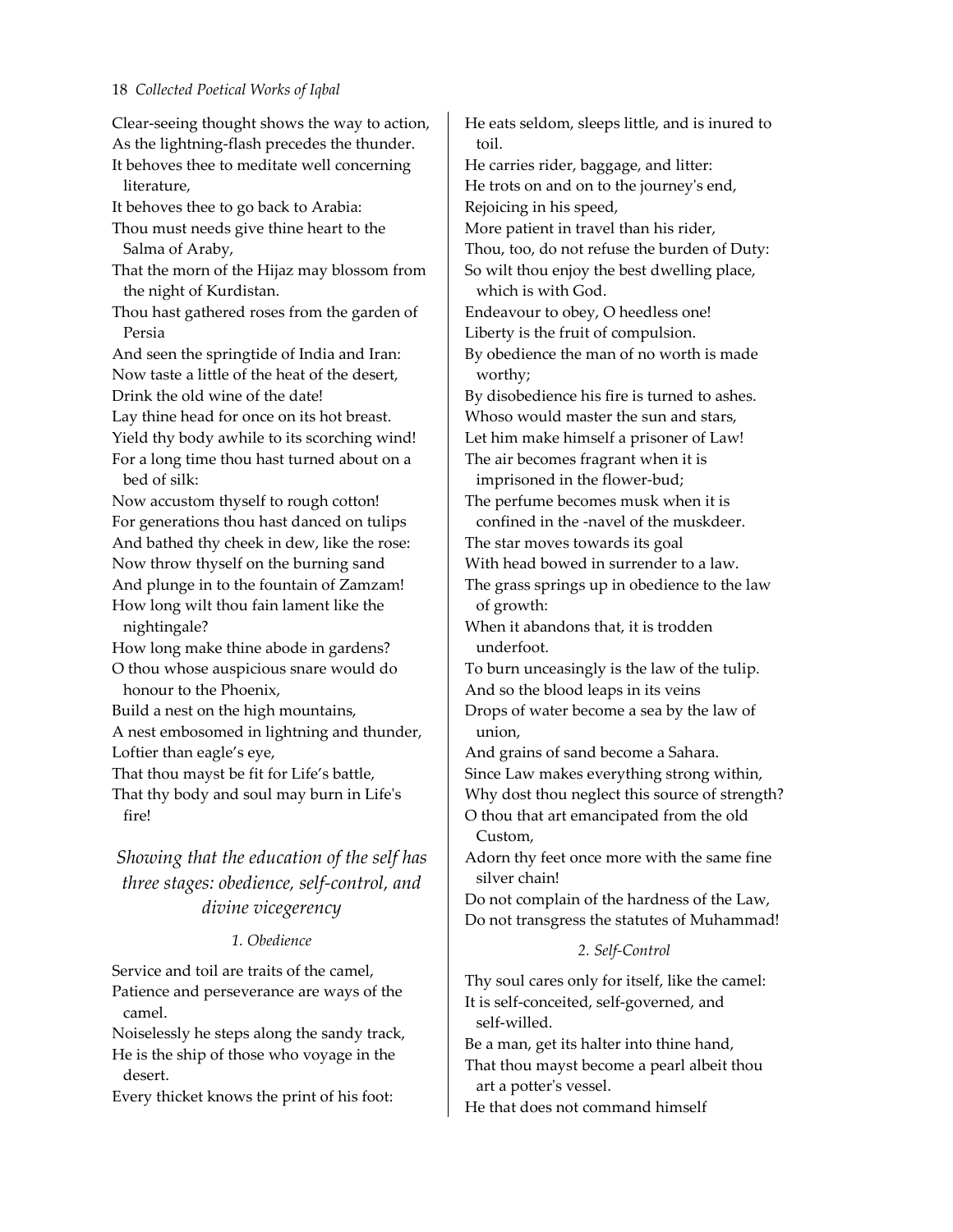Becomes a receiver of commands from others. When they moulded thee of clay, Love and fear were mingled in thy making: Fear of this world and of the world to come, fear of death, Fear of all the pains of earth and heaven; Love of riches and power, love of country, Love of self and kindred and wife. Man, in whom clay is mixed with water, is fond of ease, Devoted to wickedness and enamoured of evil. So long as thou hold'st the staff of "There is no god but He," Thou wilt break every spell of fear. One to whom God is as the soul in his body, His neck is not bowed before vanity. Fear finds no way into his bosom, heart is afraid of none but Allah. Whoso dwells in the world of Negation Is freed from the bonds of wife and child. He withdraws his gaze from all except God And lays the knife to the throat of his son. Though single, he is like a host in onset: Life is cheaper in his eyes than wind. The profession of Faith is the shell, and prayer is the pearl within it: The Moslem's heart deems prayer a lesser pilgrimage. In the Muslim's hand prayer is like a dagger Killing sin and forwardness and wrong. Fasting makes an assault upon hunger and thirst. And breaches the citadel of sensuality. The pilgrimage enlightens the soul of the Faithful: It teaches separation from one's home and destroys attachment to one's native land; It is an act of devotion in which all feel themselves to be one, It binds together the leaves of the book of religion. Almsgiving causes love of riches to pass away And makes equality familiar; It fortifies the heart with righteousness, It increases wealth and diminishes fondness for wealth. All this is a means of strengthening thee: One!" world Solomon. world lasts, incorruptible. world. manifest itself: wholes imagination. youth. and prince. perfect man.

Thou art impregnable, if thy Islam be strong. Draw might from the litany "O Almighty That thou mayst ride the camel of thy body. *3. Divine Vicegerency* If thou canst rule thy camel, thou wilt rule the And wear on thine head the crown of Thou wilt be the glory of the world whilst the And thou wilt reign in the kingdom 'Tis sweet to be God's vicegerent in the world And exercise sway over the elements. God's vicegerent is as the soul of the universe, His being is the shadow of the Greatest Name. He knows the mysteries of part and whole, He executes the command of Allah in the When he pitches his tent in the wide world, He rolls up this ancient carpet. His genius abounds with life and desires to He will bring another world into existence. A hundred worlds like this world of parts and Spring up, like roses, from the seed of his He makes every raw nature ripe, He puts the idols out of the sanctuary. Heart-strings give forth music at his touch, He wakes and sleeps for God alone. He teaches age the melody of youth And endows every thing with the radiance of To the human race he brings both a glad message and a warning, He comes both as a soldier and as a marshal He is the final cause of "God taught Adam the names of all things," He is the inmost sense of "Glory to Him that transported His servant by night." His white hand is strengthened by the staff, His knowledge is twined with the power of a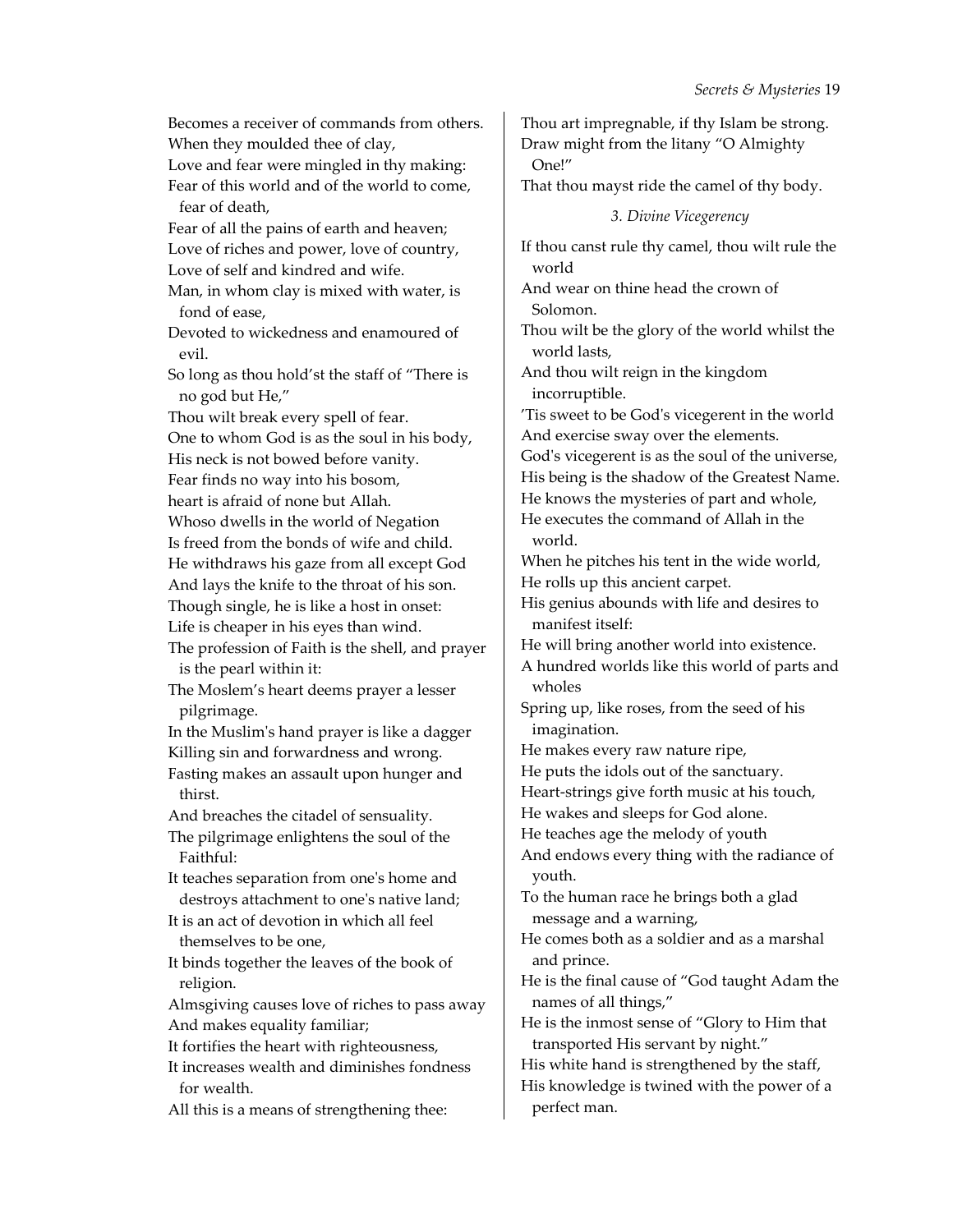When that bold cavalier seizes the reins, The steed of Time gallops faster. His awful mien makes the Red Sea dry,

He leads lsrael out of Egypt.

At his cry, "Arise," the dead spirits

Rise in their bodily tomb, like pines in the field.

His person is an atonement for all the world, By his grandeur the world is saved.

His protecting shadow makes the mote familiar with the sun,

His rich substance makes precious all that exists.

He bestows life by his miraculous actions, He renovates old ways of life.

Splendid visions rise from the print of his foot,

Many a Moses is entranced by his Sinai. He gives a new explanation of Life, A new interpretation of this dream. His hidden life is being Life's mystery, The unheard music of Life's harp.

Nature travels in blood for generations To compose the harmony of his personality. Our handful of earth has reach the zenith, For that champion will come forth from this

dust! There sleeps amidst the ashes, of our To-day The flame of a world-consuming morrow. Our bed enfolds a garden of roses, Our eyes are bright with to-morrow's dawn. Appear, O rider of Destiny! Appear, O light of the dark realm of Change! Illumine the scene of existence,

Dwell in the blackness of our eyes! Silence the noise of the nations, Imparadise our ears with thy music! Arise and tune the harp of brotherhood, Give us back the cup of the wine of love! Bring once more days of peace to the world,

Give a message of peace to them that seek battle! Mankind are the cornfield and thou the

harvest,

Thou art the goal of Life's caravan.

The leaves are scattered by Autumn's fury: Oh, do thou pass over our gardens as the Spring!

Receive from our downcast brows The homage of little children and of young men and old! It is to thee that we owe our dignity And silently undergo the pains of life.

### *Setting forth the inner meaning of the names of Ali*

Ali is the first Muslim and the King of men, In Love's eyes Ali is the treasure of the Faith. Devotion to his family inspires me with life So that I am as a shining pearl.

Like the narcissus, I am enraptured with gazing:

Like perfume, I am straying through his pleasure garden.

If holy water gushes from my earth, he is the source;

If wine pours from my grapes, he is the cause.

I am dust, but his sun hath made me as a mirror:

Song can be seen in my breast.

From Ali's face the Prophet drew many a fair omen,

By his majesty the true religion is glorified

His commandments are the strength of Islam: All things pay allegiance to his House.

The Apostle of God gave him the name Bu Turab;

God in the Koran called him "the Hand of Allah."

Every one that is acquainted with Life's mysteries

Knows what is the inner meaning of the names of Ali.

The dark clay, whose name is the body  $-$ Our reason is ever bemoaning its iniquity. On account of it our sky-reaching thought plods over the earth;

It makes our eyes blind and our ears deaf. It hath in its hand a two-edged sword of lust: Travelers' hearts are broken by this brigand. Ali, the Lion of God, subdued the body's clay And transmuted this dark earth to gold. Murtaza, by whose sword the splendour of Truth was revealed,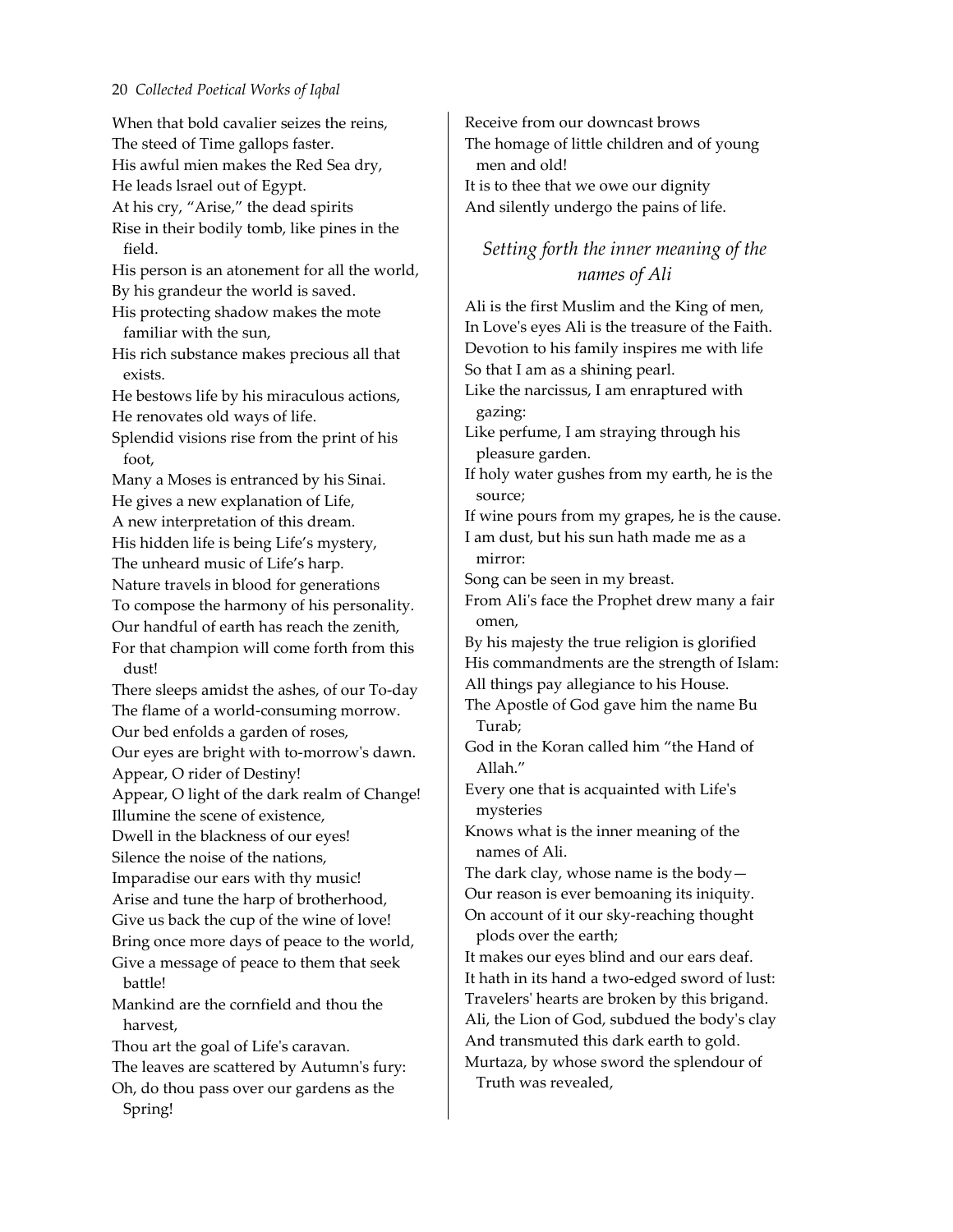Is named Bu Turab from his conquest of the body. Man wins territory by prowess in battle, But his brightest jewel is mastery of himself. Whosoever in the world becomes a Bu Turab Turns back the sun from the west; Whosoever saddles tightly the seed of the body Sits like the bezel on the seal of sovereignty: Here the might of Khyber is under his feet, And hereafter his hand will distribute the water of Kauthar. Through self-knowledge, he acts as God's Hand, And in virtue of being God's Hand he reigns over all. His person is the gate of the city of the sciences: Arabia, China, and Greece are subject to him. If thou wouldst drink clear wine from thine own grapes, Thou must needs wield authority over thine own earth. To become earth is the creed of a moth: Be a conqueror of earth; that alone is worthy of a man. Thou art soft as a rose. Become hard as a stone, That thou mayst be the foundation of the wall of the garden! Build thy clay into a Man, Build thy Man into a World! Unless from thine own earth thou build thine own wall or door, Someone else will make bricks of thine earth. O thou who complainest of the cruelty of Heaven, Thou whose glass cries out against the injustice of the stone, How long this wailing and crying and lamentation? How long this perpetual beating of thy breast? The pith of Life is contained in action, To delight in creation is the law of Life. Arise and create a new world! Wrap thyself in flames, be an Abraham! To comply with this world which does not favour thy purposes Is to fling away thy buckler on the field of battle. The man of strong character who is master of himself Will find Fortune complaisant. If the world does not comply with his humour, He will try the hazard of war with Heaven; He will dig up the foundations of the universe And cast its atoms into a new mould. He will subvert the course of Time And wreck the azure firmament. By his own strength he will produce A new world which will do his pleasure. If one cannot live in the world as beseems a man, Then it is better to die like the brave. He that hath a sound heart Will prove his strength by great enterprises. 'Tis sweet to use love in hard tasks And, like Abraham, to gather roses from flames. The potentialities of men of action Are displayed in willing acceptance of what is difficult. Mean spirits have no weapon but resentment. Life has only one law. Life is power made manifest, And its mainspring is the desire for victory. Mercy out of season is a chilling of Life's blood, A break in the rhythm of Life's music. Whoever is sunk in the depths of ignominy Calls his weakness contentment. Weakness is the plunderer of Life, Its womb is teeming with fears and lies. Its soul is empty of virtues, Vices fatten on its milk. O man of sound judgment, beware! This spoiler is lurking in ambush Be not its dupe, if thou art wise: Chameleon-like, it changes colour every moment. Even by keen observers its form is not discerned: Veils are thrown over its face.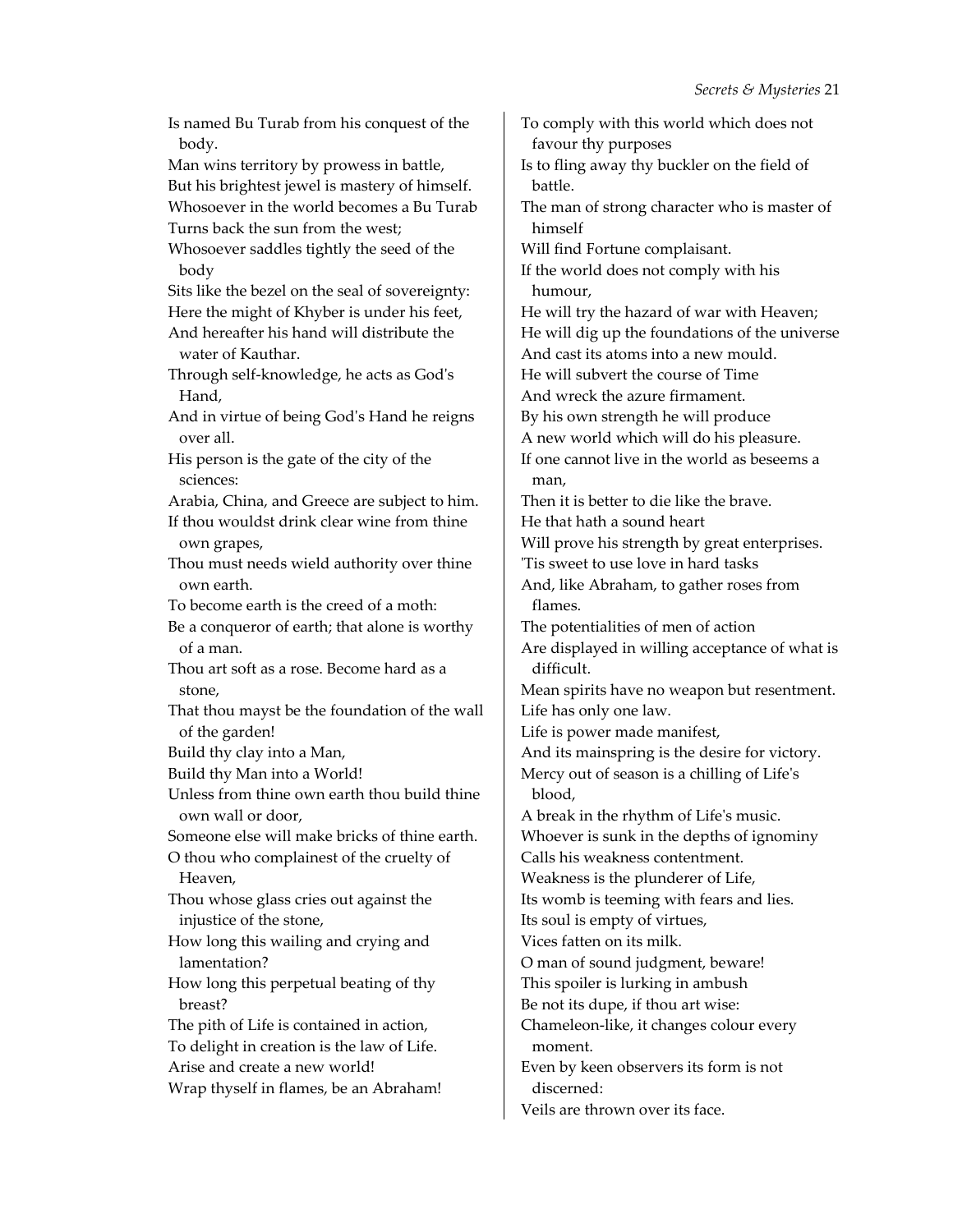Now it is muffled in pity and gentleness, Now it wears the cloak of humanity. Some times it is disguised as compulsion, Sometimes as excusability. It appears in the shape of self-indulgence And robs the strong man's heart of courage. Strength is the twin of Truth; If thou knowest thyself, strength is the Truth-revealing glass. Life is the seed, and power the crop: Power explains the mystery of truth and falsehood. A claimant, if he be possessed of power, Needs no argument for his claim. Falsehood derives from power the authority of truth, And by falsifying truth deems itself true. Its creative word transforms poison into nectar; It says to good, "Thou art bad," and Good becomes Evil. O thou that art heedless of the trust committed to thee, Esteem thyself superior to both worlds! Gain knowledge of Life's mysteries! Be a tyrant! Ignore all except God! O man of understanding, open thine eyes, ears, and lips! If then thou seest not the Way of Truth, laugh at me! *Story of a young man of Merv who came to the saint Ali Hajwiri (god have mercy on him) and complained that he was oppressed by his enemies* The saint of Hajwir was venerated by the peoples, And Pir-i-Sanjar visited his tomb as a pilgrim. With ease he broke down the mountain barriers And sowed the seed of Islam in India. The age of Omar was restored by his godliness, The fame of the Truth was exalted by his

words,

He was a lover, and withal, a courier of Love: The secrets of Love shone forth from his brow. I will tell a story of his perfection And enclose a whole rose-bed in a single bud. A young man, cypress-tall, Came from the town of Merv to Lahore. He went to see the venerable saint, That the sun might dispel his darkness. "I am hammed in," he said, "by foes; I am as a glass in the midst of stones. Do thou teach me, O sire of heavenly rank, How to lead my life amongst enemies!" The wise Director, in whose nature Love had allied beauty with majesty, Answered: "Thou art unread in Life's lore, Careless of its end and its beginning. Be without fear of others! Thou art a sleeping force: awake! When the stone thought itself to be glass, It became glass and got into the way of breaking. If the traveller thinks himself weak, He delivers his soul unto the brigand. How long wilt thou regard thyself as water and clay? Create from thy clay a flaming Sinai! Why be angry with mighty men? Why complain of enemies? I will declare the truth: thine enemy is thy friend; His existence crowns thee with glory. Whosoever knows the states of the self Considers a powerful enemy to be a blessing from God. To the seed of Man the enemy is as a rain-cloud: He awakens its potentialities. If thy spirit be strong, the stones in thy way are as water:

He was a guardian of the honour of the

The house of Falsehood fell in ruins at his

Our dawn was made splendid by his sun.

The dust of the Punjab was brought to life by

Koran.

gaze.

his breath,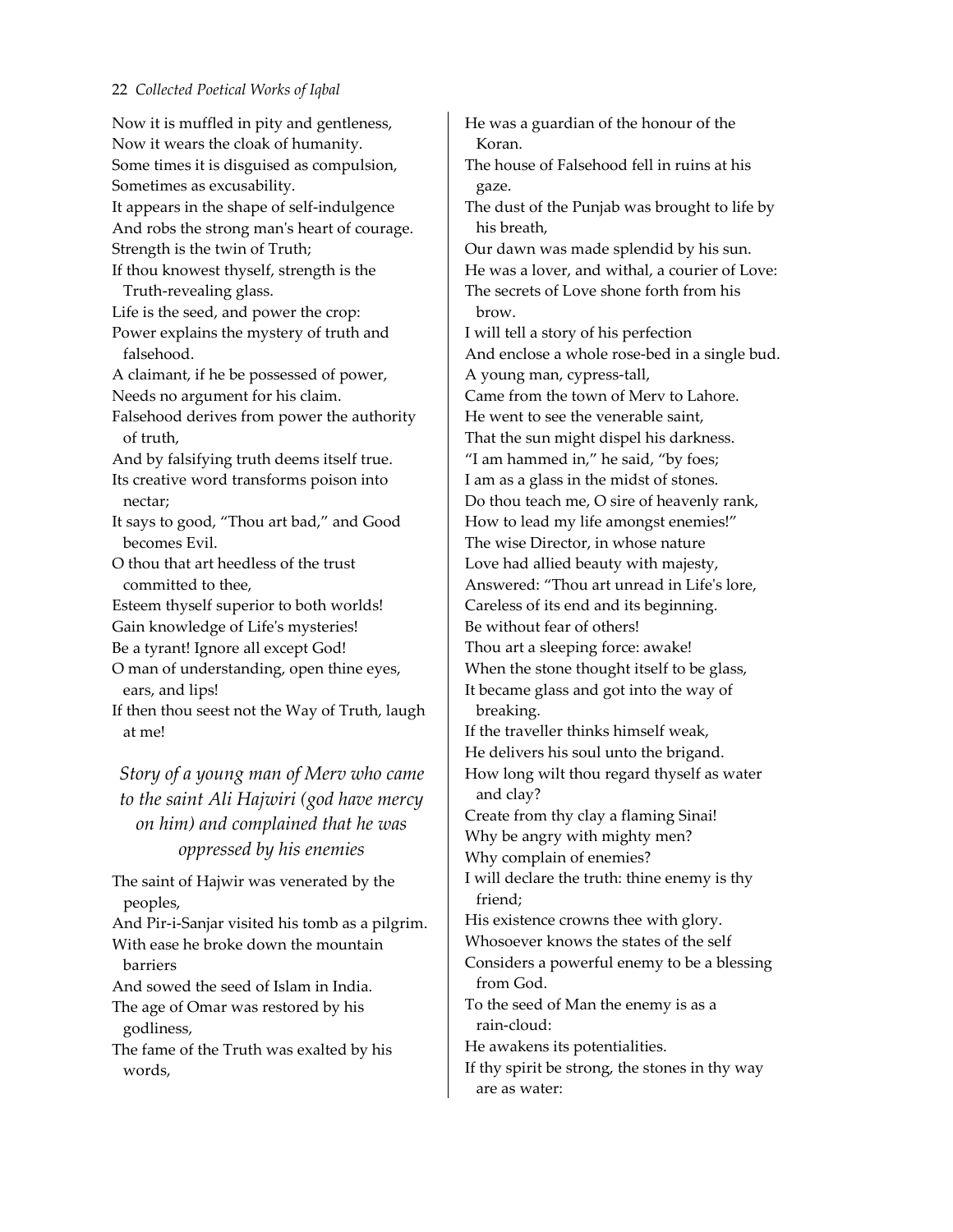What wrecks the torrent of the ups and downs of the road?

The sword of resolution is whetted by the stones in the way

And put to proof by traversing stage after stage.

What is the use of eating and sleeping like a beast?

What is the use of being, unless thou have strength in thyself?

When thou mak'st thyself strong with self, Thou wilt destroy the world at thy pleasure.

If thou wouldst pass away, become free of self;

If thou wouldst live, become full of self! What is death? To become oblivious to self. Why imagine that it is the parting of soul and body?

Abide in self, like Joseph! Advance from captivity to empire! Think of self and be a man of action! Be a man of God, bear mysteries within!" I will explain the matter by means of stories, I will open the bud by the power of my breath.

"'Tis better that a lover's secret Should be told by the lips of others."

#### *Story of the bird that was faint with thirst*

A bird was faint with thirst, The breath in his body was heaving like waves of smoke. He saw a diamond in the garden: Thirst created a vision of water. Deceived by the sun bright stone The foolish bird fancied that it was water. He got no moisture from the gem: He pecked it with his beak, but it did not wet his palate. "O thrall of vain desire," said the diamond, Thou hast sharpened thy greedy beak on me; But I am not a dew drop, I give no drink, I do not live for the sake of others. Wouldst thou hurt me? Thou art mad! A life that reveals the self is strange to thee. My water will shiver the beaks of birds And break the jewel of man's life."

The bird won not his heart's wish from the diamond And turned away from the sparkling stone. Disappointment swelled in his breast, The song in his throat became a wail. Upon a rose-twig a drop of dew Gleamed like the tear in a nightingale's eye: All its glitter was owing to the sun, It was trembling in fear of the sun— A restless sky born star That had stopped for a moment, from desire to be seen; Oft deceived by bud and flower, It had gained nothing from Life. There it hung, ready to drop, Like a tear on the eyelashes of a lover who hath lost his heart. The sorely distressed bird hopped under the rose-bush, The dewdrop trickled into his mouth. O thou that wouldst deliver thy soul from enemies. I ask thee – "Art thou a drop of water or a gem?" When the bird melted in the fire of thirst, It appropriated the life of another. The drop was not solid and gem-like; The diamond had a being, the drop had none. Never for an instant neglect self-preservation: Be a diamond, not a dewdrop! Be massive in nature, like mountains, And bear on thy crest a hundred clouds laden with floods of rain! Save thyself by affirmation of self, Compress thy quick silver into silver ore! Produce a melody from the string of self, Make manifest the secrets of self!

#### *Story of the diamond and the coal*

Now I will open one more gate of Truth, I will tell thee another tale. The coal in the mine said to the diamond, O thou entrusted with splendours eve lasting, We are comrades, and our being is one; The source of our existence is the same, Yet while I die here in the anguish of worthlessness,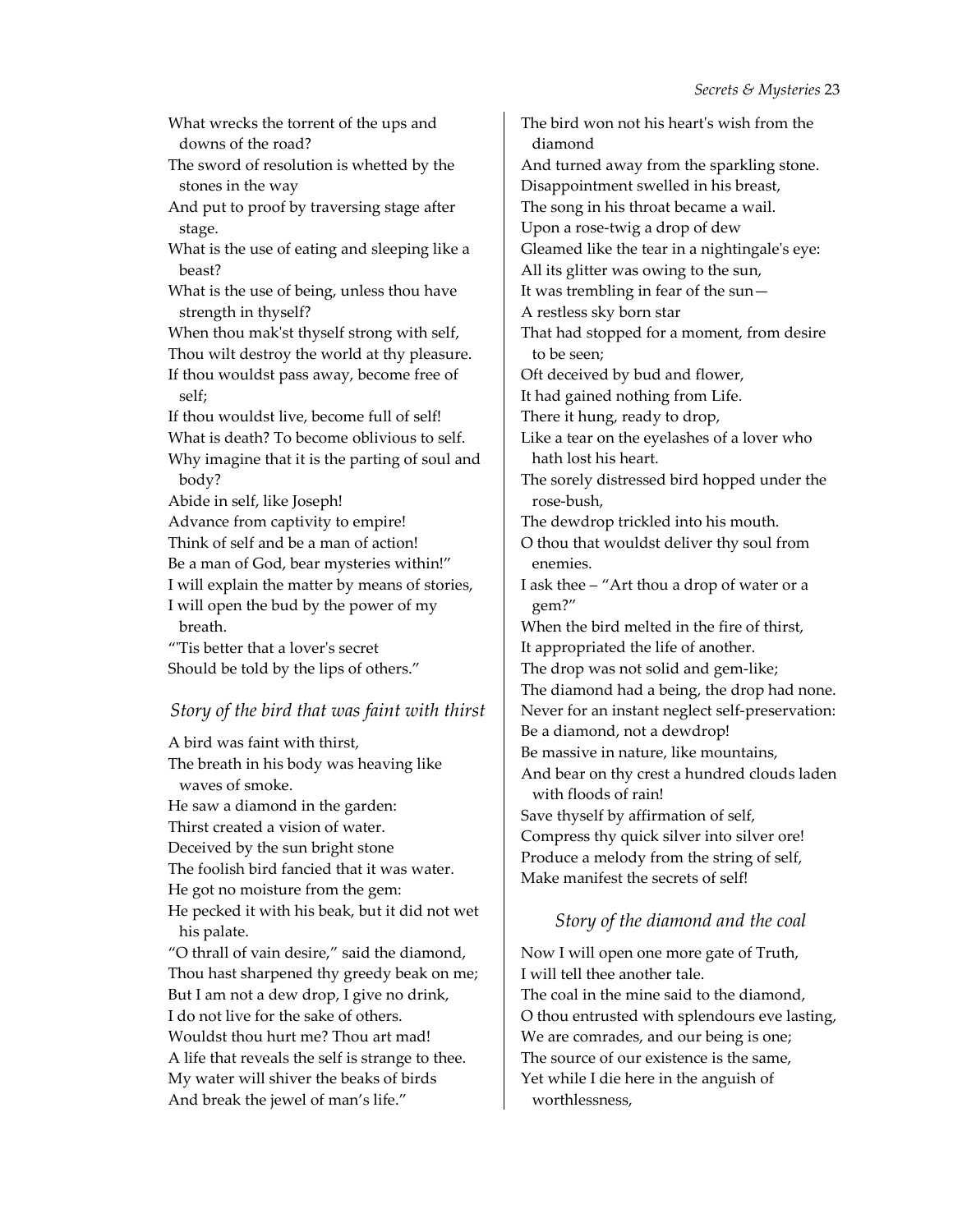Thou art set on the crowns of emperors. My stuff is so vile that I am valued less than earth,

Whereas the mirror's heart is rent by thy beauty.

My darkness illumines the chafing dish, Then my substance is incinerated at last. Every one puts the sole of his foot on my head And covers my stock of existence with ashes. My fate must needs be deplored;

Dost thou know what is the gist of my being? It is a condensed wavelet of smoke,

Endowed with a single spark;

Both in feature and nature thou art star-like, Splendours rise from every side of thee.

Now thou become'st the light of a monarch's eye,

Now thou adornest the haft of a dagger." "O sagacious friend!" said the diamond,

"Dark earth, when hardened, becomes in dignity as a bezel.

Having been at strife with its environment,

It is ripened by the struggle and grows hard like a stone.

'Tis this ripeness that has endowed my form with light

And filled my bosom with radiance.

Because thy being is immature, thou hast become abased;

Because thy body is soft, thou art burnt. Be void of fear, grief, and anxiety;

Be hard as a stone, be a diamond!

Whosoever strives hard and grips tight,

The two worlds are illumined by him.

A little earth is the origin of the Black Stone Which puts forth its head in the Ka'bah:

Its rank is higher than Sinai,

It is kissed by the swarthy and the fair.

In solidity consists the glory of Life;

Weakness is worthlessness and immaturity."

*Story of the Shaykh and the Brahmin, followed by a conversation between Ganges and Himalaya to the effect that the continuation of social life depends on firm attachment to the characteristic traditions of the community*

At Benares lived a venerable Brahmin, Whose head was deep in the ocean of Being and Not-being. He had a large knowledge of philosophy

But was well-disposed to the seekers after God.

His mind was eager to explore new problems,

His intellect moved on a level with the Pleiades;

His nest was as high as that of the Anka; Sun and moon were cast, like rue, on the

flame of his thought.

For a long time he laboured and sweated, But philosophy brought no wine to his cup

Although he set many a snare in the gardens of learning,

His snares never caught a glimpse of the Ideal bird;

And notwithstanding that the nails of his thought were dabbled with blood,

The knot of Being and Not-being remained untied.

The sighs on his lips bore witness to his despair,

His countenance told tales of his distraction. One day he visited an excellent Shaykh,

A man who bad in his breast a heart of gold.

The Brahmin laid the seal of silence on his lips

And lent his ear to the Sage's discourse.

Then said the Shaykh: "O wanderer in the lofty sky!

Pledge thyself to be true, for a little, to the earth;

Thou hast lost thy way in wildernesses of speculation,

Thy fearless thought hath passed beyond Heaven.

Be reconciled with earth, O sky-traveller!

Do not wander in quest of the essence of the stars!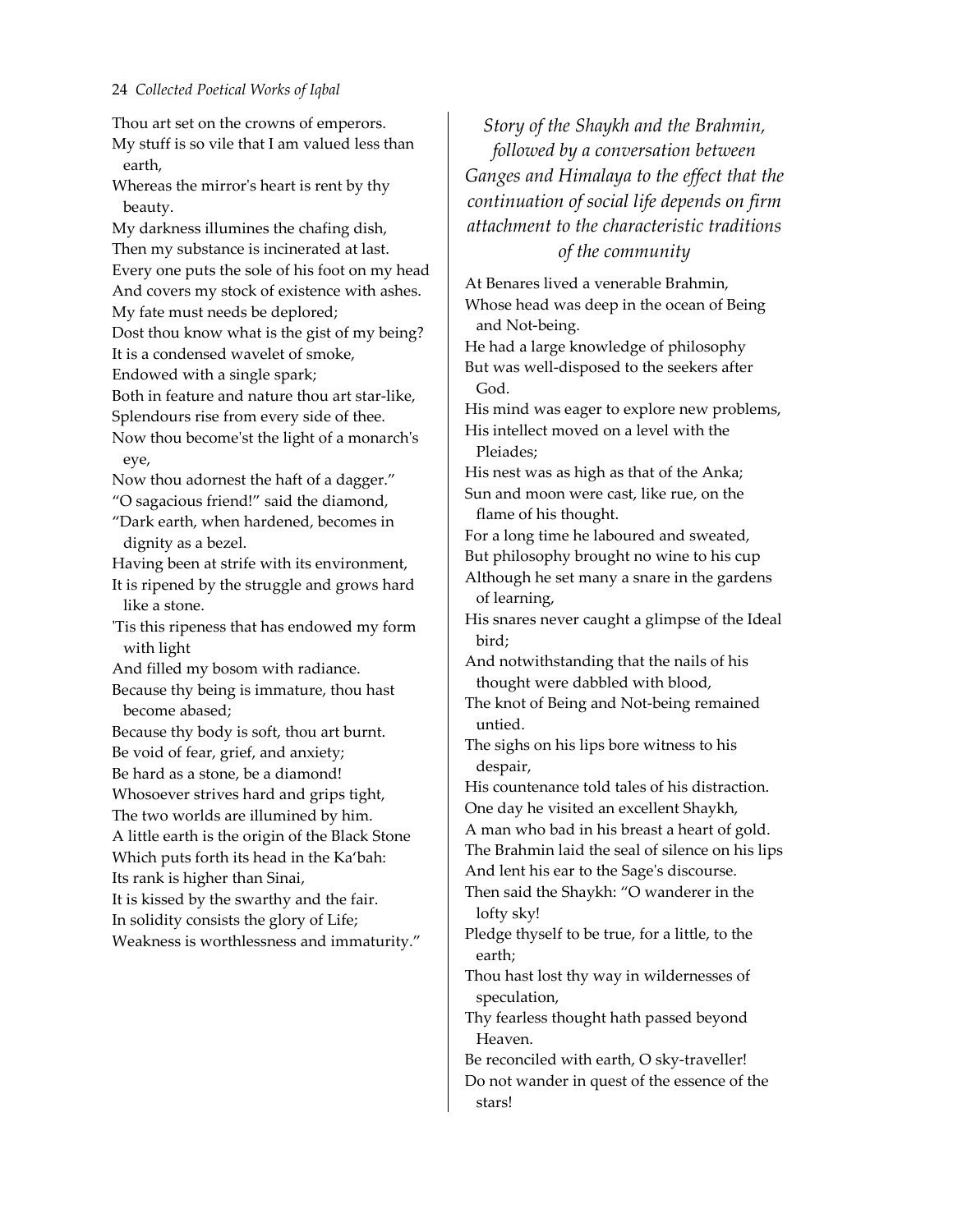I do not bid thee abandon thine idols. Art thou an unbeliever? Then be worthy of the badge of unbelief! O inheritor of ancient culture, Turn not thy back on the path thy fathers trod; If a people's life is derived from unity, Unbelief too is source of unity. Thou that art not even a perfect infidel, Art unfit to worship at the shrine of the spirit. We both are far astray from the road of devotion: Thou art far from Azar, and I from Abraham. Our Majnun hath not fallen into melancholy for his Layla's sake: He hath not become perfect in the madness of love. When the lamp of self expires, What is the use of heaven surveying imagination?" Once on a time, laying hold of the skirt of the mountain, Ganges said to Himalaya: "O thou mantled in snow since the morn of creation, Thou whose form is girdled with streams, God made thee a partner in the secrets of heaven, But deprived thy foot of graceful gait. He took away from thee the power to walk: What avails this sublimity and stateliness? Life springs from perpetual movement: Motion constitutes the wave's whole existence," When the mountain heard this taunt from the river, He puffed angrily like a sea of fire, And answered: "Thy wide waters are my looking-glass; Within my bosom are a hundred rivers like thee. This graceful gait of thine is an instrument of death: Whoso goeth from self is meet to die. Thou hast no knowledge of thine own case, Thou exultest in thy misfortune: thou art a fool!

O born of the womb of the revolving sky, A fallen-in bank is better than thou! Thou hast made thine existence an offering to the ocean, Thou hast thrown the rich purse of thy life to the highway man. Be self-contained like the rose in the garden, Do not go to the florist in order to spread thy perfume! To live is to grow in thyself And gather roses from thine own flower-bed. Ages have gone by and my foot is fast in earth: Dost thou fancy that I am far from my goal? My being grew and reached the sky, The Pleiades sank to rest under my skirts; Thy being vanishes in the ocean, But on my crest the stars bow their heads. Mine eye sees the mysteries of heaven, Mine ear is familiar with angels' wings. Since I glowed with the heat of unceasing toil, I amassed rubies, diamonds, and other gems. I am stone within, and in the stone is fire: Water cannot pass over my fire!" Art thou a drop of water? Do not break at. thine own feet, But endeavour to surge and wrestle with the sea. Desire the water of a jewel, become a jewel! Be an ear-drop, adorn a beauty! Oh, expand thyself! Move swiftly! Be a cloud that shoots lightning and sheds a flood of rain! Let the ocean sue for thy storms as a beggar, Let it complain of the straitness of its skirts Let it deem itself less than a wave And glide along at thy feet!

*Showing that the purpose of the Muslim's life is to exalt the word of Allah, and that the jihad (war against unbelievers), if it be prompted by land-hunger, is unlawful in the religion of Islam*

Imbue thine heart With the tincture of Allah, Give honour and glory to Love!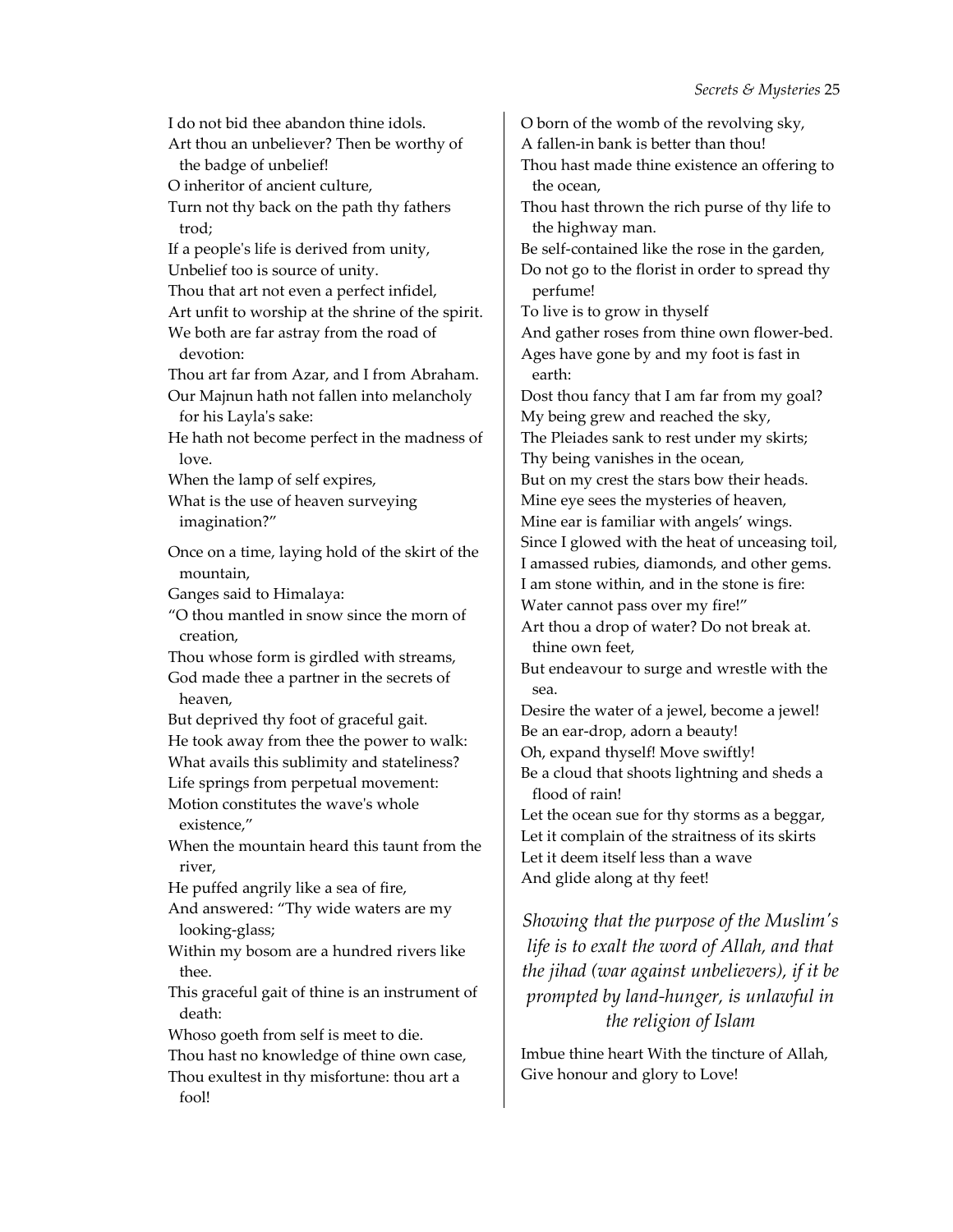The Muslim's nature prevails by means of love: The Muslim, if he be not loving, is an infidel. Upon God depends his seeing and not-seeing, His eating, drinking, and sleeping. In his will that which God wills becomes lost– "How small a man believe this saying?" He encamps in the field of *"There is no god but Allah;"* In the world he is a witness to mankind. His high estate is attested by the Prophet who was sent to men and Jinn— The most truthful of witnesses. Leave words and seek that spiritual state, Shed the light of God o'er the darkness of thy deeds! Albeit clad in kingly robe, live as a dervish, Live wakeful and meditating on God! Whatever thou dost, let it be thine aim therein to draw nigh to God, That his glory may be made manifest by thee. Peace becomes an evil, if its object be aught else; War is good if its object is God. If God be not exalted by our swords, War dishonours the people. The holy Shaykh Miyan Mir Wali, By the light of whose soul every hidden thing was revealed – His feet were firmly planted on the path of Muhammad, He was a flute for the impassioned music of love. His tomb keeps our city safe from harm And causes the beams of true religion to shine on us. Heaven stooped its brow to his threshold, The Emperor of India was one of his disciples. Now, this monarch had sown the seed of ambition in his heart And was resolved on conquest. The flames of vain desire were alight in him, He was teaching his sword to ask, "Is there any more?" In the Deccan was a great noise of war, His army stood on the battle field. He went to the Shaykh of heaven-high dignity That he might receive his blessing: The Muslim turns from this world to God And strengthens policy with prayer. The Shaykh made no answer to the Emperor's speech, The assembly of dervishes was all ears, Until a disciple, in his hand a silver coin, Opened his lips and broke the silence-, Saying, "Accept this poor offering from me, God! given to our Sultan, king. stars, mankind. world. indigence, the weak. His power is an enemy to all: brigand. hunger. religion. except Allah,

O guide of them that have lost the way to My limbs were bathed in sweat of labour Before I put away a dirhem in my skirt." The Shaykh said: "This money ought to be Who is a beggar wearing the raiment of a Though he holds sway over sun, moon and Our Emperor is the most penniless of His eye is fixed on the table of strangers, The fire of his hunger hath consumed a whole His sword is followed by famine and plague, His building lays wide land waste. The folk are crying out because of his His empty handedness causes him to plunder

Humankind are the caravan and he the

In his self-delusion and ignorance

He calls pillage by the name of empire.

Both the royal troops and those of the enemy

Are cloven in twain by the sword of his

The beggar's hunger consumes his own soul,

But the Sultan's hunger destroys state and

Whoso shall draw the sword for anything

His sword is sheathed in his own breast."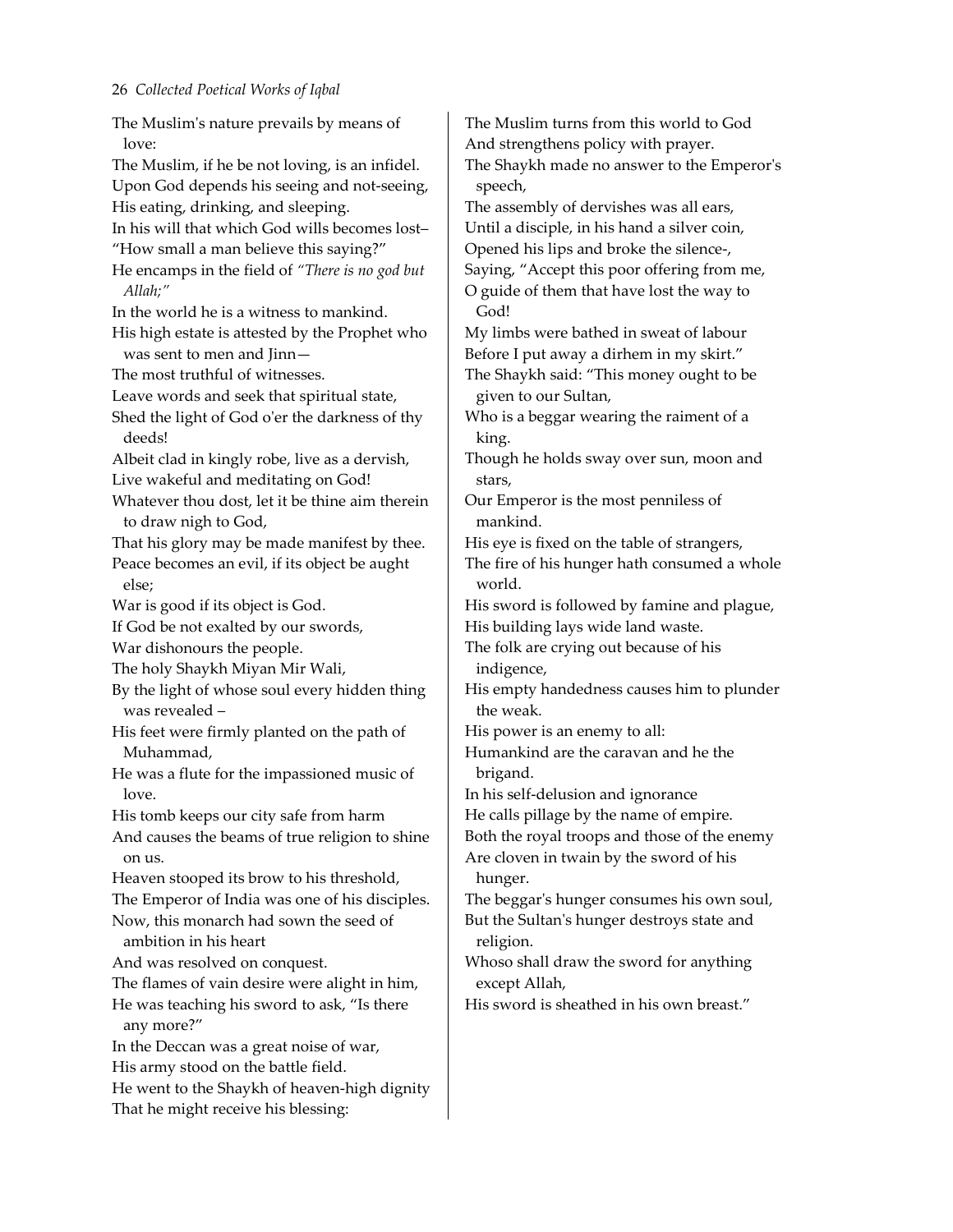### *Precepts written for the Muslims of India by Mir Najat Nakshband, who is generally known as Baba Sahrai*

O thou that hast grown from earth, like a rose, Thou too art born of the womb of self! Do not abandon self! Persist therein! Be a drop of water and drink up the ocean Glowing with the light of self as thou art, Make self strong, and thou wilt endure. Thou gett'st profit from the trade, Thou gain'st riches by preserving this commodity. Thou art being, and art thou afraid of not-being? Dear friend, thy understanding is at fault. Since I am acquainted with the harmony of Life., I will tell thee what is the secret of Life – To sink into thyself like the pearl, Then to emerge from thine inward solitude; To collect sparks beneath the ashes, And become a flame and dazzle men's eyes. Go, burn the house of forty years' tribulation, Move round thyself! Be a circling flame! What is Life but to be freed from moving round others And to regard thyself as the Holy Temple? Beat thy wings and escape from the attraction of Earth: Like birds, be safe from falling. Unless thou art a bird., thou wilt do wisely Not to build thy nest on the top of a cave. O thou that seekest to acquire knowledge, I say o'er to thee the message of the Sage of Rum: "Knowledge, if it lie on thy skin, is a snake; Knowledge, if thou take it to heart, is a friend." Hast thou heard how the Master of Rum Gave lectures on philosophy at Aleppo? – Fast in the bonds of intellectual proofs, Drifting o'er the dark and stormy sea of understanding; A Moses unillumined by Love's Sinai, Ignorant of Love and of Love's passion.

He discoursed on Scepticism and Neoplatonism, And strung many a brilliant pearl of metaphysics. He unravelled the problems of the Peripatetics, The light of his thought made clear whatever was obscure. Heaps of books lay around and in front of him, And on his lips was the key to all their mysteries. Shams-i-Tabriz, directed by Kamal, Sought his way to the college of Jalauddin Rumi And cried out, "What is all this noise and babble? What are all these syllogisms and judgements and demonstrations?" "Peace, O fool!" exclaimed the Maulvi, "Do not laugh at the doctrines of the sages. Get thee out of my college! This is argument and discussion; what hast thou to do with it? My discourse is beyond thy understanding. It brightens the glass of perception! These words increased the anger of Shams-i-Tabriz And caused a fire to burst forth from his soul. The lightning of his look fell on the earth, And the glow of his breath made the dust spring into flames. The spiritual fire burned the intellectual stack And clean consumed the library of the philosopher. The Maulvi, being a stranger to Love's miracles And unversed in Love's harmonies, Cried, "How didst thou kindle this fire, Which hath burned the books of the philosophers?" The Shaykh answered, "O unbelieving Muslim, This is vision and ecstasy: what hast thou to do with it? My state is beyond thy thought,

My flame is the Alchemist's elixir."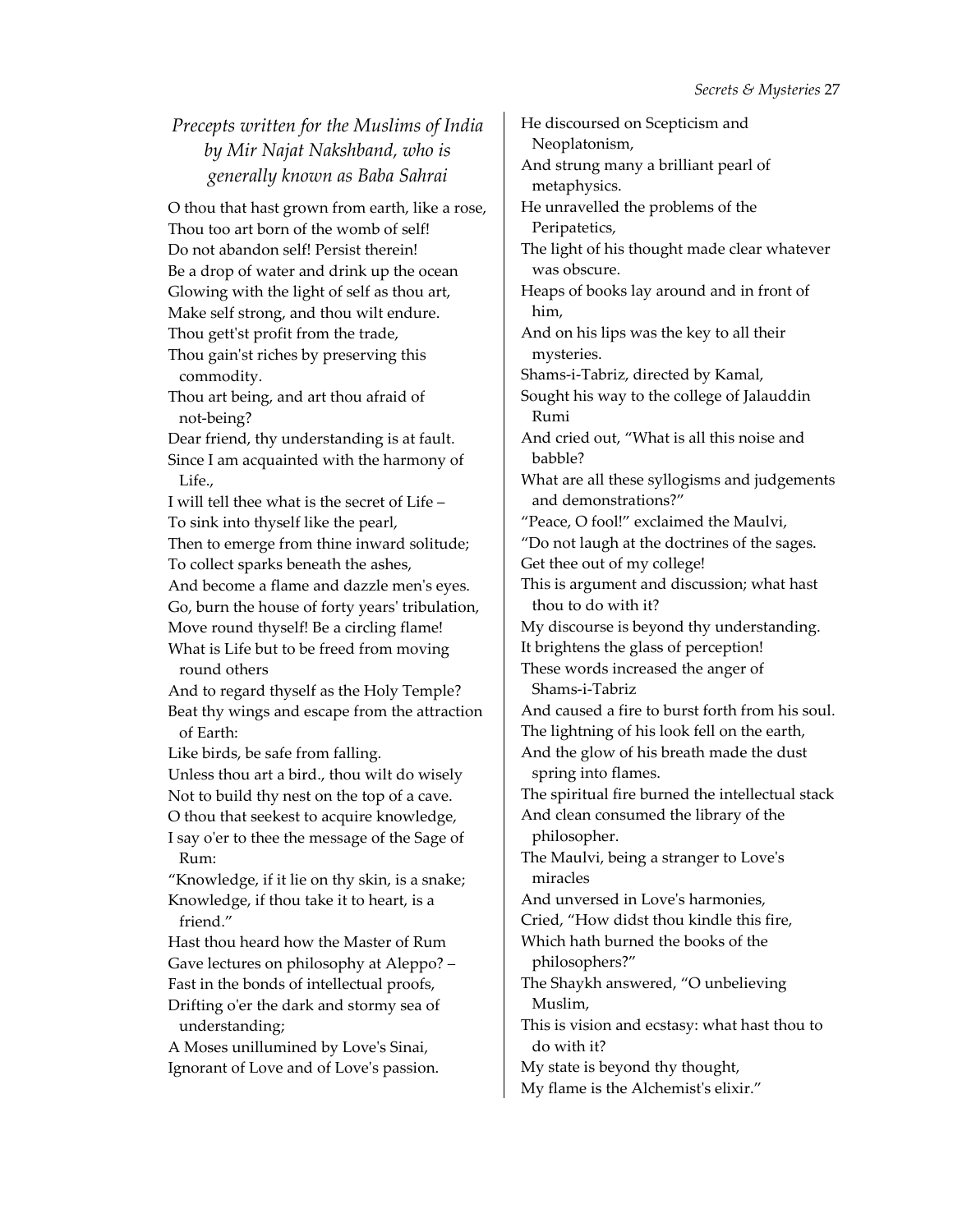Thou hast drawn thy substance from the snow of philosophy, The cloud of thy thought sheds nothing but hailstones. Kindle a fire in thy rubble, Foster a flame in thy earth! The Muslim's knowledge is perfected by spiritual fervour, The meaning of Islam is Renounce what shall pass away. When Abraham escaped from the bondage of "that which sets," He sat unhurt in the midst of flames. Thou hast cast knowledge of God behind thee And squandered thy religion for the sake of a loaf. Thou art hot in pursuit of antimony, Thou art unaware of the blackness of thine own eye. Seek the Fountain of Life from the sword's edge, And the River of Paradise from the dragon's mouth, Demand the Black Stone from the door of the house of idols, And the musk-deer's bladder from a mad dog, But do not seek the glow of Love from the knowledge of today, Do not seek the nature of Truth from this infidel's cup! Long have I been running to and fro, Learning the secrets of the New Knowledge: Its gardeners have put me to the trial And have made me intimate with their roses. Roses! Tulips, rather, that warn one not to smell them – Like paper roses, a mirage of perfume. Since this garden ceased to enthrall me I have nested on the Paradisal tree. Modern knowledge is the greatest blind – Idol-worshipping, idol-selling, idol making! Shackled in the prison of phenomena, It has not overleaped the limits of the sensible. It has fallen down in crossing the bridge of  $I$  ife. It has laid the knife to its own throat.

Its fire is cold as the flame of the tulip; Its flames are frozen like hail. Its nature remains untouched by the glow of Love, It is ever engaged in joyless search. Love is the Plato that heals the sicknesses of the mind. The mind's melancholy is cured by its lancet. The whole world bows in adoration to Love, Love is the Mahmud that conquers the Somnath of intellect. Modern science lacks this old wine in its cup, Its nights are not loud with passionate prayer. Thou hast misprized thine own cypress And deemed tall the cypress of others. Like the reed, thou hast emptied thyself of self And given thine heart to the music of others. O thou that begg'st morsels from an other's table, Wilt thou seek thine own kind in another's shop? The Muslim's assembly-place is burned up by the lamps of strangers, His mosque is consumed by the sparks of monasticism. When the deer fled from the sacred territory of Makkah, The hunter's arrow pierced her side. The leaves of the rose are scattered like its scent: O thou that has fled from the self, come back to it! O trustee of the wisdom of the Quran, Find the lost unity again! We, who keep the gate of the citadel of Islam, Have become unbelievers by neglecting the watchword of Islam. The ancient Saki's bowl is shattered, The wine-party of the Hijaz is broken up. The Ka'ba is filled with our idols, Infidelity mocks at our Islam. Our Shaykh hath gambled Islam away for love of idols. And made a rosary of the *zunnar.* Our spiritual directors owe their rank to their

white hairs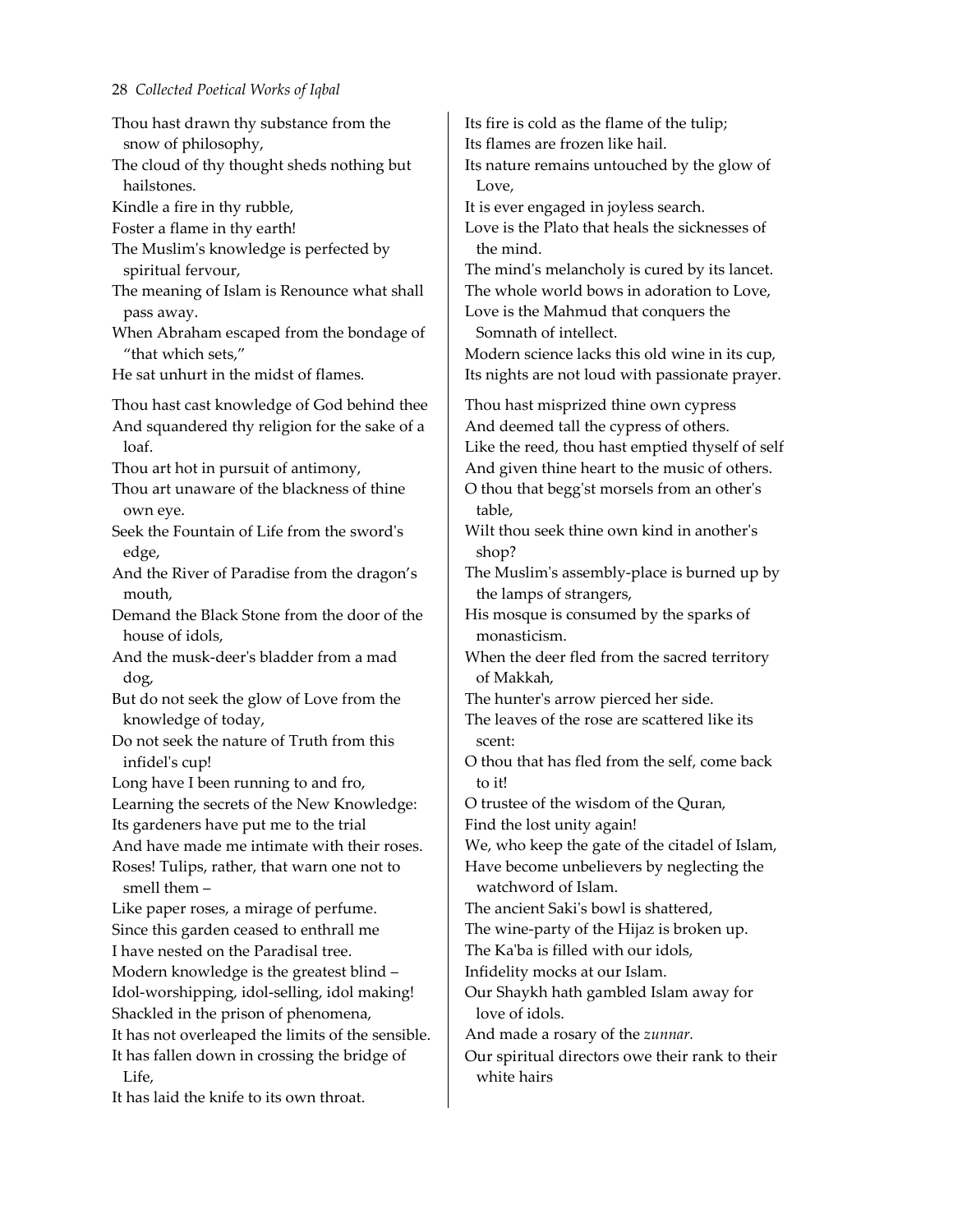And are the laughing-stock of children in the street;

Their hearts bear no impress of the Faith But house the idols of sensuality.

Every long-haired fellow wears the garb of a dervish –

Alas for these traffickers in religion!

Day and night they are traveling about with disciples,

Insensible to the great needs of Islam.

Their eyes are without light, like the narcissus,

Their breasts devoid of spiritual wealth. Preachers and Sufis, all worship worldliness

alike;

The prestige of the pure religion is ruined. Our preacher fixed his eyes on the pagoda And the mufti of the Faith sold his verdict. After this, O friends, what are we to do? Our guide turns his face towards the wine-house.

#### *Time is a sword*

Green be the holy grave of Shafi'i, Whose vine hath cheered a whole world! His thought plucked a star from heaven: He named time "a cutting sword." How shall I say what is the secret of this

sword?

In its flashing edge there is life. Its owner is exalted above hope and fear,

His hand is whiter than the hand of Moses.

At one stroke thereof water gushes from the rock

And the sea becomes land from dearth of moisture.

Moses held this sword in his hand,

Therefore he wrought more than man may contrive.

He clove the Red Sea asunder

And made its waters like dry earth.

The arm of Ali, the conqueror of Khaibar,

Drew its strength from this same sword.

The revolution of the sky is worth seeing, The change of day and night is worth

observing.

Look, O thou enthralled by Yesterday and Tomorrow, Behold another world in thine own heart! Thou hast sown the seed of darkness in the clay, Thou hast imagined Time as a line: Thy thought measures length of Time With the measure of night and day. Thou mak'st this line a girdle on thine infidel waist; Thou art an advertiser of falsehood, like idols. Thou wert the Elixir, and thou hast become a Peck of dust; Thou wert born the conscience of Truth, and thou hast become a lie! Art thou a Muslim? Then cast off this girdle! Be a candle to the feast of the religion of the free! Knowing not the origin of Time, Thou art ignorant of everlasting Life. How long wilt thou be a thrall of night and day? Learn the mystery of Time from the words "I have a time with God." Phenomena arise from the march of Time, Life is one of Time's mysteries. The cause of Time is not the revolution of the sun Time is everlasting, but the sun does not last for ever. Time is joy and sorrow, festival and fast, Time is the secret of moonlight and sunlight. Thou hast extended Time, like Space, And distinguished Yesterday from Tomorrow. Thou hast fled, like a scent, from thine own garden; Thou hast made thy prison with thine own hand. Our Time, which has neither beginning nor end, Blossoms from the flower-bed of our mind. To know its root quickens the living with new life: Its being is more splendid than the dawn. Life is of Time, and Time is of Life:

"Do not abuse Time!" was the command of the Prophet.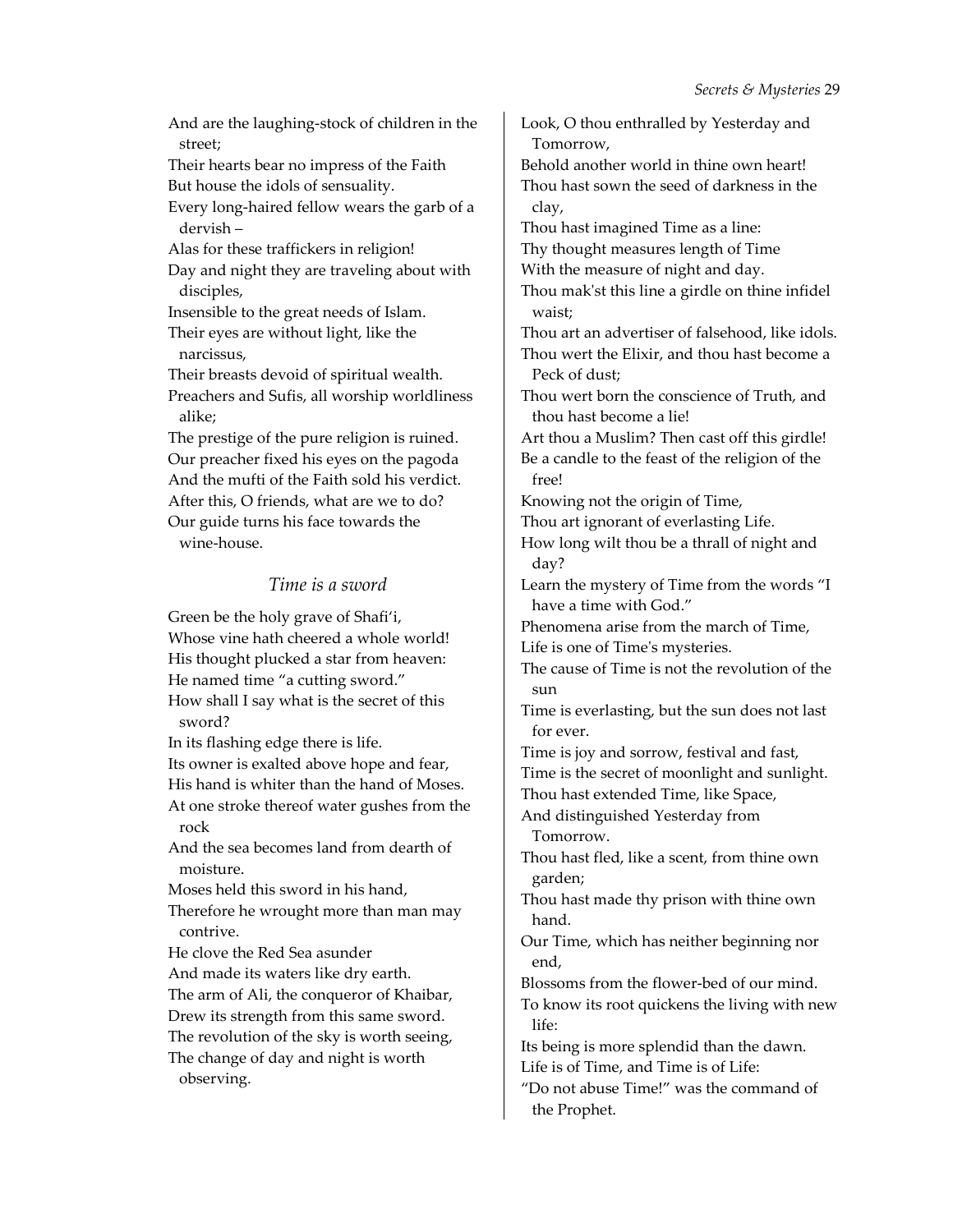*[Translated by A.R. Nicholson]* Now I will tell you a point of wisdom as brilliant as a pearl,<sup>[8](#page-27-0)</sup> That you should realize the difference between a slave and a free man! A slave is lost in the magic of days and nights, But Time, with all its expansion, is lost in the heart of a free man! A slave weaves the shroud for himself by his times, And covers himself with the sheet of days and nights! But a free man keeps himself above the earth And attacks the world with all his might! A slave is caught in the snare of days and nights like a bird, And the pleasure of flight is forbidden to his soul! But the quick-breathing breast of a free man Becomes a cage for the Bird of Time! To a slave, Nature is a meaningless word, And there is nothing rare in the impressions of his soul! Owing to his heaviness and laziness his abode is always the same, And the cries of his morn and eve are always the same! But the attempt of a free man creates new things every moment And his string continuously produces new tunes! His nature is not obliged to any sort of repetition, Because his path is not like the circle caused by compasses! To a slave Time is but a chain, And he always complains against the fate! But the courage of a free man gives instructions to his fate And the great revolutions of the world are caused by his powerful hand! The past the future are dissolved in his preset  $\overline{a}$ <sup>8</sup> This stanza was added in a later edition of the original and hence it is not found in Nicholson's translation. We are using A.R. Tariq's translation of

<span id="page-27-0"></span>these lines but giving up his line-breaks for a

smoother reading of each couplet.

And all the delayed plans are observed by his quick action!

These words of mine are beyond sound, beyond discussion,

For their meaning can't be understood easily!

Although I have expressed my views about Time yet my shallow words are ashamed of the meaning;—

And the meaning itself has a complaint: "What have I to do with the words?"

In fact, a living meaning when expressed in words, dies out;

Your very breaths extinguish its fire!

Nevertheless, the point of Absence and Presence is in the depth of our heart;

The mystery of Time and its motion is in the depth of our heart!

The musical instrument of Time has its own silent tunes:

Oh, dive deep into your heart that you may realize the secret of Time!

#### *[Translated by A.R. Tariq]*

Oh, the memory of those days when Time's sword

Was allied with the strength of our hands! We sowed the seed of religion in men's hearts And unveiled the face of Truth;

Our nails tore loose the knot of this world,

Our bowing in prayer gave blessings to the earth.

From the jar of Truth we made rosy wine gush forth,

We charged against the ancient taverns.

O thou in whose cup is old wine,

A wine so hot that the glass is well nigh turned to water,

Wilt thou in thy pride and arrogance and self-conceit

Taunt us with our emptiness?

Our cup, too, hath graced the symposium

Our breast hath owned a spirit.

The new age with all its glories

Hath risen from the dust of our feet.

Our blood hath watered God's harvest,

All worshippers of God are our debtors.

The *takbir* was our gift to the world,

Ka'bas were built of our clay.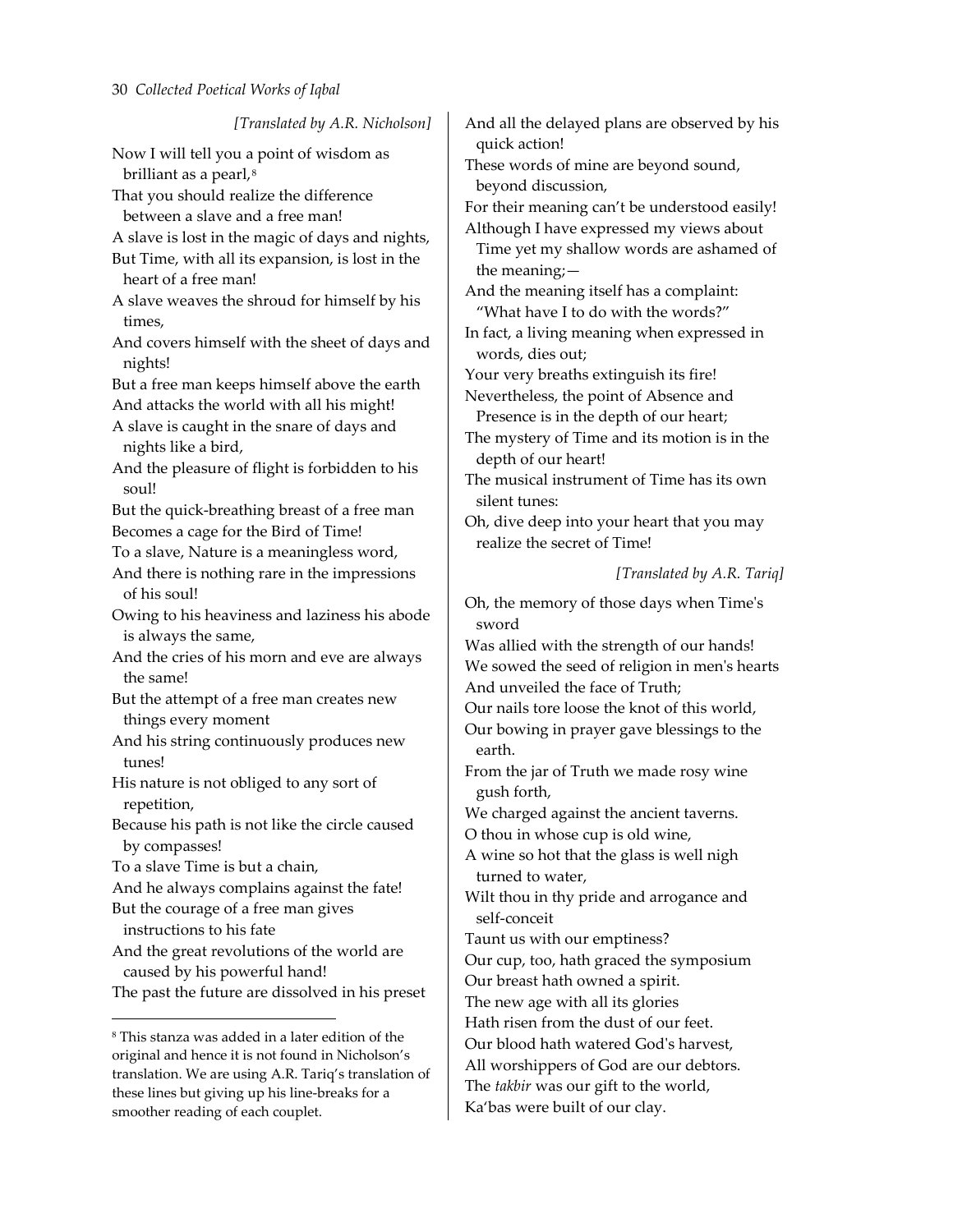By means of us God taught the Koran, From our hand He dispensed His bounty. Although crown and signet have passed from us., Do not look with contempt on our beggarliness! In thine eyes we are good for nothing, Thinking old thoughts, despicable. We have honour from *"There is no god but Allah,"* We are the protectors of the universe. Freed from the vexation of to-day and tomorrow, We have pledged ourselves to love One. We are the conscience hidden in God's heart, We are the heirs of Moses and Aaron. Sun and moon are still bright with our radiance, Lightning-flashes still lurk in our cloud. In our essence Divinity is mirrored: The Muslim's being is one of the signs of God.

#### *An invocation*

O thou that art as the soul in the body of the universe,

Thou art our soul and thou art ever fleeing  $from <sub>115</sub>$ 

Thou breathest music into Life's lute;

Life envies Death when death is for thy sake. Once more bring comfort to our sad hearts, Once more dwell in our breasts!

Once more demand from us the sacrifice of name and fame,

Strengthen our weak love.

We are oft complaining of destiny,

Thou art of great price and we have naught. Hide not thy fair face from the empty handed!

Sell cheap the love of Salman and Bilal!

Give us the sleepless eye and the passionate heart,

Give us again the nature of quick silver! Show unto us one of thy manifest signs, That the necks of our enemies may be bowed! Make this chaff a mountain crested with fire, Burn with out fire all that is not God! When the people of Islam let the thread of Unity go from their hands,

They fell into a hundred mazes. We are dispersed like stars in the world; Though of the same family, we are strange to one another. Bind again these scattered leaves, Revive the law of love! Take us back to serve thee as of old, Commit thy cause to them that love thee! We are travellers: give us resignation as our goal! Give us the strong faith of Abraham! Make us know the meaning of "There is no god," Make us acquainted with the mystery of "except Allah"! I who burn like a candle for the sake of others Teach myself to weep like that candle. O God! a tear that is heart-enkindling, Passionful, wrung forth by pain, peace consuming, May I sow in the garden, and may it grow into a fire That washes away the fire-brand from the tulip's robe! My heart is with yester-eve, my eye is on to-morrow: Amidst the company I am alone. "Every one fancies he is my friend, But none ever sought the secrets within my soul." Oh, where in the wide world is my comrade? I am the Bush of Sinai: where is my Moses? I am tyrannous, I have done many a wrong to myself, I have nourished a flame in my bosom, A flame that burnt to ashes the wares of understanding, Cast fire on the skirt of discretion, Lessened with madness the proud reason, And inflamed the very being of knowledge: Its blaze enthrones the sun in the sky And lightnings encircle it with adoration for ever. Mine eye fell to weeping, like dew,

Since I was entrusted with that hidden fire. I taught the candle to burn openly,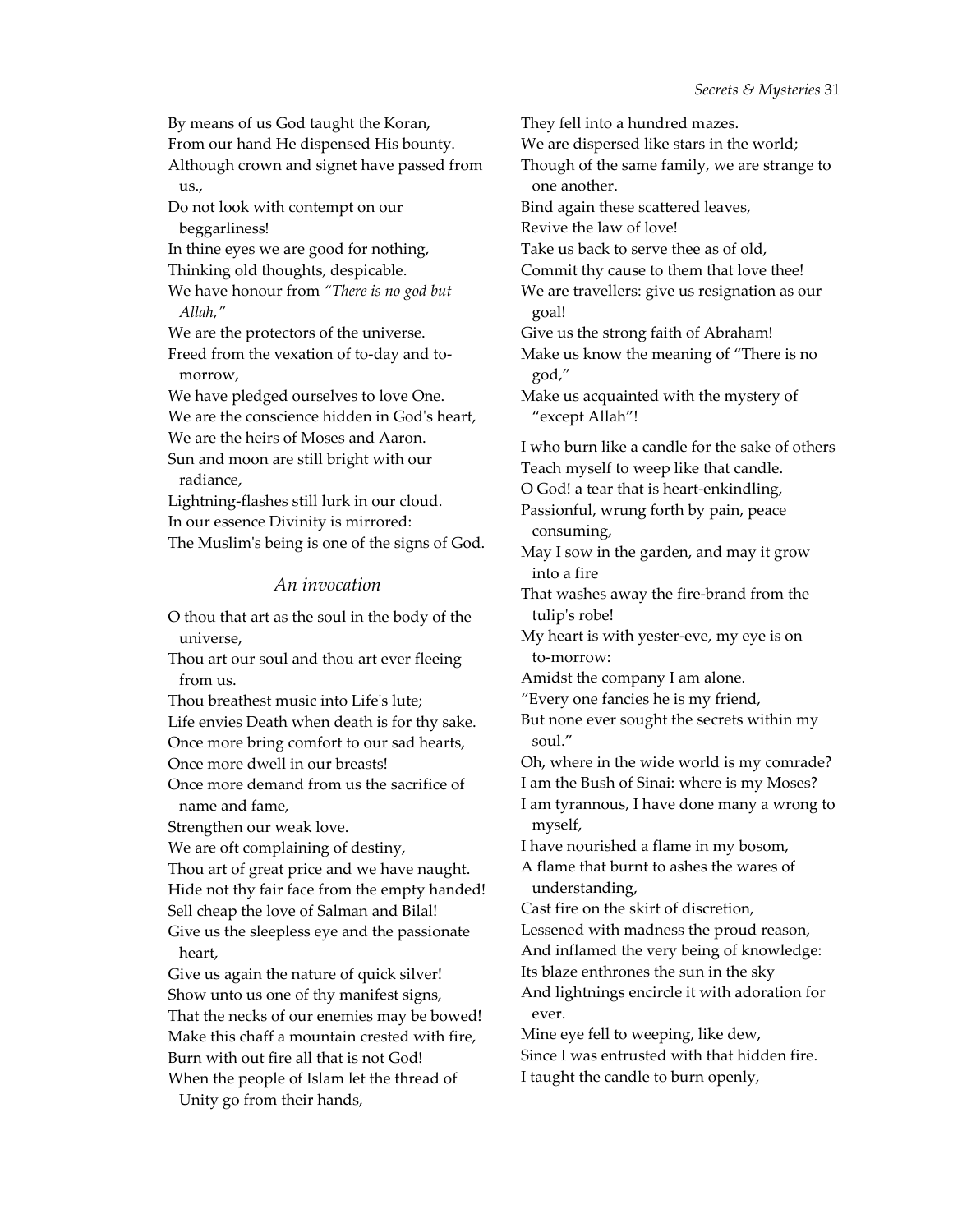While I myself burned unseen by the world's eye. As last flames burst forth from every hair of me, Fire dropped from the veins of my thought: My nightingale picked up the grains of spark And created a fire-tempered song. The breast of this age is without a heart, Majnun quivers with pain because Layla's howdah is empty. It is not easy for the candle to throb alone: Ah, is there no moth worthy of me? How long shall I wait for one to share my grief? How long must I search for a confidant? O Thou whose face lends light to the moon and the stars, Withdraw Thy fire from the soul! Take back what Thou hast put in my breast, Remove the stabbing radiance from my mirror, Or give me one old comrade To be the mirror of mine all-burning love! In the sea wave tosses side by side with wave: Each hath a partner in its emotion. In heaven star consorts with star, And the bright moon lays her head on the knees of Night. Morning touches Night's dark side, And To-day throws itself against To-morrow. One river loses its being in another, A waft of air dies in perfume. There is dancing in every nook of the wilderness, Madman dances with madman. Because in thine essence Thou art single, Thou hast evolved for Thyself a whole world. I am as the tulip of the field, In the midst of a company I am alone. I beg of Thy grace a sympathising friend, And adept in the mysteries of my nature, A friend endowed with madness and wisdom, One that knoweth not the phantom of vain things, That I may confide my lament to his soul And see again my face in his heart. His image I will mould of mine own clay,

I will be to him both idol and worshipper.

*[Translated by R. A. Nicholson]*

## MYSTERIES OF **SELFLESSNESS**

Strive, and find yourself in selflessness; this is the easy path, may God know better.<sup>[9](#page-29-0)</sup>

*Rumi*

### *Dedication to the Muslim Community*

Question me not when I speak of Love. If I may not have tasted this wine, someone else must have.

*Urfi of Shiraz*

You, who were made by God to be the Seal Of all the peoples dwelling upon earth, That all beginnings might in you find end; Whose saints were prophet-like, whose wounded hearts

Wove into unity the souls of men; Why are you fallen now so far astray From Makkah's holy Ka'ba, all bemused By the strange beauty of the Christian's way? The very skies are but a gathering Of your street's dust, yourselves the cynosure Of all men's eyes; whither in restless haste Do you now hurry like a storm-tossed wave, What new diversion seeking? No, but learn The mystery of ardour from the moth And make your lodgement in the burning flame;

Lay love's foundation-stone in your own soul, And to the Prophet pledge anew your troth. My mind was weary of Christian company, When suddenly your beauty stood unveiled. My fellow-minstrel sang the epiphany Of alien loveliness, the lovelorn theme

-

<span id="page-29-0"></span><sup>&</sup>lt;sup>9</sup> Arberry omitted the quotations from Rumi and Urfi. They have been translated separately for the present edition.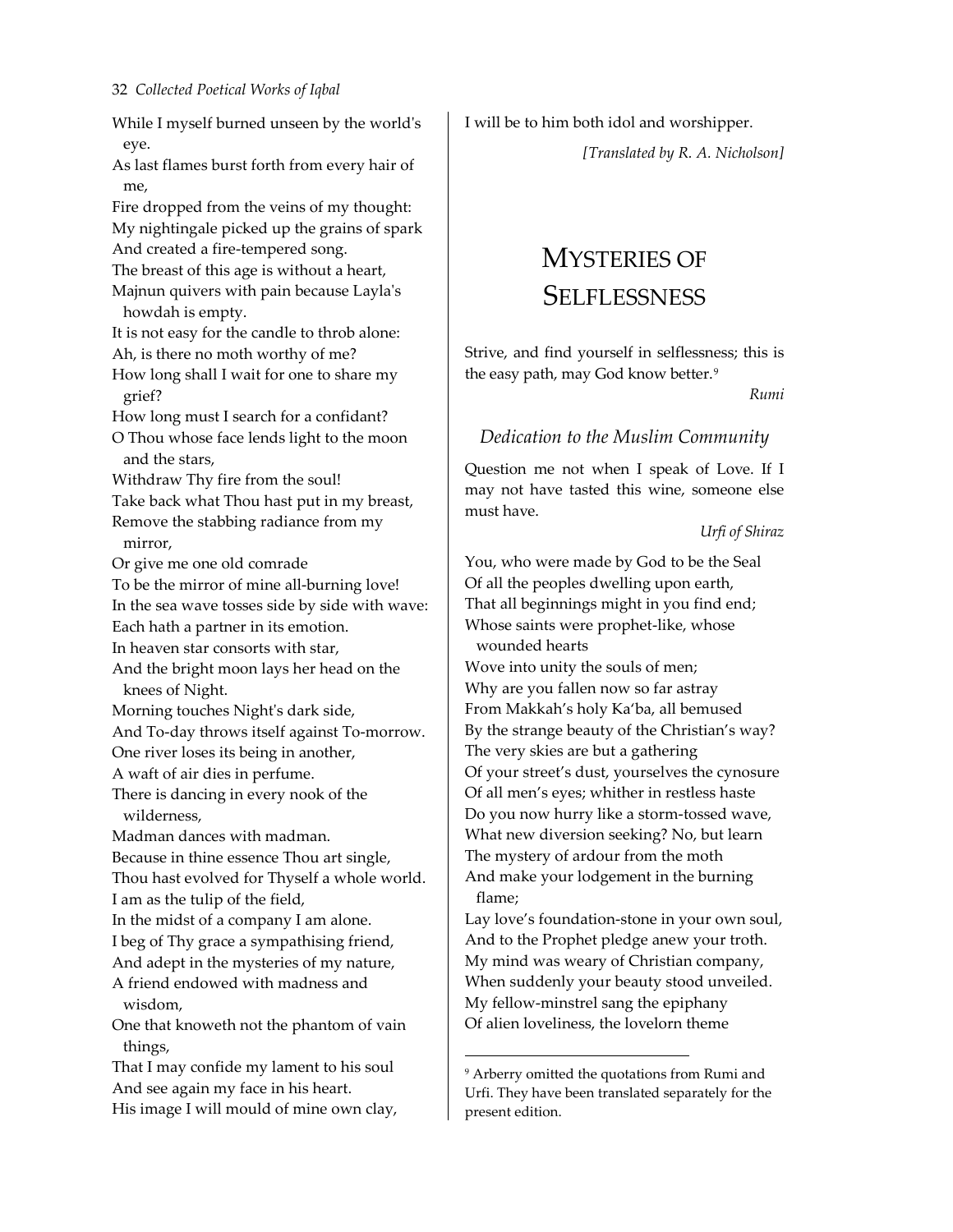Of stresses and soft cheeks, and rubbed his brow

Against the saki's door, rehearsed the chant Of Magian wenches. I would martyr be To your brow's scimitar, am fain to rest Like dust upon your street. Too proud am I To mouth base panegyrics, or to bow My stubborn head to every tyrant's court. Trained up to fashion mirrors out of words, I need not Alexander's magic glass. My neck endures not men's magic glass. My neck endures not men's munificence; Where roses bloom, I gather close the skirt Of my soul's bud. Hard as the dagger's steel I labour in this life, my lustre win From the tough granite. Though I am a sea, Not restless is my billow; in my hand I hold no whirlpool bowl. A painted veil Am I, no blossom's perfume-scattering, No prey to every billowing breeze that blows. I am glowing coal within Life's fire, And wrap me in my embers for a cloak. And now my soul comes suppliant to your door

Bringing a gift of ardour passionate. A mighty water out of heaven's deep Momently trickles 'er my burning breast, The which I channel narrower than a brook That I may fling it in your garden's dish. Because you are beloved by him I love I fold you to me closely as my heart. Since love first made the breast an instrument Of fierce lamenting, by its flame my heart Was molten to a mirror; like a rose I pluck my breast apart, that I may hang This mirror in your sight. Gaze you therein On your own beauty, and you shall become A captive fettered in your tress' chain. I chant again the tale of long ago, To bid your bosom's old wounds bleed anew. So for a people no more intimate With its own soul I supplicated God, That He might grant to them a firm-knit life. In the mid-swatch of night, when all the world

Was hushed in slumber, I made loud lament; My spirit robbed of patience and response, Unto the Living and Omnipotent God

I made my litany; my yearning heart Surged, till its blood streamed from my weeping eyes.

"How long, O lord, how long the tulip-glow, The begging of cool dewdrops from the dawn?

Lo, like a candle wrestling with the night O'er my own self I pour my flooding tears." I spent myself, that there might be more light, More loveliness, more joy for other men. Not for one moment takes my ardent breast Repose from burning; Friday does not shame My restless week of unremitting toil. Wasted is now my spirit's envelop; My glowing sigh is sullied all with dust. When God created me at Time's first dawn A lamentation quivered on the strings Of my melodious lute, and in that note Loves's secrets stood revealed, the ransomprice

Of the long sadness of the tale of Love; Which music even to sapless straw imparts The ardency of fire, and on dull clay Bestows the daring of the reckless moth. Love, like the tulip, has one brand at heart, And on its bosom wears a singly rose; And so my solitary rose I pin Upon your turban, and cry havoc loud Against your drunken slumber, hoping yet Tulips may blossom from your earth anew Breathing the fragrance of the breeze of Spring.

### *Prelude: Of the bond between individual and community*

The link that binds the individual To the Society a mercy is; His truest self in the community Alone achieves fulfilment. Wherefore be So far as in thee lies in close rapport With thy Society, and lustre bring To the wide intercourse of free-born men. Keep for thy talisman these words he spoke That was the best of mortals: "Satan holds His furthest distance where men congregate." The individual a mirror holds To the community, and they to him;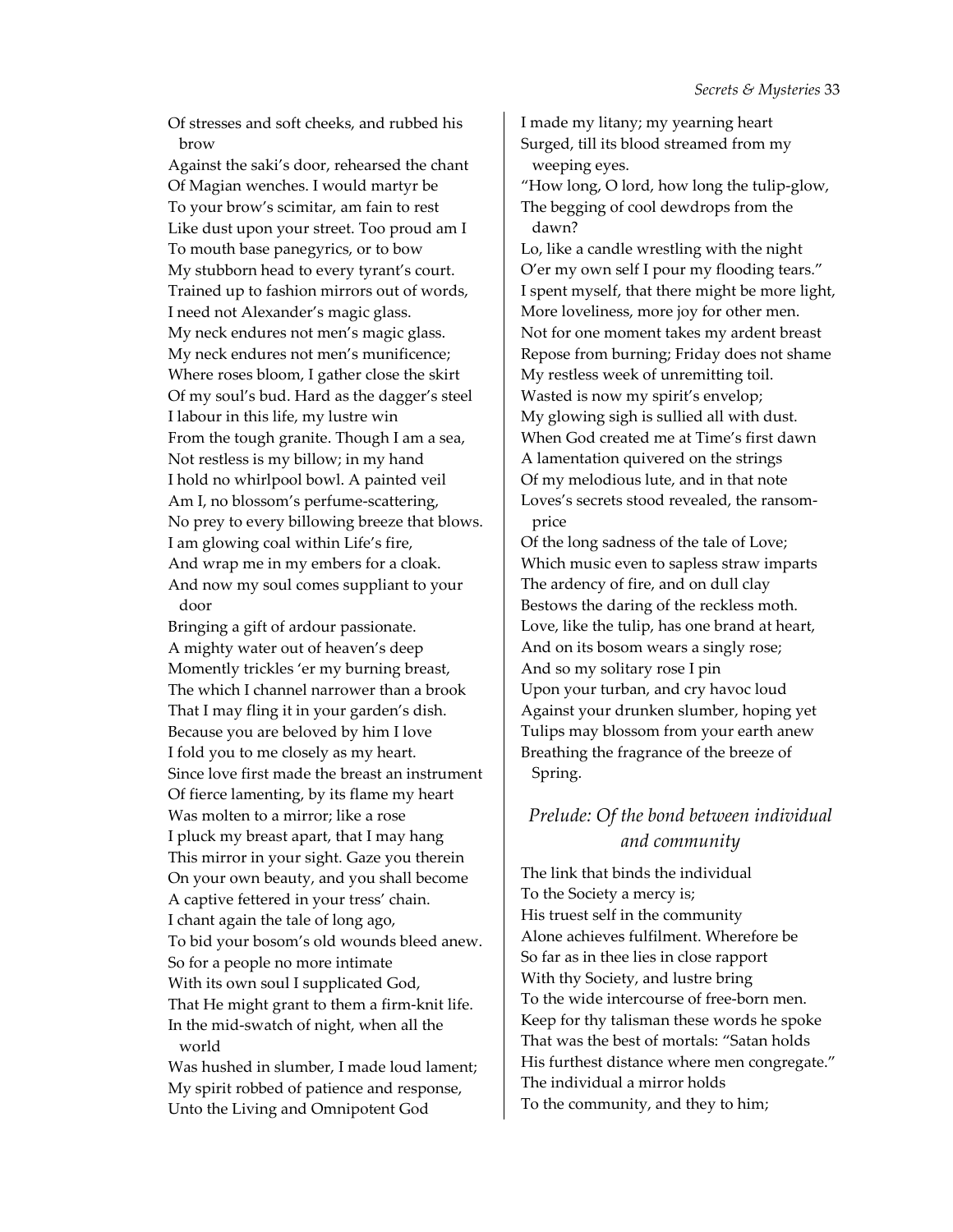He is a jewel threaded on their cord, A star that in their constellation shines; And the Society is organized As by comprising many such as he. When in the Congregation he is list 'Tis like a drop which, seeking to expand, Becomes an ocean. It is strong and rich In ancient ways, a mirror to the Past As to the Future, and the link between What is to come, and what has gone before, As is Eternity. The joy of growth Swells in his heart from the community, That watches and controls his every deed; To them he owes his body and his soul, Alike his outward and his hidden parts. His thoughts are vocal on the People's tongue,

And on the pathway that his forbears laid He learns to run. His immaturity Is warmed to ripeness by their friendship's flame,

Till he becomes one with the Commonwealth. His singleness in multiplicity Is firm and stable, and itself supplies A unity to their innumerate swarm. The word that sits outside its proper verse Shatters the jewel of the thought concealed Within its pocket; when the verdant leaf Falls from the stem, its thread of hope for Spring

Is snapped asunder. He who has not drunk The water of the People's sacred well, The flames of minstrelsy within his lute Grow cold, and die. The individual, Alone, is heedless of high purposes; His strength is apt to dissipate itself; The People only make him intimate With discipline, teach him to be as soft And tractable as is the gentle breeze, Set him in earth like a well-rooted oak, Close-fetter him, to make him truly free. When he is prisoner to the chain of Law His deer, by nature wild and uncontrolled, Yields in captivity the precious musk.

Thou, who hast not known self from selflessness,

<span id="page-31-0"></span>Therefore hast lost thyself in vain surmise,

Within thy dust there is an element Of Light, whose single shaft illuminates Thy whole perception; all thy joy derives From its enjoyment, all thy sorrow springs From its distress; its constant change and turn Keep thee in vital being. It is one And, being one, brooks no duality; Grace to its glow I am myself, thou thou. Preserving self, staking and making self, Nourishing pride in meek humility, It is a flame that sets a fire alight, A spark that overshoots the blazing torch. Its nature is to be both free and bond; Itself a part, it has the potency To seize the whole. I have beheld its wont Is strife incessant, and have called its name Selfhood, and Life. Whenever it comes forth From its seclusion, and discreetly steps Into the riot of phenomena Its heart is impressed with the stamp of "he", "I" is dissolved, converting into "thou". Compulsion cuts the freedom of its choice, Making it rich in love. While pride of self Pulls its own way, humility is not born; Pull pride together, and humility Comes into being. self negates itself In the community, that it maybe No more a petal, but a rosary. "These subtleties are like a steely sword: If they defeat thy wit, quick, flee away!"[10](#page-31-0)

### *That the community is made up of the mingling of individuals, and owes the perfecting of its education to prophethood*

Upon what manner man is bound to man: That tale's a thread, the end whereof is lost Beyond unraveling. We can descry The individual within the Mass, And we can pluck him as a flower is plucked Out of the garden. All his nature is Entranced with individuality, Yet only in Society he finds Security and preservation. On The road of life, the furnace of life's fire, That roaring battlefield, sets him aflame.

-

<sup>&</sup>lt;sup>10</sup> The quotation is from Rumi.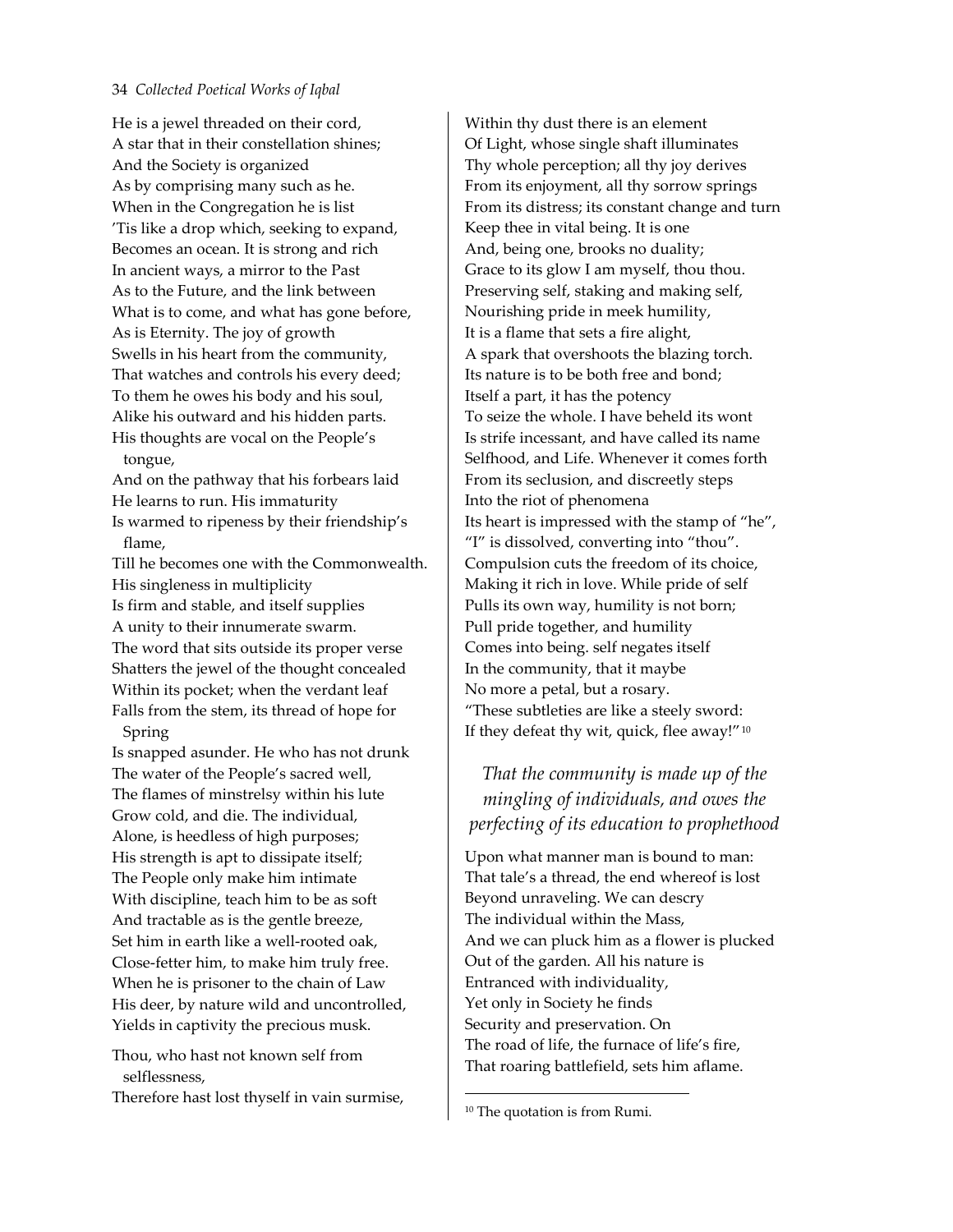Men grow habituated each to each, Like jewels threaded on a single cord; Succors each other in the war of life In mutual bond, like workmen bent upon A common task. Through such polarity The constellations congregate, each star In several attraction keeping each Poised firmly and unshaken. Caravans May pitch their tents on mountain or on hill, Broad meadow, fringe of desert, sandy mound.

Yet slack and lifeless hangs the warp and woof

Of the Group's labour, unresolved the bud Of its deep meditation, still unplayed The flickering levin of its instrument, Its music hushed within its muted strings, Unsmitten by the pounding of the quest, The plectrum of desire; disordered still Its new-born concourse, and so thin its wine As to be blotted up with cotton flock; New-sprung the verdure of its soil, and cold The blood in its vine's veins; a habitat Of demons and of fairy sprites its thoughts, So that it leaps in terror from the shapes Conjured by its own surmise; shrunk the scope

Of its crude life, its narrow thoughts confined Beneath the rim of its constricting roof; Fear for its life the meagre stock-in-trade Of its constituent elements; its heart Trembling before the whistle of the wind; Its spirit shies away from arduous toil, Little disposed to pluck at Nature's skirt, But whatsoever springs of its own self Or falls from heaven, that it gathers up. Till God discovers a man pure of heart In His good time, who in a single word A volume shall rehearse; a minstrel he Whose piercing music gives new life to dust. Through him the unsubstantial atom glows Radiant with life, the meanest merchandise Takes on new worth. Out of his single breath Two hundred bodies quicken; with one glass He livens an assembly. His bright glance Slays, but forthwith his single uttered word Bestows new life, that so Duality Expiring, Unity may come to birth.

His thread, whose end is knotted to the skies, Weaves all together life's dissevered parts. Revealing a new vista to the gaze, He can convert broad desert and bare vale Into a garden. At his fiery breath A people leap like rue upon a fire In sudden tumult, in their heart one spark Caught from his kindling, and their sullen clay

Breaks instantly aflame. Where'er he treads The earth receiving vision, every mote May wink the eye at Moses' Sinai. The naked understanding he adorns, With wealth abundant fills its indigence, Fans with his skirts its embers, purifies Its gold of every particle of dross. He strikes the shackles from the fettered slave,

Redeems him from his masters, and declares, "No other's slave thou art, nor any less Than those mute idols." So unto one goal Drawing each on, he circumscribes the feet Of all within the circle of one Law, Reschools them in God's wondrous Unity, And teaches them the habit and the use Of self-surrender to the Will Divine.

### *The pillars of Islam*

#### *First pillar: the Unity of God*

The Mind, astray in this determinate world, First found the pathway to this distant goal By faith in God the One; what other home Should bring the hapless wanderer to rest? Upon what other shore should Reason's barque

Touch haven? All men intimate with truth The secrets of the Godhead have by heart, Which is implicit in the sacred words *He comes unto the Merciful, a slave.* In action let faith's potency be tried, That it may guide thee to thy secret powers: From it derive religion, wisdom, law, Unfailing vigour, power, authority. Its splendour doth amaze the learned mind, But giveth unto lovers force to act; The lowly in its shadow reacheth high, And worthless earth becomes like alchemy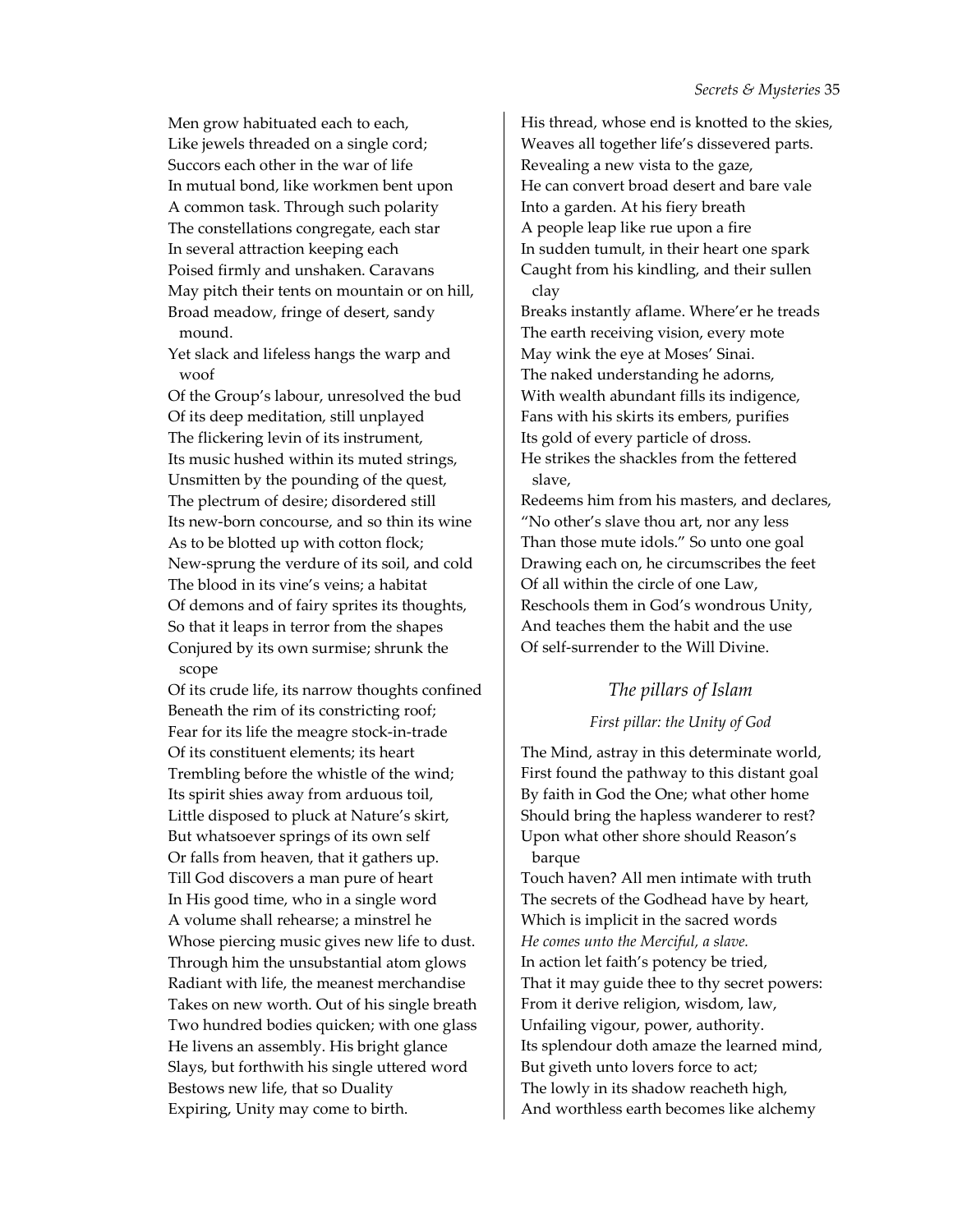Precious beyond compute. Its mighty force Chooseth the slave, whereof it doth create Another species; sprightlier he treads Upon the path of truth, and in his veins The blood burns hotter than the lightning's shaft.

Fear dies, and doubt; toil is new vitalized; The vision sees the inner mystery

Of all creation. When in servanthood

To God man's foot is established, beggary's bowl

Becomes the magic cup that Jamshid bore.

*There is no god but God:* this is the soul And body of our Pure Community,

The pitch that keeps our instrument in tune,

The very substance of our mysteries,

The knotted thread that bids our scattered thoughts.

And when these words, being uttered on the lips,

Reach to the heart, they do augment the power

Of life itself; graven upon the rock,

They wake a heart therein; but if the heart Burns not with the remembrance of that faith It doth convert to clay. When we inflamed The hearts within us with the passionate glow

Of this belief, we set ablaze the barn

Of all contingency with but a sigh.

This is the lustre glittering in the hearts Of men, those steely mirrors liquefied

By Faith's consuming flame, whose torch is like

A tulip in our veins, and so we bear

No other mark of glory but its brand.

Through this true Faith black man becomes as red,

Kinsman to Omar, aye, and Abu Dharr. The heart's a lodge to self and the Not-self, And passion quickens when the cup is shared;

When several hearts put on a single hue

That is community, which Sinai

Grows radiant in one epiphany.

Peoples must have one thought, and in their minds

Pursue a single purpose; to one draw

Their temperaments respond, one testingstone

Discriminates their hideous from their fair. Unless the instrument of thought possess The fire of truth, it is impossible Its range can be so wide. We Muslims are, Children of Abraham, which fact is proved (If proof thou seekest) by *Your father he.* Though nations' destinies their lands control, Though nations build their edifice on race, Thinkest thou the community is based Upon the Country? Shall so much regard Be blindly paid to water, air and earth? It is dull ignorance to put one's boast In lineage; that judgment rests upon The body, and the body perishes. Other are the foundations that support Islam's Community; they lie concealed Within our hearts. We, who are present now, Have bound our hearts to Him who is unseen, And therefore are delivered from the chains Of earthly things. The cord that links this folk Is like the thread which keeps the stars in place,

And, as the sight itself, invisible. Well-pointed arrows of one quiver are we, One showing, one beholding, one in thought; One is our goal and purpose, one the form, The fashion, and the measure of our dream. Thanks to His blessings, we are brothers all Sharing one speech, one spirit and one heart.

*That despair, grief and fear are the mother of abominations, destroying life; and that belief in the Unity of God puts an end to those foul diseases*

The amputation of desire condemns To Death; Life rests secure on the behest *Do not despair.* Desire continuing The substance is of hope, while hopelessness Poisons the very blood of life. Despair Presses thee down, a tombstone on thy heart, And, though thou be as high as Alond's mount,

It casts thee down; impotence is the slave Of its poor favours, unambition hangs Upon its skirts. Despair lulls life asleep, And proves the langour of its element; The spirit's eye is blinded by the smear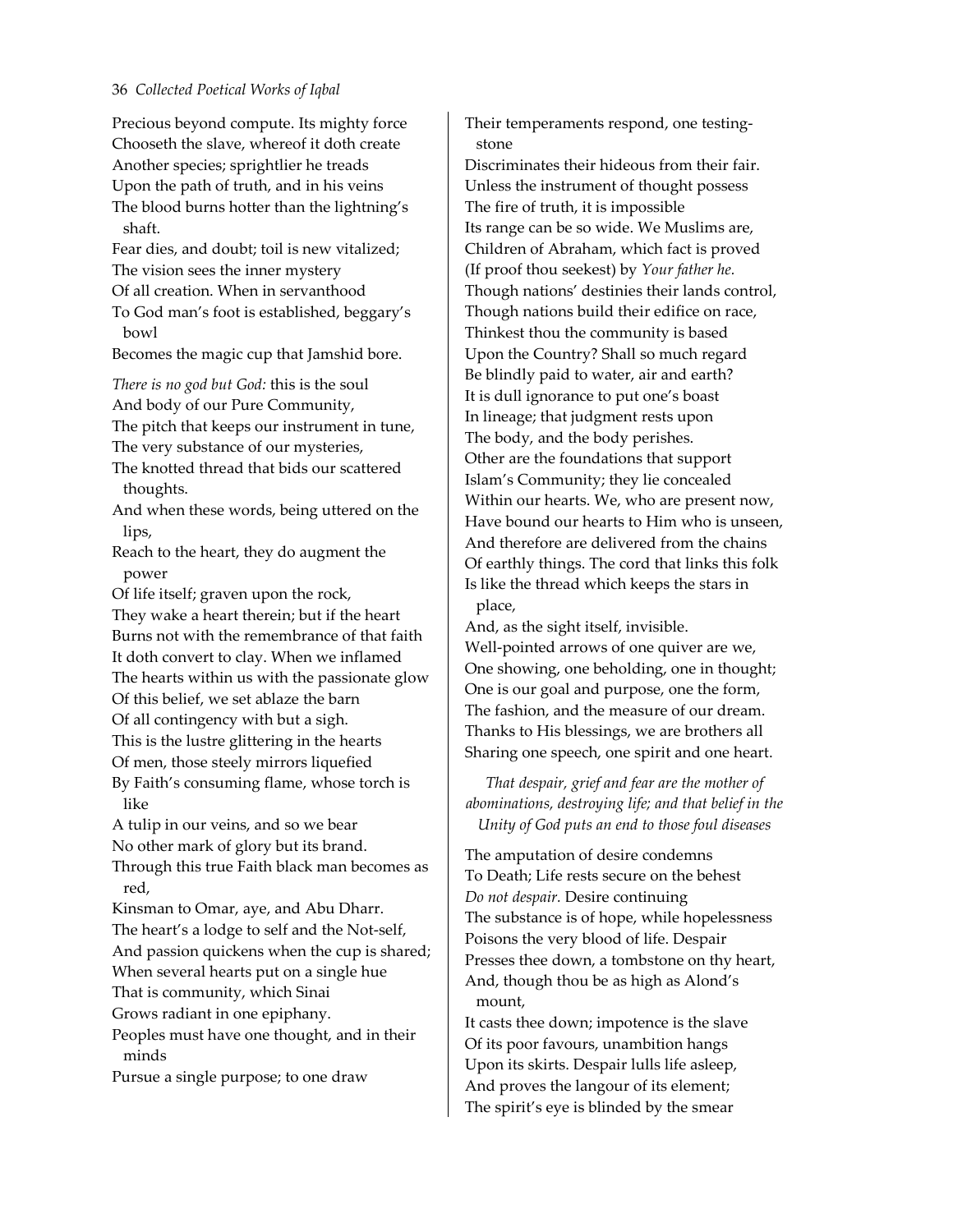Of its collyrium, and brightest day Transformed to pitchy night; life's faculties Die at its breath, Life's springs are all dried up.

Despair and Sorrow sleep beneath one quilt; Grief, like a lancet, pierces the soul's vein. O thou who art a prisoner of care, Learn from the Prophet's message, *Do not grieve!*

This lesson fortified with trusty faith The heart of Abu Bakr, and with the cup Of blessed certitude rejoiced his soul. The Muslim, well content with God's good grace,

Is like a star, and goes upon his way Smiling. If thou acknowledgest a God, Shake free from sorrow, and deliver thee From vain imaging of Fortune's turns. Life more abundant strength of faith bestows. *No fear shall be upon them:* let this be Constantly on thy lips. When Moses strides Before the Pharaoh, steadfast is his heart As he remembereth *Thou shalt not fear.* Fear, save of God, is the dire enemy Of Works, the highwayman that plundereth Life's caravan. Purpose most resolute. When fear attends, thinks upon what may be, And lofty zeal to circumspection yields. Or let its seed be sown within thy soil, Life remains stunted of its full display. Feeble its nature is, and well accords. With heart a-tremble and with palsied hand. Fear robs the foot of strength to rove abroad, And filches from the brain the power of thought.

Thy enemy, observing thee afraid, Will pluck thee from thy bower like a bloom; Stronger will be the impact of his swords, His very glance transfix thee like a knife. Fear is a chain that fetters close our feet, A hundred torrents roaring in our sea. And if thy melody not freely soars, Fear has relaxed the tension of thy strings; Then twist the pegs that keep thy lute in tune, And hear its music mount into the skies In unrestrained and passionate lament. Fear is a spy sent from the clime of Death, Its spirit dark and chill as Death's own heart;

Its eye wreaks havoc in the realm of Life, Its ear's a thief of Life's intelligence. Whatever evil lurks within thy heart Thou canst be certain that its origin Is fear: fraud, cunning, malice, lies – all these Flourish on terror, who is wrapped about With falsehood and hypocrisy for veil, And fondles foul sedition at her breast. And since it is least strong when zeal is high, It is most happy in disunion. Who understands the Prophet's clue aright Sees infidelity concealed in fear.

#### *Conversation of the arrow and the sword*

How truthfully the well-notched arrow spoke Unto the sword in heat of battletide: "What magic lustre glitters in thy steel Like fairy dancers in the Caucasus? Thou, who canst boast in thy long ancestry Of Ali's trusty weapon, *Dhul-Faqar;* Who hast beheld the might of Khalid's arm, Sprinkled red sunset on the head of night – Thine is the fire of God's omnipotence, And neath thy shadow Paradise awaits. Whether I wing in air, or lie encased Within the quiver, wheresoe'er I be I am all fire. When from the bow I speed Towards a human breast, right well I see Into its depth, and if it do not hold A heart unflawed, unvisited by thoughts Of terror or despair, swiftly my point Plucks it asunder, and I spread it o'er With surging gore for shift. But if that breast Serenely throb with a believer's heart And glow reflective to an inward light, My soul is turned to water by its flame, My shafts fall soft as the innocuous dew."

#### *Emperor Alamgir and the tiger*

Shah Alamgir, that high and mighty king, Pride and renown of Gurgan Timur's line, In whom Islam attained a loftier fame And wider honour graced the Prophet's Law, He the last arrow to our quiver left In the affray of Faith with Unbelief; When that the impious seed of heresy, By Akbar nourished, sprang and sprouted fresh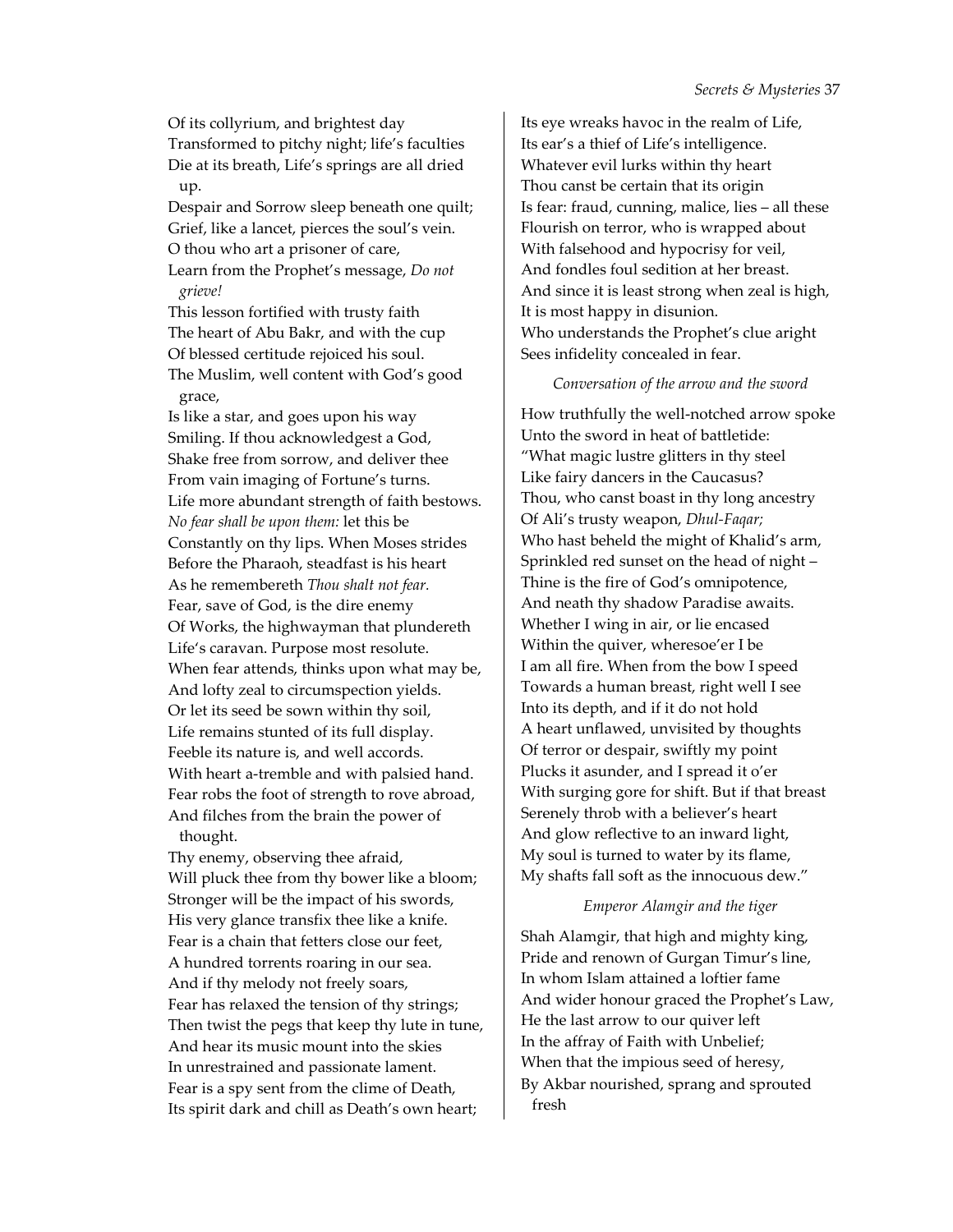In Dara's soul, the candle of the heart Was dimmed in every breast, no more secure Against corruption our community Continued; then God chose from India That humble-minded warrior, Alamgir, Religion to revive, faith to renew. The lightning of his sword set all ablaze The harvest of impiety; faith's torch Once more its radiance o'er our counsels shed.

Many the tales misguided spirits told, Blind to the breadth of his percipient mind; He was a moth that ever beat its wings About the candle-flame of Unity, An Abraham in India's idol-house. In all the line of kings he stands alone; His tomb is witness to his saintliness.

One day that ornament of crown and throne, That lord of battle, saint and emperor, Set forth into the jungle with the dawn Attended by one faithful follower; Exultant in the joyous breath of morn, Birds sang their hymns to God on every tree. The conscient king became absorbed in prayer,

Striking his tent from this contingent world To pitch it in the realm of truth sublime. A tiger at that instant from the plain Suddenly sprang; heaven trembled at his roar; Scenting afar the presence of a man, He leaped on Alamgir, and smote his loins. The king, unviewing, drew his dagger forth And rent the belly of the furious beast; His heart admitting not a thought of fear, He stretched the tiger prostrate at his feet, Then sped again impatiently to God Mounting prayer's ladder to his heavenly throne.

A heart so humble and at once so proud No other lodge but the believer's breast Possesses; for the servitor of Truth Is naught before his Master, but stand firm Against Untruth, and positive indeed. Thou too, O ignorant man, take such a heart Into thy hold; let it a litter be Wherein immortal Beauty may be borne.

Stake self, to win self back; spread out the snare

Of supplication, glory to entrap; Let Love set fire to pale Anxiety; Be thou God's fox, to learn the tiger's trade The fear of God faith's only preface is, All other fear is secret disbelief.

#### *Second pillar: Apostleship*

Abraham, friend of God, *loved not the things That set;* and lo, his footprint was a guide To all successive prophets. He, the sign And witness to the everlasting Lord, Yearned in his heart for *a Community,* And from his sleepless eyes the flood of tears Unceasing flowed until the message came, *Cleanse thou My House.* Then for our sake *he made*

*A desert populous,* and founded there A temple whither pilgrims might process. And when the stem of *turn thou unto us* Burst into bud, the tillage of our Spring Took visible shape; God fashioned forth our form

And through Apostleship breathed in our flesh

The soul of life. We were a word unvoiced Within this world, that by Apostleship Became a measured verse; and that same grace

Both shaped our being, gave us Faith and Law,

Converted our vast myriads into one, And joined our fractions in a mighty whole Inseparable, indivisible.

He, who is pleased to *guide whomso he will,* Made of Apostleship a magic ring To draw around us; the community

A circle is, whose great circumference Centers on Makkah's valley; and by force And virtue of that same relationship

Stands our community unshakable,

Tidings of mercy to the world entire.

Out of that sea we surge, nor break apart Like scattering waves; its people, closely fenced

Within the ramparts of that holy soil, Roar loud as jungle lions. If thou look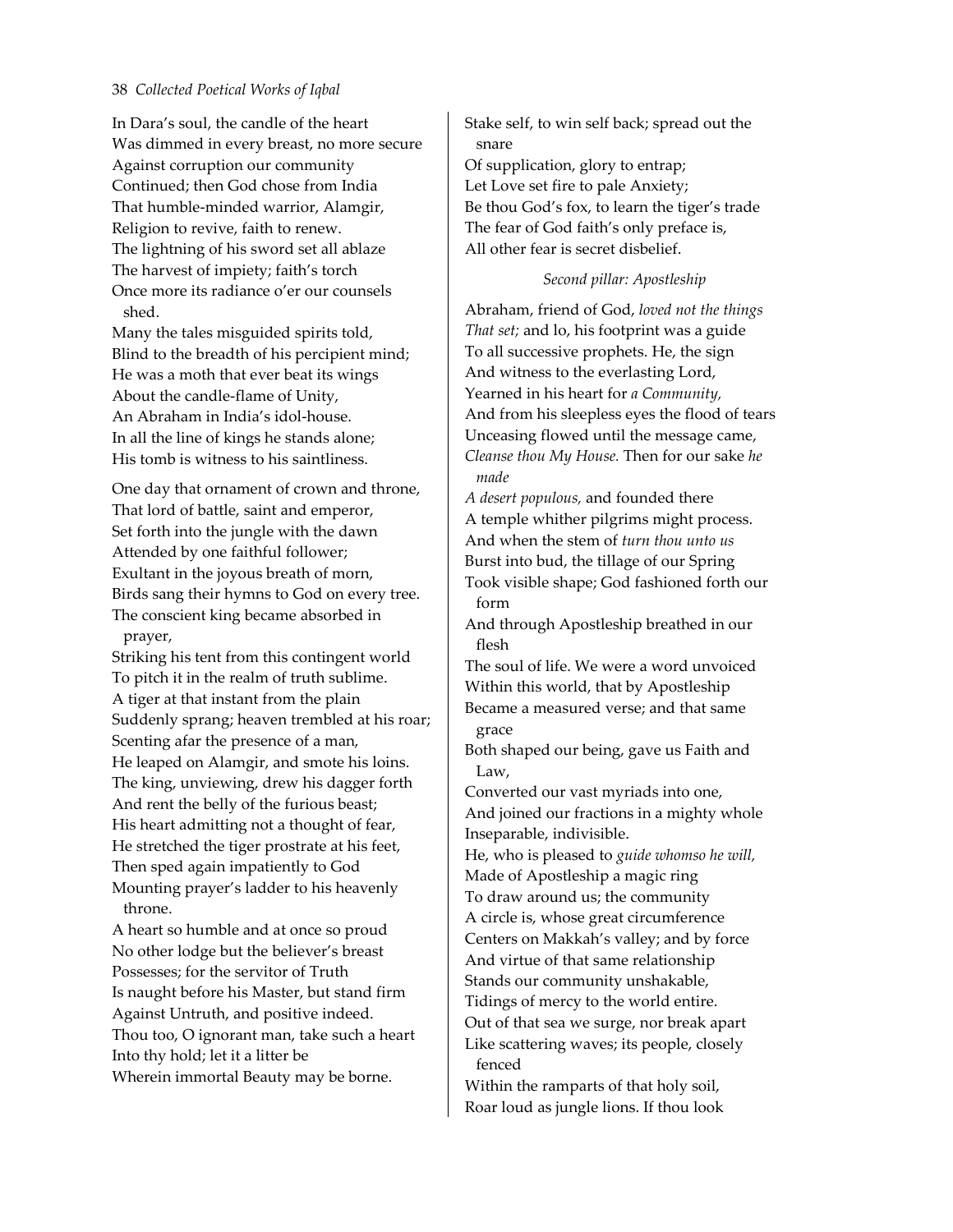To prove the truth that lies within my words, Gazing with Abu Bakr's veracious eyes, The Prophet, power and strength of soul and heart,

Becometh more beloved than God Himself. His book is reinforcement to the hearts Of all believers; through his wisdom flows The lifeblood of the whole community; To yield his garment's hem is death – the rose So withers at the blast of Autumn's wind. His was the breath that gave the people life; His sun shone glory on their risen dawn. In God the individual, in him Lives the community, in his sun's rays Resplendent ever; his Apostleship Brought concord to our purpose and our goal. A common aim shared by the multitude Is unity which when it is mature, Forms the community; the many live Only by virtue of the single bond. The Muslim's unity from natural faith Derives, and this the Prophet taught to us, So that we lit a lantern on Truth's way. This pearl was fished from his unfathomed sea,

And of his bounty we are one in soul. Let not this unity go from our hands, And we endure to all eternity. God set the seal of holy Law on us, As in our Prophet all Apostleship Is sealed. The concourse of unending days Is radiant in our lustre; he was Seal To all Apotles, to all People we. The service of Truth's winebearer is left With us; he gave to us his final glass. *No Prophet after me* is of God's grace, And veil the modest beauty of the Faith Muhammad brought to men. The people's strength

All rest in this, that still the secret guards Of how the Faith's Community is one. Almighty God has shattered every shape Carved by imposture, and for evermore Stitched up the sacred volume of Islam. The Muslim keeps his heart from all but God And shouts abroad, *No people after me.*

*That the purpose of Muhammad's mission was to found Freedom, Equality and Brotherhood among all mankind*

Throughout the world man worshipped tyrant man, Despised, neglected, insignificant; Caesar and Chosroes, highwaymen enthroned, Fettered and chained their subjects, hand and foot. High Priest and Pope, Sultan and Prince—for one Poor prey a hundred huntsmen took the field; The sceptred monarch and the surpliced priest Each claimed his tribute from the wasted fields; The bishop, eager for this abject game, Bartered God's pardon with the penitent. The Brahman from his garden raped his blooms, The Magian fed his harvest to the fire. Serfdom debased man's nature; while his reed Throbbed with therenody of his heart's blood. Until one faithful reassigned their rights To those whose rights they were, the Khaqan's throne Delivering into his subjects' hand; Fanned their dead embers into flame anew; Raised up Farhad, poor hewer of the rocks. To Parwiz' royal height; brought dignity To honest toil, and robbed the taskmasters Of tyrant overlordship. By his might He shattered every ancient privilege, And built new walls to fortify mankind. He breathed fresh life in Adam's weary bones,

Redeemed the slave from bondage, set him free.

His birth was mortal to the ancient world, Death to the temples of idolatry.

Freedom was born out of his holy heart; His vineyard flowed with that delightful wine.

The world's new age, its hundred lamps ablaze,

Opened its eyes upon his living breast.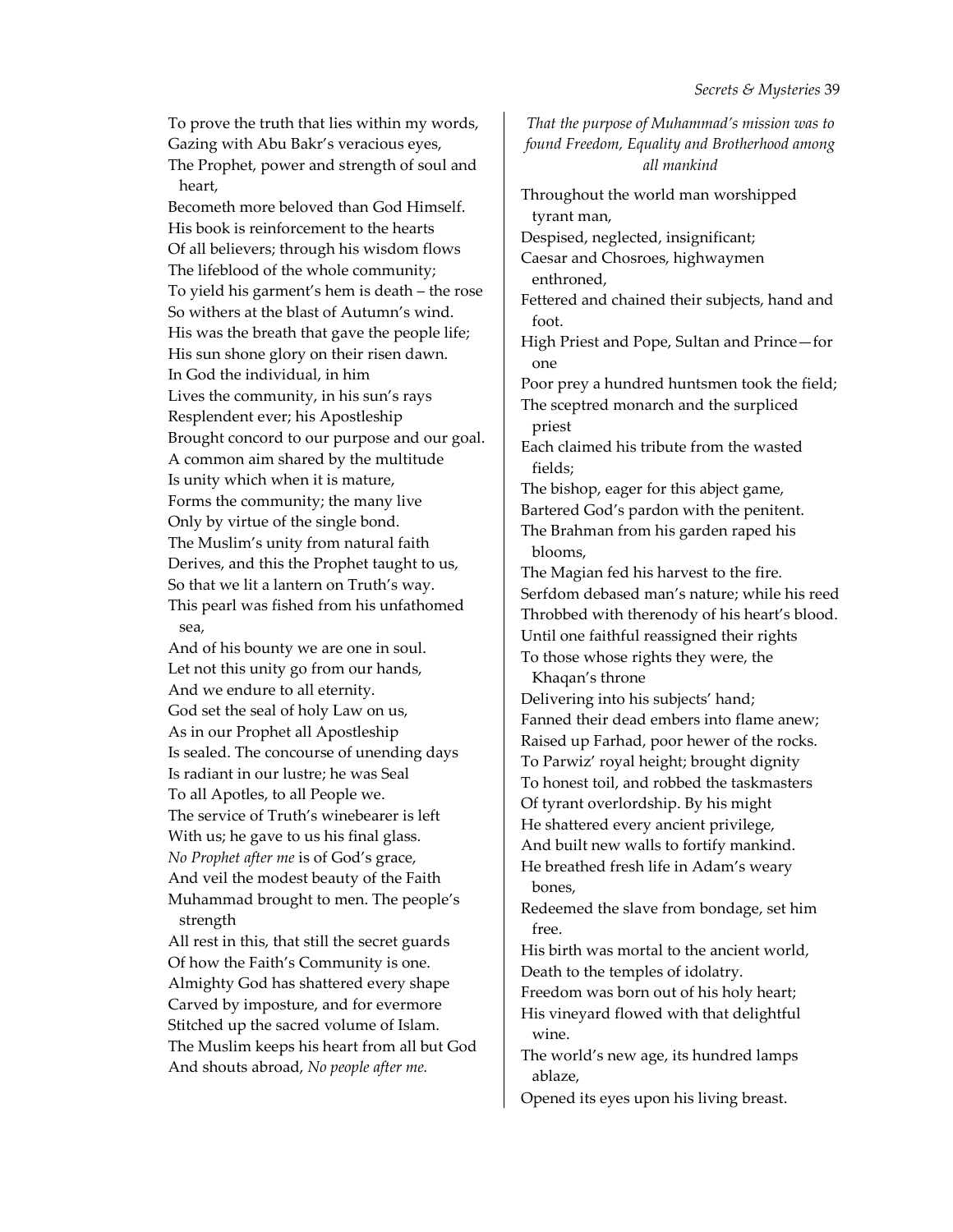He drew on Being's page the new design, Brought into life a race of conquerors, A people deaf to every voice but God's, A moth devoted to Muhammad's flame; The fire of God was glowing in the brilliance Of the Sun's sanctuary. His fervour flushed Creation all with joy; new Ka'bahs rose Where China's temples once with idols stood. And in the order of his chivalry They were *most noble who feared God the best. Belivers all are brothers* in his heart, Freedom the sum and substance of his flesh. Impatient with discriminations all, His soul was pregnant with Equality. Therefore his sons stand up erect and free As the tall cypresses, the ancient pledge In him renewing, *Yea, thou art our Lord.* Prostration unto God had marked his brow; The Moon and stars bow down to kiss his feet.

#### *The Story of Bu Ubaid and Jaban, in illustration of Muslim Brotherhood*

A certain general of kind Yazdajerd Became a Muslim's captive in the wars; A Guebre he was, inured to every trick Of fortune, crafty, cunning, full of guile. He kept his captor ignorant of his rank Nor told him who he was, or what his name, But said, "I beg that you will spare my life And grant to me the quarter Muslims gain." The Muslim sheathed his sword. "To shed thy blood,"

He cried, "were impious and forbidden sin." When Kaveh's banner had rent to shreds, The fire of Sasan's sons turned all to dust, It was disclosed the captive Jaban was, Supreme commander of the Persian host. Then was his fraud reported, and his blood Petitioned of the Arab general; But Bu Ubaid, famed leader of the ranks From far Hijaz, who needed not the aid Of armies to assist his bold resolve In battletide, thus answered their request. "Friend, we are Muslims, strings upon one lute

And of one concord. Ali's voice attunes With Abu Dharr's, although the throat be that Of Qanbar or Bilal. Each one of us Is trustee to the whole community And one with it, in malice or in truce. As the community is the sure base On which the individual rests secure, So is its covenant his sacred bond. Though Jaban was a foeman to Islam, A Muslim granted him immunity; His blood, O followers of the best of men, May not be spilled by any Muslim sword."

#### *The story of Sultan Murad and the architect, in illustration of Muslim Equality*

An architect there was, that in Khojand Was born, a famous craftsman of his kind, Worthy to be an offspring of Farhad. Sultan Murad commanded him to build A mosque, the which pleased not his majesty, So that he waxed right furious at his faults. The baleful fire flared in the ruler's eyes; Drawing his dagger, he cut off the hand Of that poor wretch, so that the spurting blood

Gushed from his forearm. In such hapless plight

He came before the *qazi,* and retold The tyrants's felony, that had destroyed The cunning hand which shaped the granite rock.

"O thou whose words a message are of Truth,"

He cried, "whose toil it is to keep alive Muhammad's Law, I am no ear-bored slave Patient to wear the ring of monarchs' might. Determine my appeal by the Quran!" The upright cadi bit his lips in ire And summoned to his court the unjust king Who, hearing the Quran invoked, turned pale With awe, and came like any criminal Before the judge, his eyes cast down in shame, Is cheeks as crimson as the tulip's glow. On one side stood the appellant, and on one The high exalted emperor, who spoke. "I am ashamed of this that I have wrought And make confession of my grievous crime." *"In retribution"* quoth the judge, *"is life,* And by that law life finds stability. The Muslim slave no less is than free men,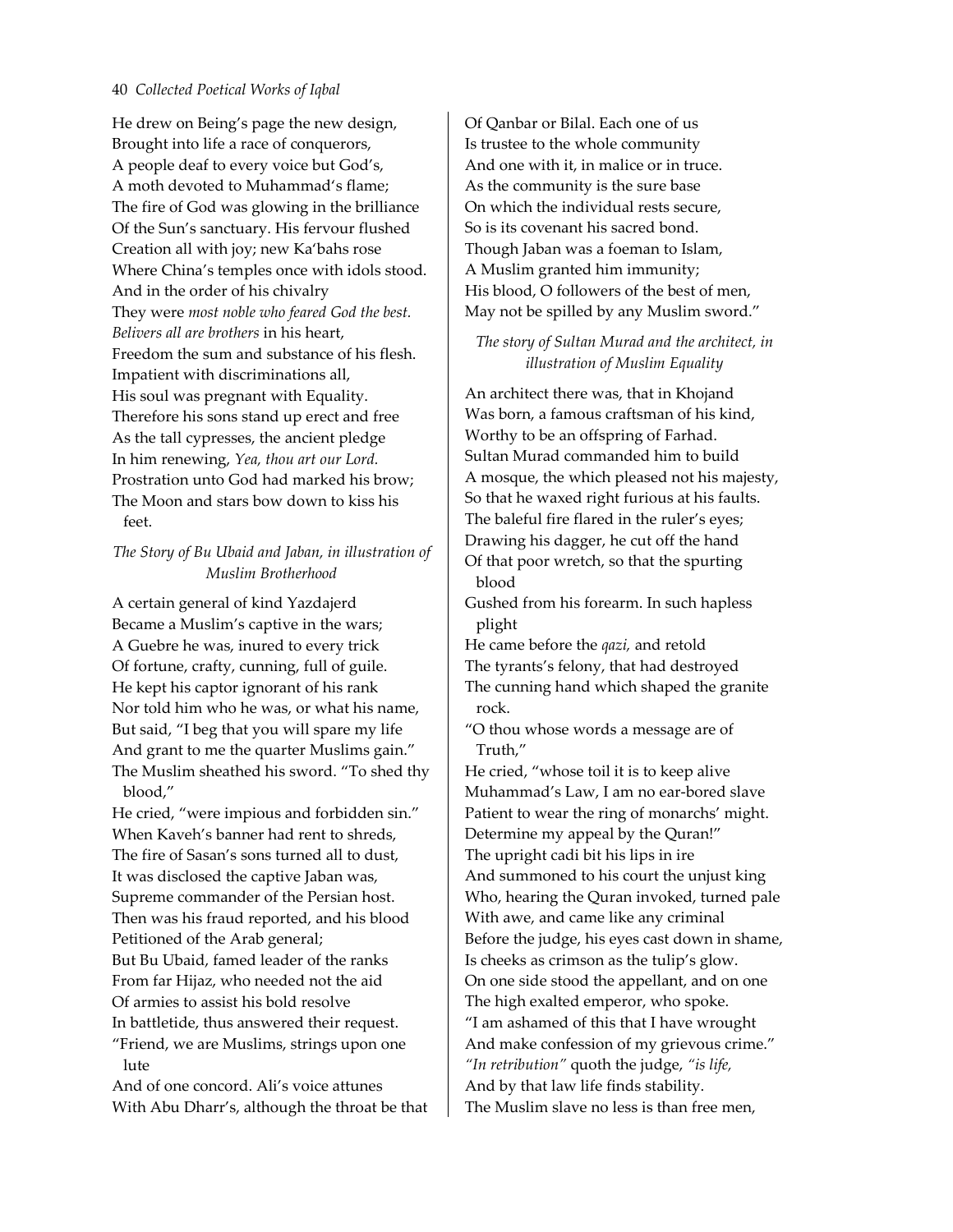Nor is the emperor's blood of richer hue Than the poor builder's." Listening to these words

Of Holy Writ, Murad shook off his sleeve And bared his hand. The plaintiff thereupon No Longer could keep silence. *"God commands Justice and kindliness,"* recited he.

For God's sake and Muhammad's, he declared,

"I do forgive him." Note the majesty Of the Apostle's Law, and how an ant Triumphantly outfought a Solomon! Before the tribunal of the Quran Master and salve are one, the mat of reeds Coequal with the throne of rich brocade.

#### *Concerning Muslim Freedom, and the secret of the Tragedy of Kerbala*

Whoever maketh compact with the One That is, hath been delivered from the yoke Of every idol. Unto love belongs The true believer, and Love unto him. Love maketh all things possible to us Reason is ruthless; Love is even more, Purer, and nimbler, and more unafraid. Lost in the maze of cause and of effect Is Reason; Love strikes boldly in the field Of Action. Crafty Reason sets a snare; Love overthrows the prey with strong right arm.

Reason is rich in fear and doubt; but Love Has firm resolve, faith indissoluble. Reason constructs, to make a wilderness; Love lays wide waste, to build all up anew. Reason is cheap, and plentiful as air; Love is most scarce to find, and of great price. Reason stands firm upon phenomena, But Love is naked of material robes. Reason says, "Thrust thyself into the fore;" Love answers "Try thy heart, and prove thyself."

Reason by acquisition is informed Of other; Love is born of inward grace And makes account with self. Reason declares,

"Be happy and be prosperous"; Love replies, "Become a servant, that thou mayest be free." Freedom brings full contentment to Love's soul,

Freedom, the driver of Love's riding-beast. Hast thou not heard what things in time of war

Love wrought with lustful Reason? I would speak

Of that great leader of all men who love Truly the Lord, that upright cypress-tree Of the Apostle's garden, Ali's son, Whose father led the sacrificial feast That he might prove *a mighty offering;* And for that prince of the best race of men The Last of the Apostles gave his back To ride upon, *a camel passing fair.*

Crimsoned his blood the cheek of jealous Love

(Which theme adorns my verse in beauty bold)

Who is sublime in our community As *Say, the Lord is God* exalts the Book. Moses and Pharaoh, Shabbir and Yazid – From Life spring these conflicting potencies; Truth lives in Shabbir's strength; Untruth is that

Fierce, final anguish of regretful death. And when the Caliphate first snapped its thread

From the Quran, in Freedom's throat was poured

A fatal poison, like a rain-charged cloud The effulgence of the best of peoples rose Out of the West, to spill on Kerbala, And in that soil, that desert was before, Sowed, as he died, a field of tulip-blood. There, till the Resurrection, tyranny Was evermore cut off; a garden fair Immortalizes where his lifeblood surged. For Truth alone his blood dripped to the dust, Wherefore he has become the edifice Of faith in God's pure Unity. Indeed Had his ambition been for earthly rule, Not so provisioned would he have set forth On his last journey, having enemies Innumerable as the desert sands, Equal his friends in number to God's Name. The mystery that was epitomized In Abraham and Ishmael through his life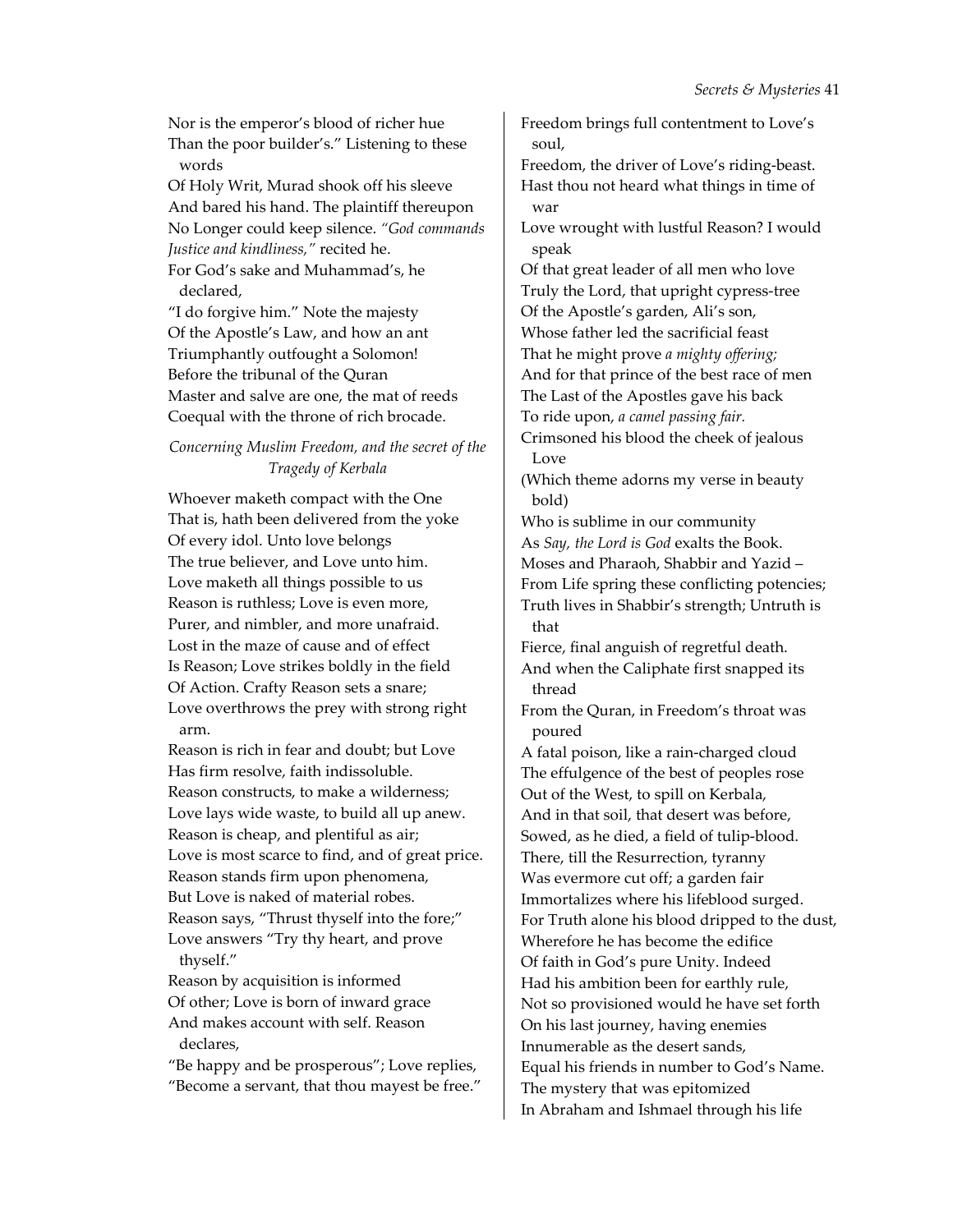And death stood forth at last in full revealed. Firm as a mountain-chain was his resolve, Impetuous, unwavering to its goal The Sword is for the glory of the Faith And is unsheathed but to defend the Law. The Muslim, servant unto God alone Before no Pharaoh casteth down his head. His blood interpreted these mysteries, And waked our slumbering community. He drew the sword *There is none other god* And shed the blood of them that served the lie;

Inscribing in the wilderness *save God* He wrote for all to read the exordium Of our salvation. From Husain we learned The riddle of the Book, and at his flame Kindled our torches. Vanished now from ken Damascus might, the splendour of Baghdad, Granada's majesty, all lost to mind; Yet still the strings he smote within our soul Vibrate, still ever new our faith abides In his *Allahu Akbar*, Gentle breeze, Thou messenger of them that are afar, Bear these my tears to lave his holy dust.

### *That since the Muhammadan Community is founded upon belief in one god and apostleship, therefore it is not bounded by space*

Our Essence is not bound to any Place; The vigour of our wine is not contained In any bowl, Chinese and Indian Alike the sherd that constitutes our jar, Turkish and Syrian alike the clay Forming our body; neither is our heart Of India, or Syria, or Rum, Nor any fatherland do we profess Except Islam. When pure-descended Ka'ab Brought to the Prophet for an offering His famed *Banat Su'ad,* whereon he strung The night-illuming jewels of his praise, And there addressed him as an unsheathed sword

*Of India,* it did not please his heart (Being sublimer than high heaven's sphere) To be attributed to any clime;

And so the Prophet answered, "Rather say *A Sword of God,* if Truth thou worshippest, No other pathway travel but of Truth." Full well he knew the mystery of Part And Whole, the very dust beneath his feet Being the magical collyrium Laid on the eyes of all God's messengers; And so he spoke to his community, *"Of all this world of yours, I love alone Obedient hearts, sweet perfumes, women chaste."* If the perception of realities Guideth thy steps, the subtlety confined In that word *yours* will not be hid from thee. Indeed, that lantern of all beings' night Dwelt in the world, but was not of the world; His splendour, that consumed the adoring breasts

Of holy angels, shone while *Adam yet Was clay and water.* Of what land he was I know not; this much only I do know, He is our comrade. These base elements He reckoned for our world, himself our guest. We, who have lost the souls within our breasts,

Have therefore lost ourselves in this mean dust.

Thou art a Muslim, do not bind thy heart. To any clime, nor lose thyself within This world dimensionate. The Muslim true Is not contained in any land on earth; Syria and Rum are lost within his heart Grasp thou the heart, and in its vast expanse Lose this mirage of water and of clay.

Our Master, fleeing from his fatherland, Resolved the knot of Muslim nationhood. His wisdom founded one community— The world its parish—on the sacred charge To civilize; that Ruler of our faith Of his abundant bounty gave the earth Entire to be the confines of our mosque. He, whom god eulogized in the Quran And promised He would *save his soul alive,* Struck hapless awe into his enemies So that they trembled at his majesty. Why fled he, then, from his ancestral home? Supposest thou he ran before his foes? The chroniclers, ill understanding what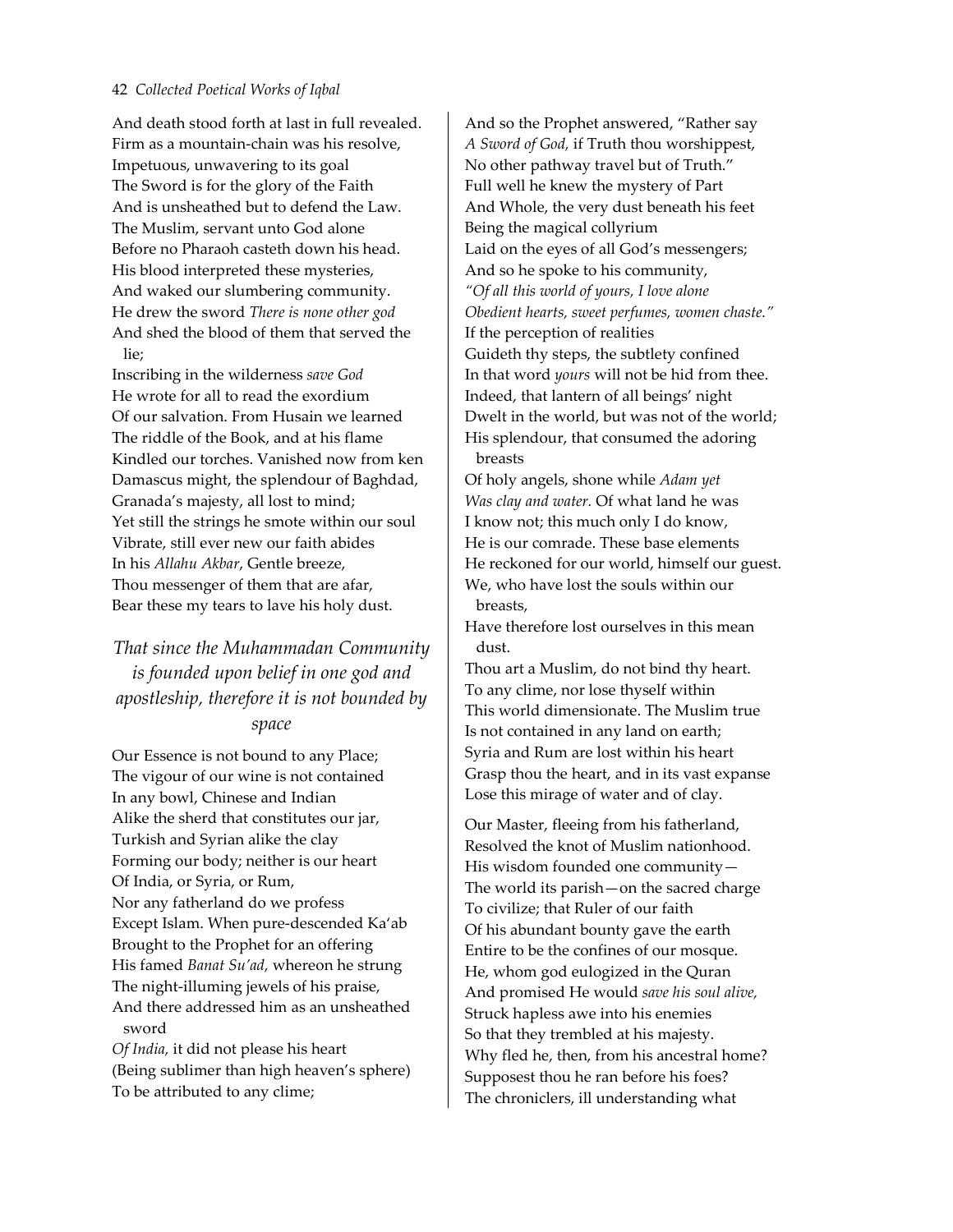The Flight portends, have hid the truth from us.

Flight is the law that rules the Muslim's life, And is a cause of his stability; Its meaning is to leap from shallowness, To quit the dew, the ocean to subdue. Transgress the bloom; the garden is thy goal; The loss of less more vastly gain adorns. The sun's great glory is in ranging free; The skies' arena lies beneath his feet. Be not a streamlet, seeking wealth from rain; Be boundless; quest no limit in the world. The frowning sea was once a simple plain, Played being shore, and liquefied of shame. Have thou the will to master everything, That thou mayest win dominion over all; Plunge like a fish, and populate the sea; Shake off the chains of too constricted space. He who has burst from all dimension's bonds Ranges through all directions, like the sky. The rose's scent by parting from the rose Leaps far abroad, and through the garden's breadth

Disseminates itself. Thou, who hast snatched One corner of the meadow for thine own, Like the poor nightingale art satisfied To serenade one rose. Be like the breeze; Cast off the burden of complacency From thy broad shoulders; in thy wide embrace

Gather the garden. Be thou wary; lo, These times are full of treachery, the way Beset by brigands; wayfarer, beware!

### *That the country is not the foundation of the community*

Now brotherhood has been so cut to shreds That in the stead of the community The Country has been given pride of place In men's allegiance and constructive work; The Country is the darling of their hearts, And wide humanity is whittled down Into dismembered tribes. Men thought to find Paradise in that *miserable abode Of ruin where they made the peoples dwell.* This tree has banished heaven from the world And borne for fruit the bitterness of war;

Humanity is but a legend, man Become a stranger to his fellow-man. The spirit has departed from the flesh, Only the seven disjointed limbs remain; Vanished is humankind, there but abide The disunited nations. Politics Dethroned religion, this tree first struck root Within a Western garden, and the tale Of Christianity was all rolled up, The radiance of the Church's lantern dimmed; Pope powerless and baffled, from his hand The counters scattered; Jesus' followers Spurning the Church; debased the coinage Of the True Cross's Law. When atheism Fist rent religion's garment, there arrived That Satan's messenger, the Florentine Who worshipped falsehood, whose collyrium Shattered the sight of men. He wrote a scroll For Princes, and so scattered in our clay The seed of conflict; his fell genius Decamped to darkness, and his sword like pen

Struck Truth asunder. Carving images Like Azar was his trade; his fertile mind Conceived a new design; his novel faith Proclaimed the State the only worship; His thoughts the ignoble turned to praiseworthy.

So, when the feet of this adorable He kissed, the touchstone that he introduced To test the truth was Gain. His doctrine caused

Falsehood to flourish; plotting stratagems Became an art. A sad and sorry end Attended the regime which he devised, That caltrop which he scattered on the road Of advancing days. Dark night he wrapped About the peoples' eyes; deception called, In his vocabulary, expediency.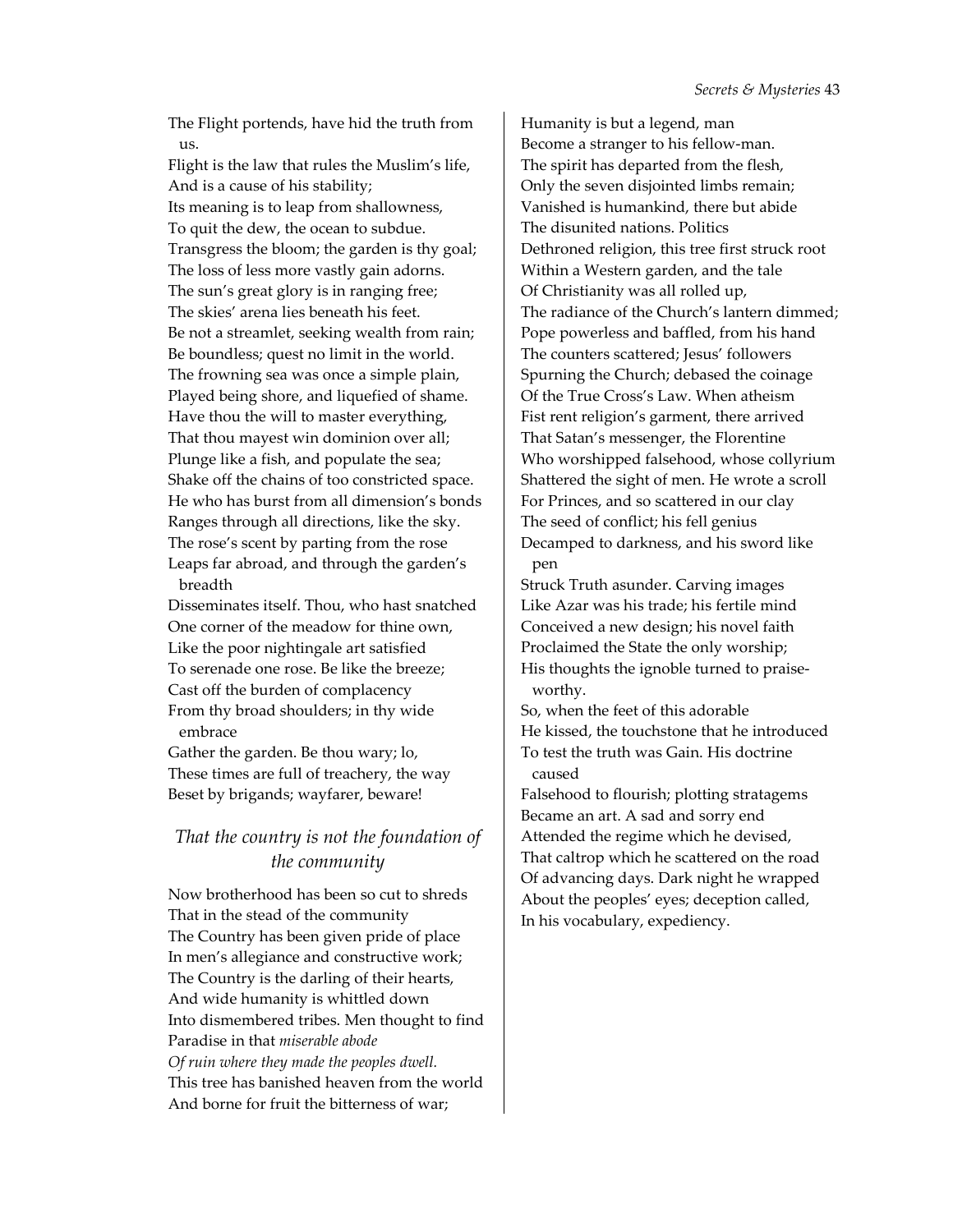*That the Muhammadan Community is also unbounded in time, since the survival of this noble community has been divinely promised*

In Spring thou hast heard the clamorous nightingale,

And watched the resurrection of the flowers; The buds arrayed like brides; from the dark earth

A veritable city of stars arise;

The meadow bathed in the soft tear of dawn That slumbered to the river's lullaby. A bud bursts into blossom on the branch; The breeze new-risen takes it to her breast; A bloom lies bleeding in the gatherer's hand And like a perfume from the mead departs. The ring-dove builds his nest; the nightingale Takes wing; the dew drops softly, and the scent

Is sped. What though these mortal tulips die, They lessen not the splendour of the spring: For all the loss, its treasure still abides Abundant, still the thronging blossoms smile. The season of the rose endures beyond The fragile eglantine time, yea, it outlives The rose's self, the cypress, and the fir; The jewel-nourishing mine bears jewels yet, Unminished by the shattering of one gem. Dawn is departed from the East, and night Gone from the West: their too-brief-historied up

Visits no more the wine-vault of the days;

Yet, though the draught be drunk, the wine remains

Eternal as the morrow that awaits

When all our yesterdays are drowned in death.

So individuals, as they depart, Are fallen pages from the calendar Of peoples more enduring: though the friend Is on journey, the companionship Still stays; the individual is gone Abroad, unstirring the community. Other each essence is, the qualities Other; they differ both in how each lives And how they die. The individual

Arises from a handful of mere clay, The nation owes its birth to one brave heart; The individual has for his span Sixty or seventy years, a century Is for the nation as single breath. The individual is kept alive By the concomitance of soul and flesh, The nation lives by guarding ancient laws; Death comes upon the individual When dries life's river and the nation dies When it forsakes the purpose of its life. Though the community must pass away Like any individual when Fate, Issues the fiat none may disobey, Islam's Community is divine Undying marvel, having origin In that great compact, *Yea, Thou art our Lord.* This people is indifferent to Fate, Immovable in *Lo, We have sent down Remembrance*, Which abides while there is yet One to remember, whose continuance Persists with it. When God revealed the words

*They seek God's light to extinguish,* this bright lamp

Was never troubled it might flicker out. 'Tis a community that worships God In perfect faith, a people well-beloved By every man who has a conscient heart. God drew this trusty blade out of the sheath Of Abraham's desires, that by its edge Sincerity might live, and all untruth Consume before the lightning of its stroke. We, who are proof of God's high Unity And guardians of the Wisdom and the Book, Encountered heaven's malice long ago, The unsuspected menace of the hordes Of savage Tartary, loosed on our heads To prove its terror. Not the Judgment Day Shall match the staring horror of those swords,

The thunder of those legions armed with death.

Confusion sore confounded in the breast Of that disaster slept; its yesterday Gave birth to no glad morrow. Muslim might Quivered in dust and blood; Baghdad beheld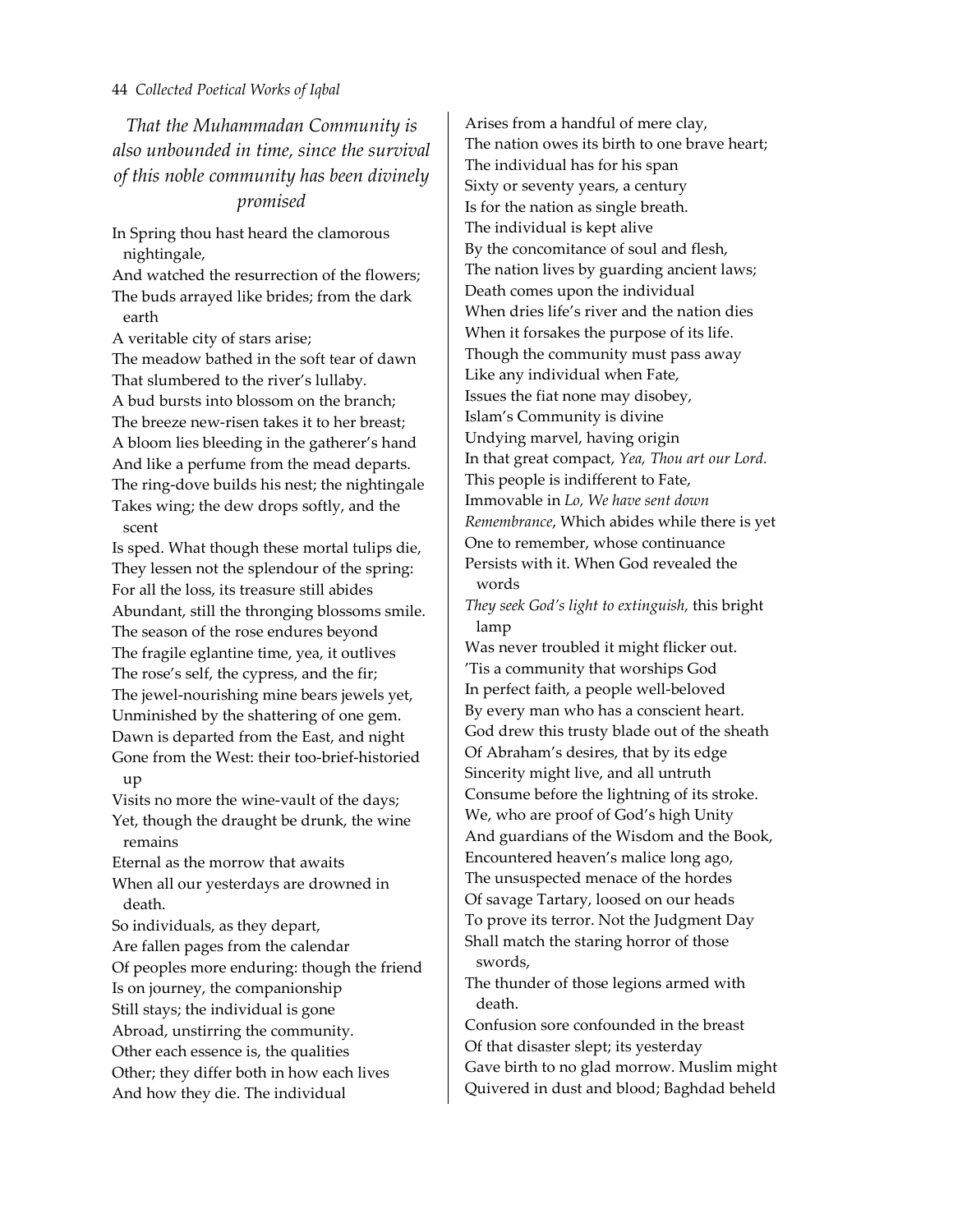Such scenes as Rome ne'er witnessed in her throes.

Now ask, if so thou wilt, what new design Purposing Fate, malignant as of old,

Proposed this holocaust; whose garden sprang

Out of the Tartar fire? Whose turban wears The rose transmuted from those lambent flames?

Because our nature is of Abraham And our relationship to God the same As that great patriach's: out of the fire's depths

Anew we blossom, every Nimrod's blaze Convert to roses. When the burning brands Of Time's great revolution ring our mead, Then Spring returns. The mighty power of Rome,

Conqueror and ruler of the world entire, Sank into small account; the golden glass Of the Sassanians was drowned in blood; Broken the brilliant genius of Greece; Egypt too failed in the great test of Time, Her bones lie buried 'neath the Pyramids. Yet still the voice of the muezzin rings Throughout the earth, still the Community Of World – Islam -- maintains its ancient forms.

Love is the universal law of life, Mingling the fragmentary elements Of a disordered world. Through our hearts' glow

Love lives, irradiated by the spark *There is no god but God.* Though, like a bud, Our hearts are prisoned by oppressive care, If we should die, the graden too will die.

*That the organization of the community is only possible though law, and that the law of the Muhammadan Community is the Quran*

When a community forsakes its Law Its parts are severed, like the scattered dust. The being of the Muslim rests alone On Law which is in truth the inner core Of the Apostle's faith. A rose is born

When its component petals are conjoined By Law; and roses, being likewise bound By Law together, fashion a bouquet. As sound controlled creates a melody So, when control is absent, dissonance Results. The breath we draw within our throat Is but a wave of air which, in the reed Being constricted, blows a tuneful note. Knowest thou what thy Law is, wherein lies Beneath yon spheres the secret of thy power? It is the living Book, that wise Quran Whose wisdom is eternal, uncreate. The secrets of the fashioning of life Are therein written; instability Is firmly established by its potency. *Undoubted* and *unchanging* are its words, Its verses to interpretation not Beholden; in its strength the raw desire Acquires maturity, the bowl fears not To dash against the rock. It casts away The shackling chains, and leads the free man forth

But brings the exultant captor unto woe. The final message to all humankind Was borne by him elect of God to be *A mercy unto every living thing;* By this the worthless unto worth attains, The prostrate slave lifts up his head on high. Having by heart this message, highwaymen Turned guides upon the road, and by this book

Were qualified high masters of the rolls; Rude desert-farers through one lantern's glow A hundred revelations to their brain In every science won. So he, *whose load The mountain's massive shoulders could not bear,* Clove by his might the power of the spheres. See how the capital of all our hopes Is lodged securely in our children's breasts! The weary wanderer in the wilderness Unwatered, eyes aflame in the hot sun, His camel nimbler than the agile deer, Its breath as fire, when he would look to sleep Casting him down bencath some shady palm, Then with the dawn awake, the caravan Clanged to departure, ever journeying Through the wide prairies, unfamiliar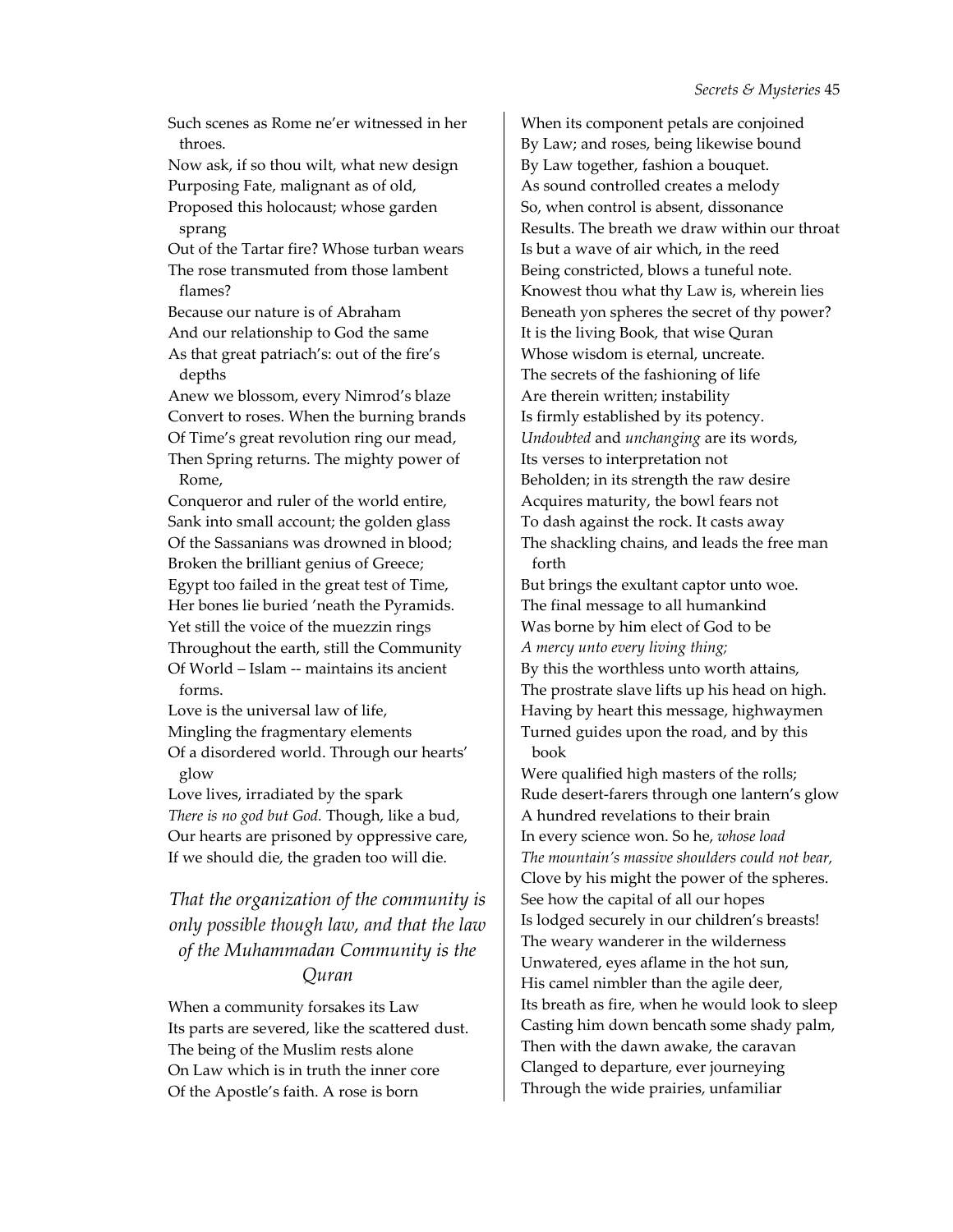With roof and door, stranger to fixed abodes—

When his wild heart responded vibrantly To the Quran's warm glow, its restless waves Sank to the calm of a sequestered pearl. Reading the lesson of its verses clear He who had come a slave went forth from God

A master. Now upon his instrument New melodies imperial were heard; Jamshid's high throne he trampled underfoot; Cities sprang up out of the dust he trod, A hundred bowers blossomed from his rose.

O thou, whose faith by custom is enslaved, Imprisoned by the charms of heathendom, Thou who hast *torn thy heritage to shreds* Treading the highway *to a hateful goal,* If thou wouldst live the Muslim life anew This cannot be, except by the Quran Thou livest. See the Sufi in his garb Of mystic minstrelsy, his heart inflamed By the fierce fervour of Iraqi's verse! Little do his wild ecstasies accord With the austere Quran; the dervish cap And mat of reeds replace the crown and throne;

His boasted poverty rich tribute takes Secured on many a hermitage endowed. The preacher, with his wealth of anecdote And wordy legend, little has to tell If truth, for all his fine grandiloquence; Khatib and Dailami are on his lips, In every week Tradition he delights, The little met with, and the insecure. It is thy duty to recite the Book, And therein find the purpose thou dost seek.

### *That in times of decadence strict conformity is better than free speculation*

The present age has many tumults hid Beneath its head; its restless temperament Swarms with disorders. The society Of ancient nations in these modern times Is in confusion; sapless hangs life's bough. The glamour and the glitter of our days Have made us strangers to our very selves, And robbed our instrument of melody; Filched from our heart its pristine fire, and dimmed Within our breast the radiance and the flame *There is no god but God.* Whene'er decay Destroys the balanced temperament of life, Then the community may look to find Stability in strict conformity. Go thou thy fathers' road, for therein lies Tranquility; conformity connotes The holding fast of the community. In time of Autumn, thou who lackest leaf Alike and fruit, break never from the tree, Hoping that spring may come. Since thou hast lost The sea, be prudent, lest a greater loss

Befall thee; the more carefully preserve Thy own thin rivulet; for it my hap Some mountain torrent shall replenish thee And thou once more be tossed upon the breast

Of the redeeming tempest. If thy flesh Is yet possessed of a discerning eye, Take warning from the Israelitish case; Consider well their variable fate, Now hot, now cold; regard the obduracy, The hardness of their spare and tenuous soul. Sluggishly flows the blood within their veins, Their furrowed brow sore smitten on the stones

Of porticoes a hundred. Though heaven's grip Hath pressed and squeezed their grape, the memory

Of Moses and of Aaron liveth yet;

And though their ardent song hath lost its flame,

Still palpitates the breath within their breast. For when the fabric of their nationhood Was rent asunder, still they laboured on To keep the highroad of their forefathers. O thou whose ancient concourse is dispersed, Within whose breast the lamp of life is out, Grave on thy heart the truth of Unity, And in conformity essay to mend The ruin of thy fortune. In the time Of decadence, to seek to exercise The speculative judgment of the mind Completes the people's havoc finally;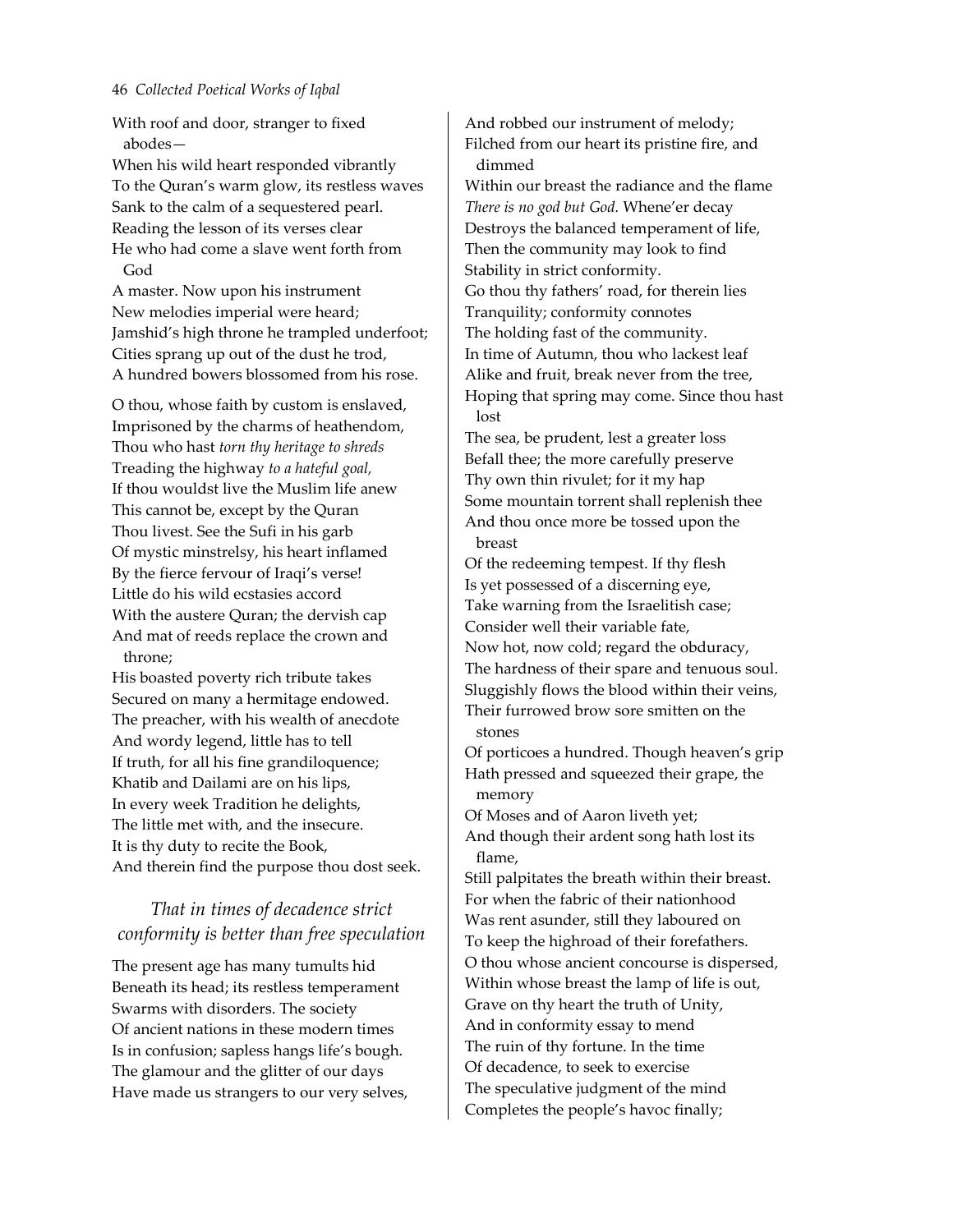Salvation lieth less in following The blinkered pedant's dictum, being found Humble imitation of the past. Caprice corrupted not thy fathers' brain; The labour of the pious was unsoiled By interested motive, finer far The thread of thought their meditation wove, Closer to the Prophet's way conformed Their self-denial. Jaafar's raptured view And Razi's patient delving are no more; Departed is the glory that adorned The Arab nation; narrow shrunk for us The defile of the Faith, whose mysteries Every impostor boasteth to possess. Thou, who art stranger to the secret truths Of Faith, if thou art wise, accord thyself With one sound Law; for I have heard it said By those who take and know the pulse of Life, Thy contrariety severs Life's veins. The Muslim lives by following one Law; The body of our Faith's community Throbs vital to the Word of the Quran. All earth we are; that is our conscient heart; Hold firm to its protection, since it is *The Cord of God.* Upon its sacred thread Gem-like be safely strung, or otherwise Be scattered, as the dust upon the wind.

### *That maturity of communal life derives from following the divine law*

Seek thou no other meaning in the Law, Nor look save light to find within the gem; God was the jeweller who fashioned forth This jewel, diamantine through and through. Law is the only knowledge of the Truth, Love the sole basis of the Prophet's code; The individual through Law attains A faith maturer, and more fair adorned. The rule of Law secures an ordered life To all the nation, which established rule Condition is of its continuance. Power is patent in its knowledge, this The sign of Moses' staff and potent hand; So I declare the secret of Islam Is Law, in which all things begin and end. Since thou art called to be a guardian Of the Faith's wisdom, I will tell to thee

A subtle truth of the perspicuous Law. If any Muslim be engaged upon A meritorious act, and causelessly Therein be challenged, forthwith it becomes His sacred duty to discharge the same; Power is deemed the very spring of Life. Upon the day of battle, if the foe Supposing truce is imminent neglects His army's marshalling, and casually Confronts his fortune, breaking down the wall

And citadel of his defence; until His order is restored, to march against His unarmed country is prohibited. Knowest thou then the mystery of this Divine commandment? Life not living is Except we live in danger. Law requires That when to war thou comest, thou shalt blaze

A fiery torch, and split the throat of rock. Law tries the power of the strong right arm; Confronting thee with Alond's massive height,

It bids thee pound into collyrium That craggy mount, and with the ardent breath

Drawn from thy throat its flint to liquefy. The lean and feeble sheep is scarce a prey Worthy the tiger's claw; or if the hawk Consorts with sparrows, meaner-spirited Than its poor victims it shall soon become. The Lawgiver, to whom all fair and foul Was fully known, this recipe of power For thee prescribed. By toil the nerves are steeled,

And thou art raised to eminence in the world; Or be thou wounded, this will make thee strong,

Yea, and mature as a firm mountain-chain. Full life's religion is Muhammad's faith, His code the commentary on life's law; Be though earth-lowly, it shall lift thee up High as the heavens, and will fashion thee Harmonious to God's summons. The rough rock

Is polished to a mirror by this faith, And this unrests the steel's corroding heart.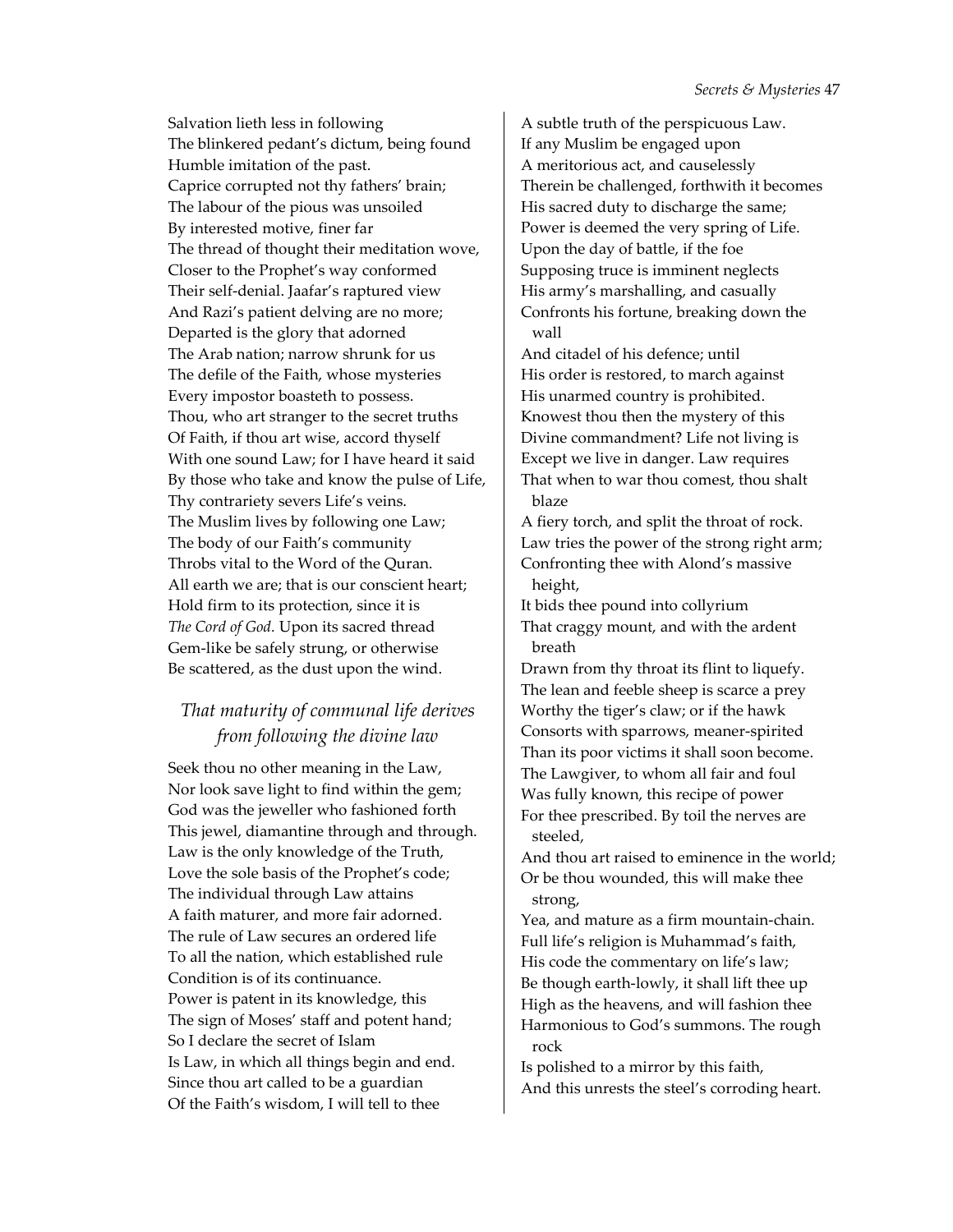Now when the Prophet's watchword passed from ken His people held no more the secret key To their continuance. That lusty sprout

Tall and firm-rooted (Muslim of the wastes Mounted on camel, who in Batha's vale Took his first steps) that by the desert warmth Was nourished up, now fanned by Persia's

breeze Is so diminished, that it hath become Thin as a reed. He who was wont to slay Tigers like sheep now winces at the ant Trampled unwittingly; he who in joy, *Allahu Akbar* crying, turned the rock To running water, trembles at the note Of amorous nightingales; he whose high will Reckoned the mountain trifling as a straw Commits himself entire to abject trust; He whose firm blow once broke his foemen's neck,

His heart is wounded by his own breast's beat;

He whose bold tread a hundred tumults limned

Now cowers in retirement from the world; He whose command none dared to disobey, Before whose door great Alexander stood A suppliant, and Darius begged his bread, His ardour is attuned to mean content, His boast the proffered bowl of mendicants. Shaykh Ahmad, Sayyid lofty as the spheres, From whose keen brain the sun's self

borrowed light

(The roses that bedeck his holy grave *No other god but God* breathe from his dust) Thus spoke to a disciple: "O though life Of thy dear father, it behoves us all

That we beware of Persia's fantasies;

Though Persia's thoughts the heavens have surpassed

They equally transgress the boundaries Set by the Prophet's Faith." Brother, give ear To his sage counsel, and attentively Receive the rede of a protagonist Of our community; take these wise words To fortify thy heart; conform thyself With Arab ways, to be a Muslim true.

### *That a good communal character derives from discipline according to the manners of the Prophet*

A mendicant like Fate inexorable Battered upon our door incessantly; Enraged, I broke a stave upon his head, And all the harvest of his beggary Spilled from his hand. In youth's beginning days

The reason thinks not upon right and wrong. My father, by my temper much distressed, Grew very pale; the tulips of his cheeks Withered; an anguished sigh sprang from his lip

A star gleamed in his eye, brief glittering Upon his lashes, and then slowly fell. And as a bird that in the time of Fall Trembles within his nest when dawn blows chill,

So in my flesh shivered my heedless soul; The Layla of my patience now no more Rode peacefully the litter of my heart. And then my father spoke: "Upon that morn The people of the Best of Messengers Are gathered up before the Lord of All, Warriors of his Pure Community And guardians of his Wisdom's loveliness, Martyrs who proved the Faith – all these like stars

Shall shine within that peopled firmament; Ascetics too, and they that loved their God With anguished hearts, and scholars erudite, And shamefast rebels against God's commands.

Then in the midst of that great company This suffering beggar's cries shall mount on high.

O thou condemned to tread an arduous road Unmounted, footsore, what am I to say When this the Prophet asks me: 'God to thee Committed a young Muslim, and he won No portion of instruction from my school; What, was this labour too, too hard for thee, So that that heap of clay became not man?" So gentle was my noble sire's reproof That I was torn by shame and hope and fear: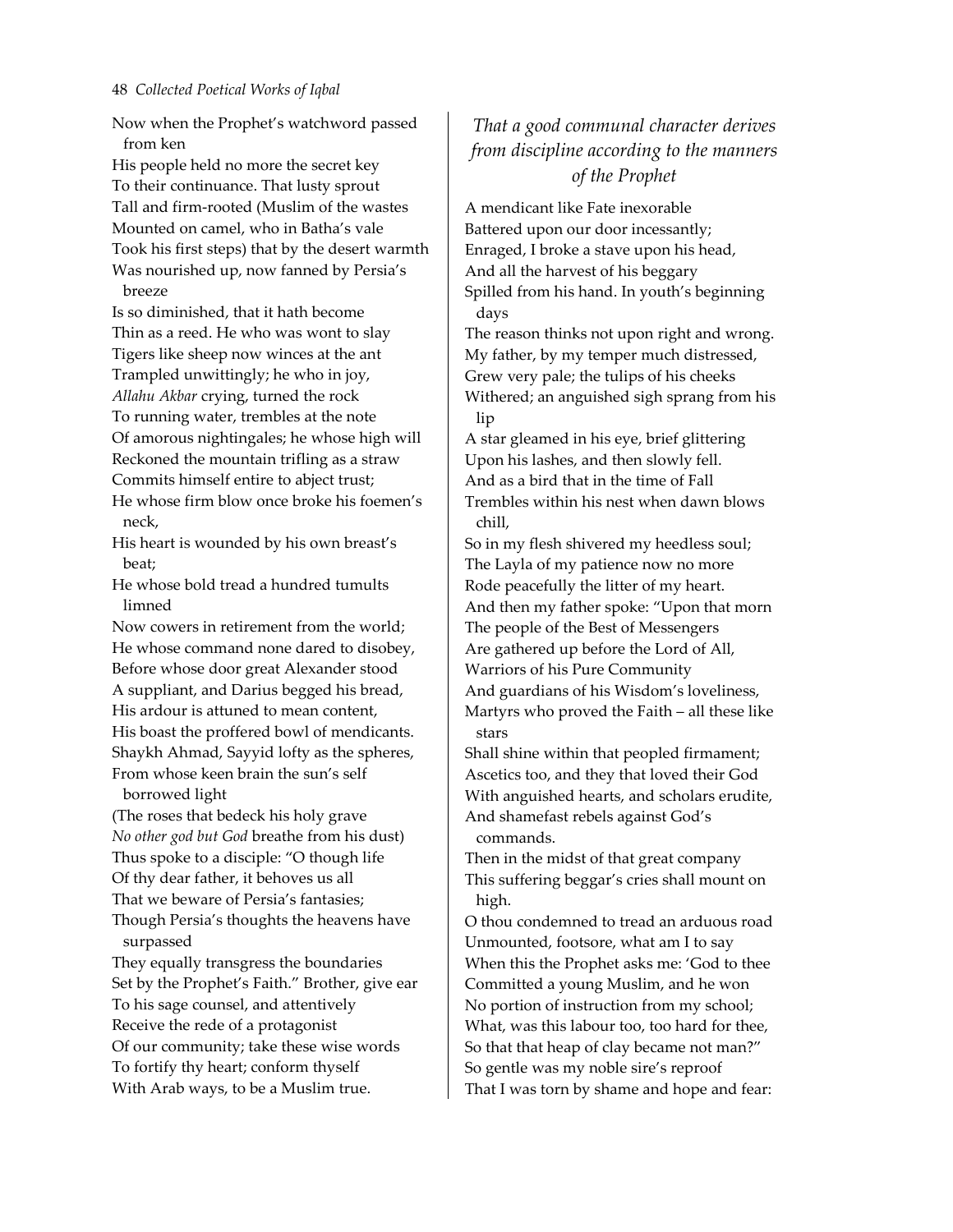"Reflect a little, son, and bring to mind The last great gathering of the Prophet's fold; Look once again on my white hairs, and see How now I tremble between fear and hope; Do not thy father this foul injury,

O put him not to shame before his Lord!"

Thou art a bud burst from Muhammad's branch;

Break into bloom before the genial breeze Of his warm Spring; win thee the scent and hue

Of that sweet season; strive to gain for thee Some fragment of his character sublime.

Well said great Rumi, guide in whose shrunk drop

An ocean of deep wisdom slumbereth:

"Snap not the thread of thy brief days from him

Who was the Seal of Prophets; little trust In thy poor craft and faltering footsteps place."

The nature of the Muslim through and through

Is loving kindness; with both hand and tongue

He strives to be a mercy in the world, As he whose fingers split the moon in twain Embraces in his mercy all mankind. Noble was he, in every attribute; Thou art no member of our company If from his station thou departest far. Bird of our garden, one in song and tongue With us, if thou dost own a melody Carol it not alone, nor let it soar But on a branch that in our garden grows. Whatever thing has capital of life Dies in an uncongenial element Art thou a nightingale? Fly in the mead, And with thy fellow-minstrels mediate Thy song. Art thou an eagle? Do not live At ocean's bottom; in the solitude Of the unpeopled desert make thy home. Art thou a star? Shine in thy firmament, Nor set thy foot beyong thy proper bounds.

If thou wilt take a drop of April shower And nurture it within the garden's close Till, like the dew of the abounding Spring, A rosebud takes it to its near embrace, Then, in the rays of heaven-glittering dawn Whose magic knots the blossoms on the branch,

Thou shalt draw out the lucent element Within its substance, all the ecstasy Of leaping in its trembling particles. What is thy jewel? But a watery wave; What is thy effort? Naught save a mirage. Hurl it to ocean, that it may become A jewel gleaming like a tremulous star. The April raindrop, banished from the sea, Dies on the cornstalk with the morning dew. The pure clay of the Muslim is a gem; Its lustre and its radiance derive Out of the Prophet's ocean. Come thou, then, Brief April shower, come into his breast, And issue from his mighty sea, a pearl! Outshine the sun upon this shadowy world, And glow forever in immortal light.

*That the life of the community requires a visible focus, and that the focus of the Islamic community is Makkah's sacred house*

Now I will loose for thee the knotted cord That is Life's riddle, and reveal to thee Life's mysteries; its trade, from self to leap Swift as a phantom, nimbly to escape From the constriction of Dimension's grasp. Then how comes Life into this world of late And soon? How does its instant time give birth

To yesterdays and morrows? Look upon Thyself, if thou possessest eyes to see; Fool, art thou aught but constantly aleap? So, to display its glow invisible Life's torch contrived a curtain of its smoke, And that its motion might be seen at peace, Its wave was in the gem immobilized. Life's furnace drew its breath, forthwith became

A tulip, and burst blooming from the branch. Thy thought is immature, lame, slow to rise, If thou suppose the mortal flower itself The fleeting colour. Life is not a bird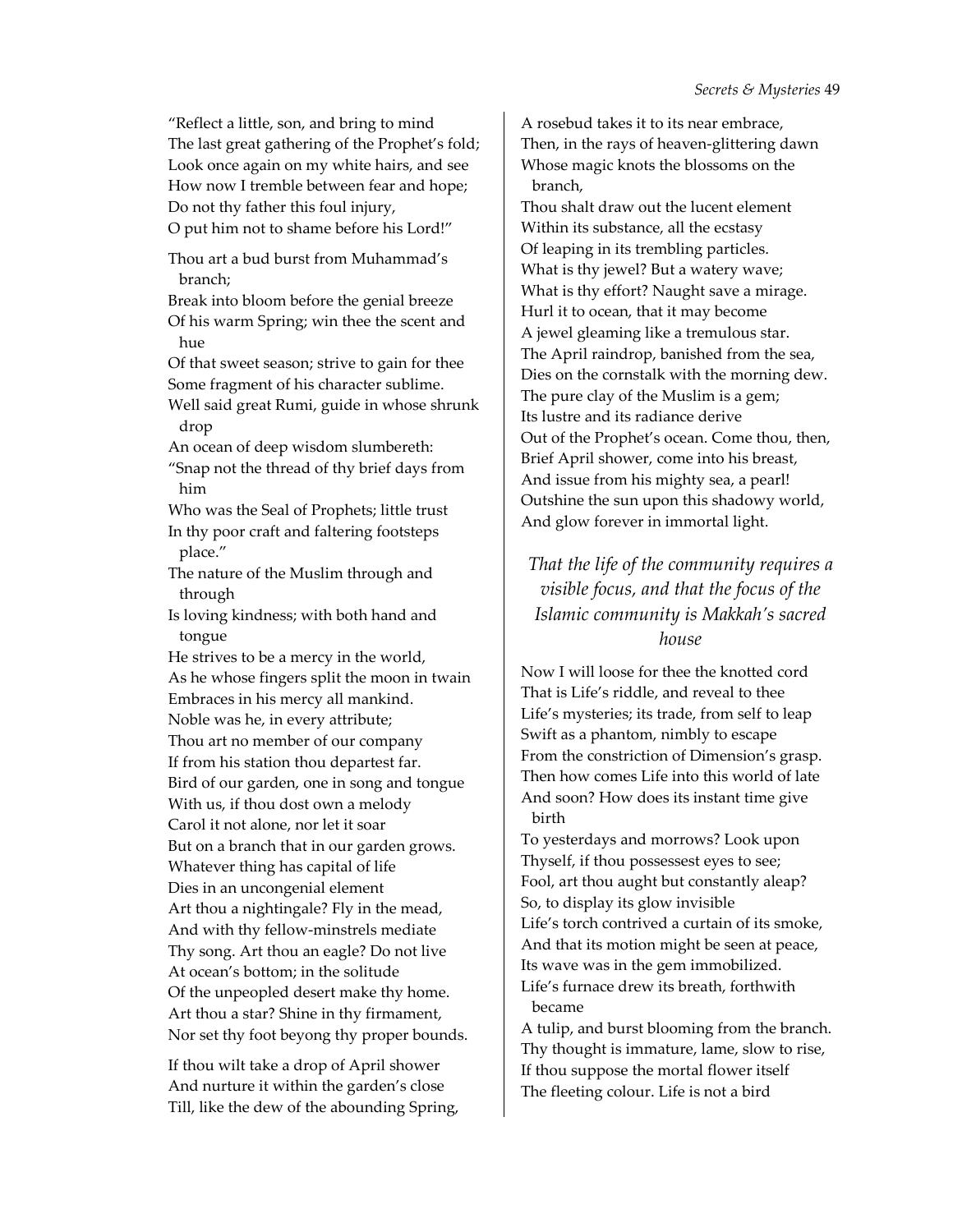A-building nests; 'tis but a wing of hue And wholly flight; imprisoned in the cage, Yet ever free; lamenteth as it sings; Washeth each moment from its wing the will To fly, yet ever seeks new stratagems Itself devising; bindeth knot on knot Its own affairs, yet with consummate ease Resolveth all its problems. Swift-paced Life Stands rooted in the mire, that it may feel Pulsing a doubled joy to walk abroad. Anthems unheard lie dormant in its flame; To-morrow, yesterday, the children are Of its to-day. Each moment it creates Fresh difficulties, passing freely through; Thus, instantly its task is ever new. Though like a sent it is all will to leap, When in the breast it maketh its abode It is a breath. Upon itself it spins Its threads, becomes a skein, and knots itself. The seed, that holdeth knotted in its grain The leaf and fruit, in good time openeth Its eyes upon itself, and is a tree; Creating out of water and of clay A garment it revealeth hand and foot, Eye, yea, and heart. Life chooseth to confine Itself within the body's solitude, And Life createth mighty companies.

Such is the law that governeth the birth Of nations, life gathereth on a point Of focus which, related to the ring, Is as the spirit hidden in the flesh, The track of the circumference concealed Within the centre. Peoples win their bond And order from a focus, and that same Perpetuates the nation's sum of days. The Sacred House at once our secret is And guardian of our secret, our heart's fire And instrument whereon our passion plays. We are a breath nurtured within its breast; The body we, and it the precious soul. Our garden glitters joyous in its dew, Our fields are watered from its holy well. Its dancing motes give lustre to the sun Plunging into its firmanent profound. We are the proof that justifies its claim, Attestors witnessing for Abraham. This made our voices loud upon the earth,

Stitched up with Time our Pre-eternity; In circumambulation of its shrine Our pure community draws common breath, Dawn's sun encaged; by its arithmetic The many count as one, and in that tie Of oneness thy self-mastery waxes strong. Thou livest by a sanctuary's bond And shalt endure, so long as though shalt go About the shrine thereof. Upon this earth By congregation lives a people's soul, And congregation is the mystery Of Makkah's power. Take heed once again, Enlightened Muslim, by the tragic fate Of Moses' people, who, when they gave up Their focus from their grasp, the thread was snapped

That bound their congregation each to each. That nation, nurtured up upon the breast Of God's apostles, and whereof the part Was privy to the secrets of the whole, Suddenly smitten by the hand of Time Poured out its lifeblood in slow agony. The tendrils of its vine are withered now, Nor even any willow weeping grows More from its soil; exile has robbed its tongue Of common speech; both nest and birdsong gone;

The candle out; dead the lamenting moth – My poor dust trembles at the history. O thou, sore wounded by the sword of Fate, Prisoner of confusion, doubt, dismay,

Wrap thee in pilgrim robes; unshroud the dawn

Of night's dark dust. Plunge, as thy forebears did,

Into prostration; lose thyself, until Thou art entire prostration. Long ago The Muslim fashioned meek humility, And thence developed a world-shaking pride; Upon God's path the thorn-points pierced his feet;

He wore a rose-bower in his turban's fold.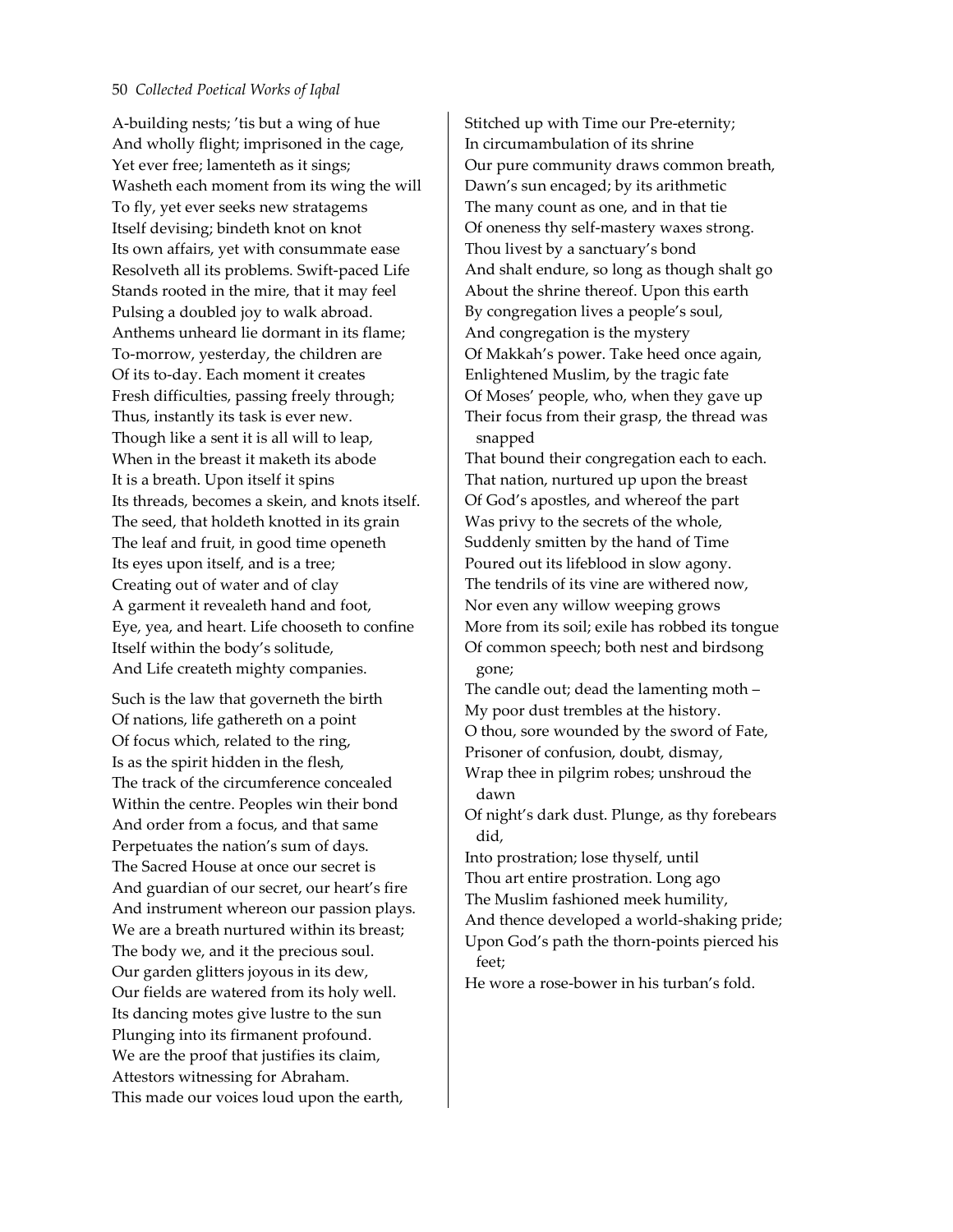### *That true solidarity consists in adopting a fixed communal objective, and that the objective of the Muhammadan community is the preservation and propagation of Unitarianism*

And now I will impart to thee the tongue Of all things that have being; in this speech The letters and articulated sounds Are life's activities. When life is bound In firm attachment to an aim professed The opening verse rises spontaneously; And if that purpose serves us for a goad, Swift as the tempest gallopeth our steed. The goal avowed is the true mystery Of life's cntinuance, that focuses The restless flow of its mercurial powers. When life is conscious of a purposed aim, All means material yield to its control; It makes its self the follower of that goal, For its sole sake collects, selects, rejects. The helmsman shoreward bound resolves to sail

The flooding main; the destination far Determines the selection of the paths. The moth's heart bears the brand of the delight

Of burning, for which joy it flutters still About the candle. If the madman Qais Was wanderer in the wilderness, his aim Was the high litter wherein Layla rode. Now be our Layla but familiar With cities, never shall we lift our tread To span the desert. In the enterprise The purpose lies as hidden as the soul Within the body, and from this alone Each labour takes its quality and size. The blood that circulateth in our veins The nimbler moveth, having the desire To reach a goal; life's self consumes itself In that bright flame, aglow with tulip-fire. The Goal is as a plectrum, that awakes The hidden music in the instrument Of high ambition, an attractive point Whereunto moves all centripetal force; This stirs a people's hands and feet to move In vital unison, one vision clear

Bestowing on a hundred several sights. Be the mad lover of the loveliness Of noble purpose; flutter like a moth About this ardent lamp. Sweet was the air Qum's music-maker sang, the silken strings Sweeping responsive to his pulsing thought: "While yet the traveller bends to pluck the thorn

That pricks his foot, the litter vanishes." If thou art heedless but for one brief breath, A hundred leagues thou strayest from thy stage.

This ancient creature, that men call the world, Out of the mingling of the elements Derived its body; a hundred reed-beds sowed That one lament might burgeon; bathed in blood

A hundred meads, to yield one tulip-bloom. Many the shapes it fetched and cast and broke To grave upon Life's tablet thy design; Many laments it sowed in the soul's tilth Till sprang the music of one call to prayer Awhile it battled sternly with the free, And had much traffic with false lords, at last To strew the seed of faith in the heart's soil And on the tongue to cry *There is one God. No other god but God* – this is the point On which the world concentrically turns, This the conclusion of the world's affairs. From this the sphere derives its strength to wheel,

The sun its constancy and brilliance, The sea her gems, created of its glow, That set the ocean's billows quivering. This is the breeze that fans the earth to bloom, This rapturous glow a few poor feathers flames

Into the nightingale; and this same fire Runs like a torch along the vineyard's veins And glitters crimson in the dusty bowl. In Being's instrument its melodies Life hidden; O musician, Being's lute Seeketh for thee; within thy body flow A hundred songs, as freely in thy veins The lifeblood pulses; rise, and smite the strings!

*Allahu Akbar!* This the secret holds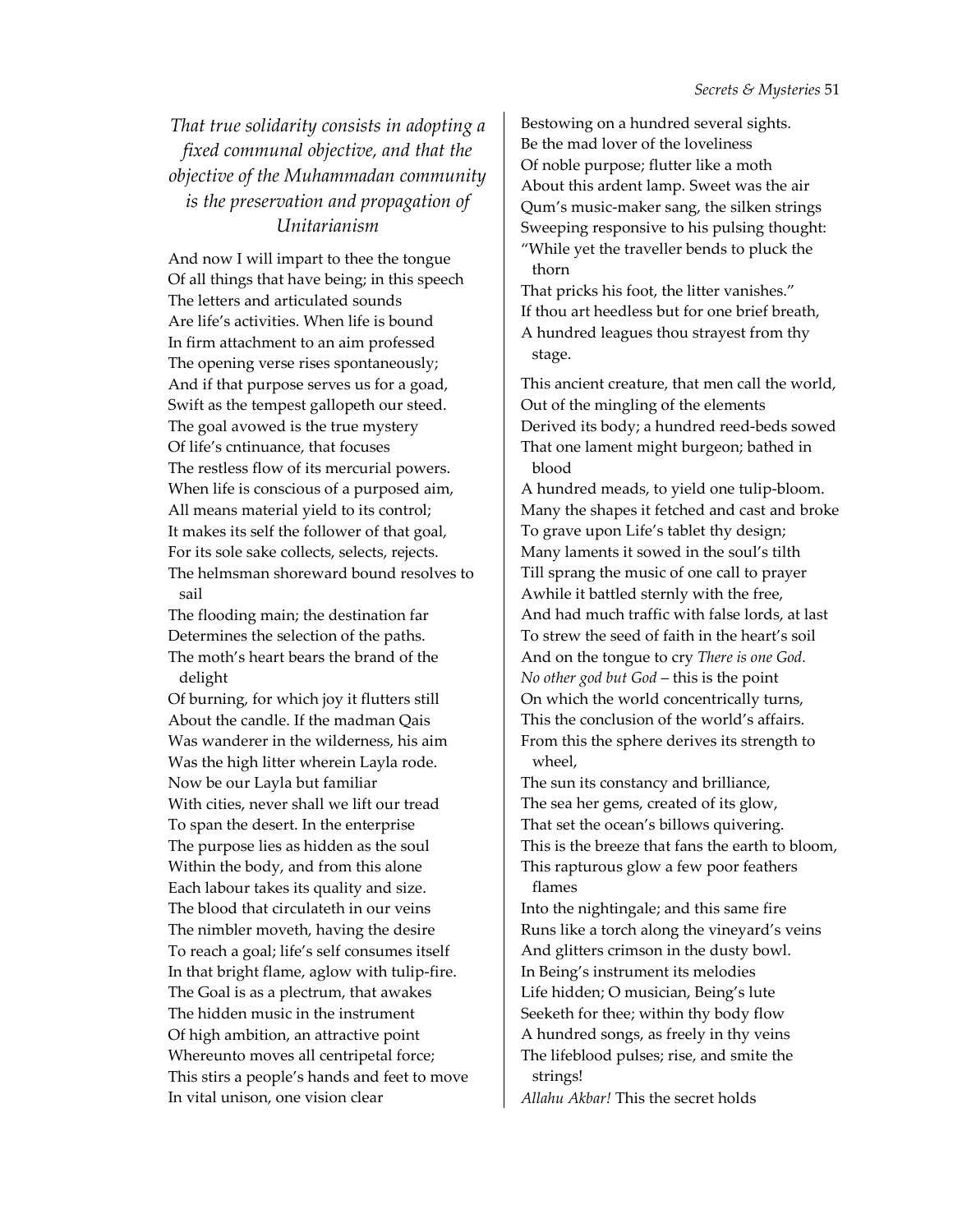Of thy existence; wherefore let it be Thy purpose to preserve and propagate *No other god.* If thou a Muslim art, Till all the world proclaims the Name of God Thou canst not rest one moment. Knowest thou not

The verse in Holy Scripture, calling thee To be *a people just, God's witnesses?* Thou art the glow and glory of the days, And made to testify to all mankind; To all who comprehend the weight of words Make general proclamation, and impart The learned gospel of God's Messenger. Unlettered was He, *innocent of guile The words he uttered,* that elucidate The mystery *He did not go astray.* Yet, when he held the pulse of living things, The secrets of Life's constitution he Forthwith revealed, and cleansed of ancient blight

The garment of the tulips of this mead. Life here below is bound up with his Faith Nor can survive, save guarded by his Law. Having his Book beneath thy arm, stride out With greater boldness to the battlefield Of works; for human thought, idolatrous And idol-fashioning, is all the time In quest of some new image; in these days It follows once again old Azar's trade, And man creates an ever novel god Whose joy is shedding blood, whose hallowed name

Is Colour, Fatherland, Blood-Brotherhood. Humanity is slaughtered like a sheep Before this worthless idol. Thou, whose lips Have touched the sacred bowl of Abraham, Whose blood is ardent with his holy wine, Against this falsehood, garmented as truth, Lift now the blade *there is not aught but God* And smite! The days are shrouded all in mirk; Display thy light, and let *the thing in thee Perfected* shine o'er all humanity. I tremble for thy shame, when on the Day

Of Reckoning that Glory of all time

Shall question thee: "Thou tookest from my lips

The word of Truth, and wherefore hast thou failed

To pass my message on to other men?"

### *That the expansion of communal life depends upon controlling the forces of world order*

Thou, who hast made with the Invisible Thy covenant, and burst forth like a flood From the shore's bondage, as a sapling rise Out of this garden's soil; attach thy heart To the Unseen, yet ever with the seen Wage conflict, since this being visible Interprets that unviewed, and prelude is To the o'ermastery of hidden powers. All otherness is only to subdue, Its breast a target for the well-winged shaft; God's fiat *Be!* made other manifest So that thy arrows might be sharp to pierce The steely anvil. Truly it requires A tightly knotted cord, to whet and prove The wit of the resolver. Art thou a bud? Interpret in thyself the flowery mead; Art thou a dewdrop? Dominate the sun! If thou art equal to the bold emprise, Melt thou this snow-lion with one torrid

breath! Whoever hath subdued the things perceived

Can of one atom reconstruct a world, And he whose shaft would pierce the angel's breast

First fastens Adam to his saddle-bow; He first resolves the knot phenomena And, mastering Being, proves his lofty power. Mountain and wilderness, river and plain, All land and sea – these are the scholar's slate On which the man of vision learns to read. O thou who slumberest, by dull opiates

drugged, And namest mean this world material, Rise up, and open thy besotted eyes! Call thou not mean thy world by Law compelled;

Its purpose is to enlarge the Muslim's soul, To challenge his potentialities; The body it assaults with fortune's sword That thou mayest see if there be blood within; Dash thou thy breast against its jagged rock Until it pierce thy flesh, and prove thy bone.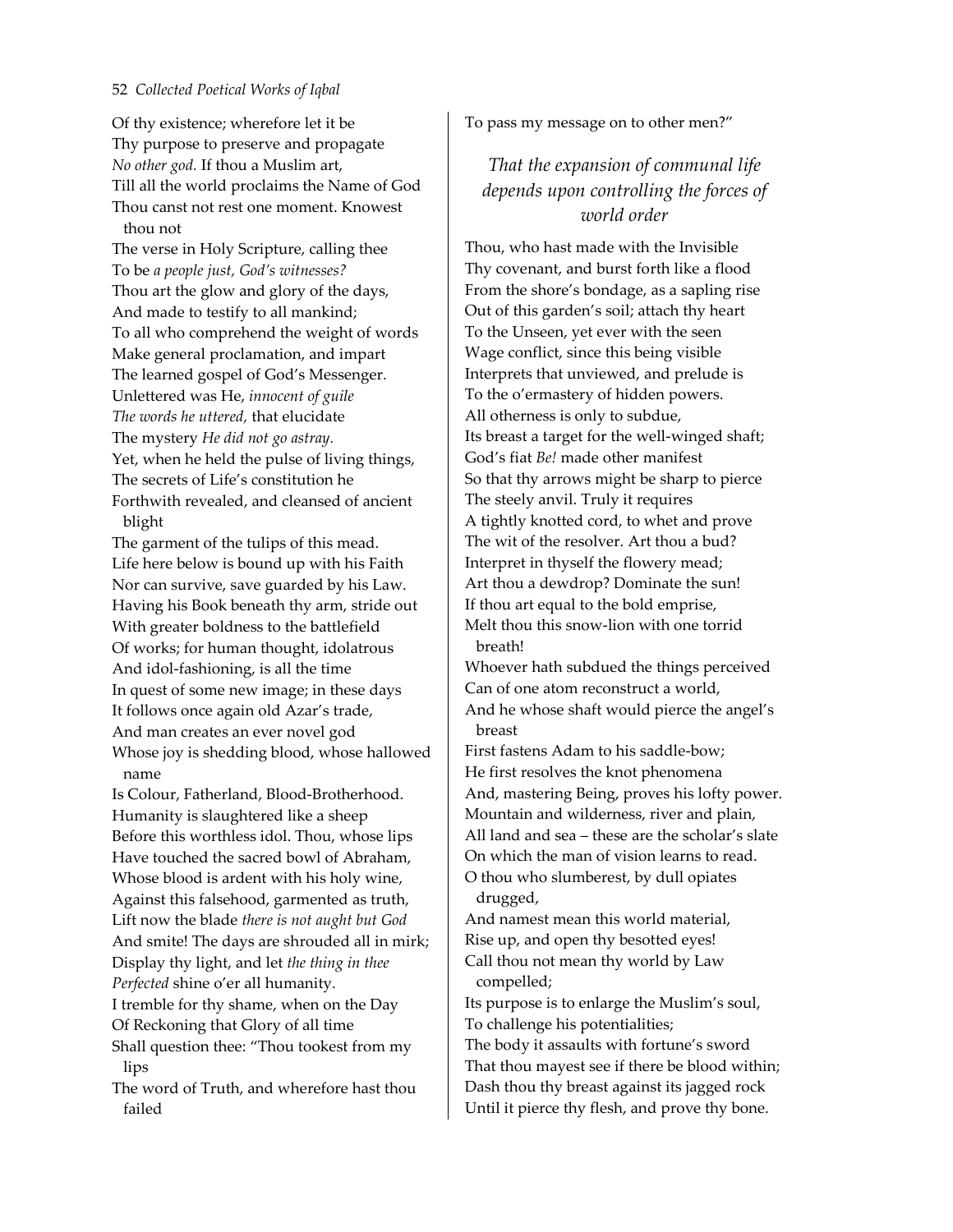God counts this world the portion of good men,

Commits its splendour to believers' eyes; It is a road the caravan must pass, A touchstone the believer's gold to assay; Seize thou this world, that it may not seize

thee

And in its pitcher swallow thee like wine. The stallion of thy thought is parrot-swift, Striding the whole wide heavens in a bound; Urged ever onwards by the needs of life, Raised up to rove the skies, though earthbound still;

That, having won the mastery of the powers Of this world-order, thou mayest

consummate

The perfecting of thy ingenious crafts. Man is the deputy of God on earth, And o'er the elements his rule is fixed; On earth thy narrowness receiveth breadth, Thy toil takes on fair shape. Ride thou the wind;

Put bridle on that swift-paced dromedary. Dabble thy fingers in the mountain's blood; Draw up the lustrous waters of the pearl From ocean's bottom; in this single field A hundred worlds are hidden, countless suns Veiled in these dancing motes. This glittering ray

Shall bring to vision the invisible, Disclose uncomprehended mysteries. Take splendour from the world-inflaming sun,

The arch-illuming levin from the storm; All stars and planets dwelling in the sky, Those lords to whom the ancient peoples prayed,

All those, my master, wait upon thy word And are obedient servants to thy will. In prudence plan the quest, to make it sure, Then master every spirit, all the world. Open thine eyes, and into all things gaze; Behold the rapture veiled within the wine. The weak, endowed with knowledge of the power

Of natural things, takes tribute from the strong.

The outward form of Being is not bare Of inward meaning; this old instrument Still keeps its pitch, still lightning in its song If played with cunning, self against the strings For plectrum striking. Thou, whom God designed

Saying, *Behold!* Why travellest thou this way Like blind men? Lo, thy self-enkindled drop Being intimate with mysteries, is like wine Within the tendril, dew upon the rose; Let flow into the ocean, it becomes A pearl, its substance glittering as a star. Fan not the rose's petals like the breeze, But punge into the meaning of the bower; Whoso hath spun about phenomena The knotted noose, hath mastered for his mount

The lightning and the heat. He makes the word

Wing like a bird in flight, the instrument Sing of itself without the plectrum's touch. Thy ass is lame, because the way of life Was arduous, and thou too ignorant Of life's hard combat; while already now Thy fellow-travellers have reached the goal, Borne from her litter Layla, the divine And lovely Truth; like Qais thou wanderest Distracted in the desert, weary, sore. Yet Adam's glory was that he possessed The *knowledge of the names,* and being wise In natural ken, was thereby fortified.

*That the perfection of communal life is attained when the community, like the individual, discovers the sensation of self; and that the propagation and perfecting of this sensation can be realized through guarding the communal traditions*

O thou of gaze intent, hast thou not seen An infant, unacquainted with its self, So unaware of what is far, what near That it aspires to rein the very moon? To all a stranger, mother-worshipping, Drunken with weeping and with milk and sleep,

His ear cannot distinguish *la* from *mi*,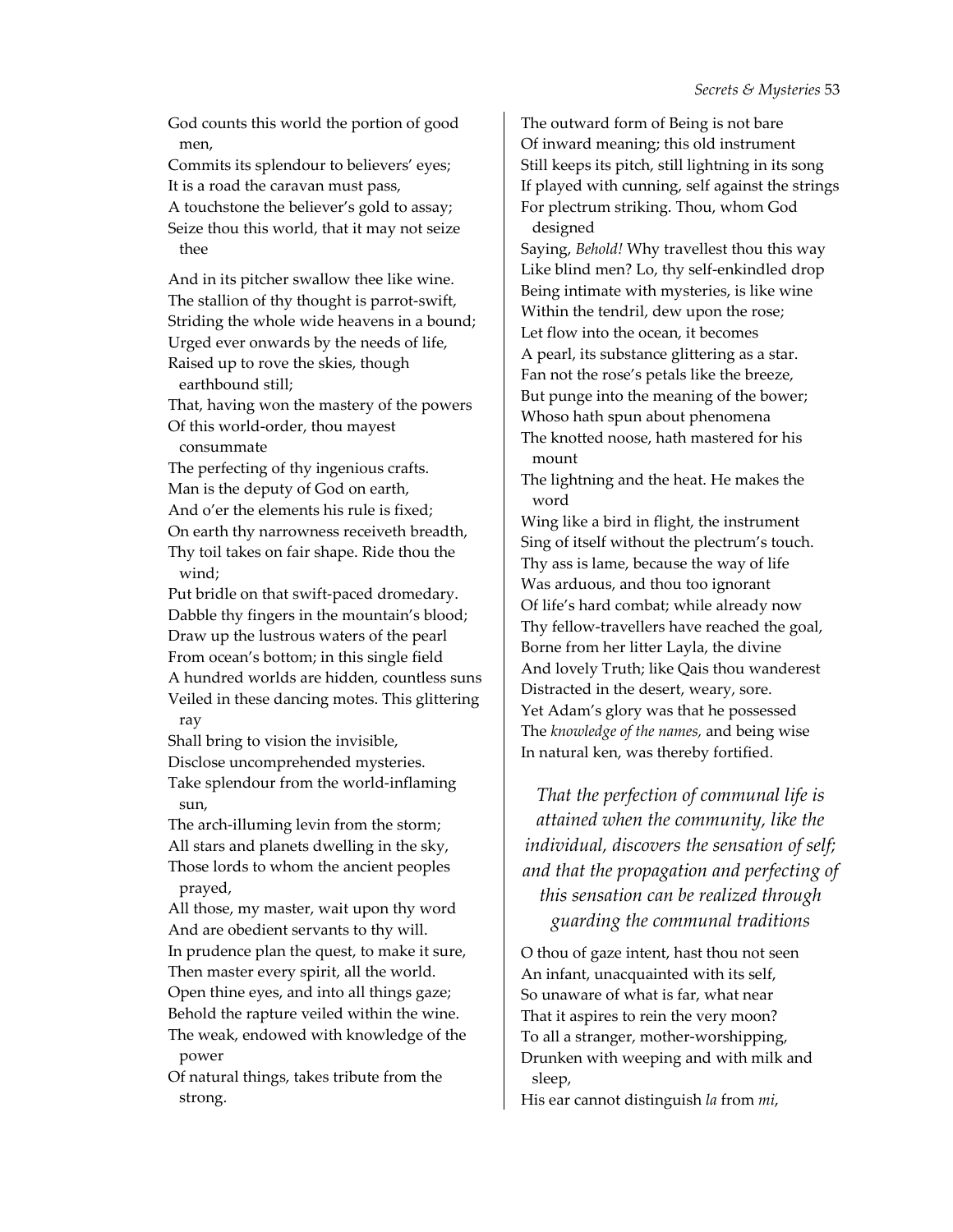His music's the mere jangling of a chain. Simple and virgin are his thoughts as yet, Pure as a pearl his speech; to search and search

His meditation's sum, as on his lips Spring ever Why and When and How and Where;

Receptive to all images his mind, His occupation other to pursue, Other to see. Let any take his eyes Creeping behind his back, and how distressed His little soul becomes! So immature His thoughts are yet that like the new-sprung hawk

Flutters its wings, to try the world's wide air; He lets them slip, to hunt and seize their prey, Then calls them home again unto himself. Lit by the pyrotechnics of the mind The rocket of his fancy fills the sky With coruscating embers. At the last His eye prehensile lights upon himself; His little hand clutched to his breast, he cries "I!" So his memory maketh him aware Of his own self, and keeps secure the bond Linking to-morrow with his yesterday; Upon this golden thread his days are strung Like jewels on a necklace, one by one. Though, every breath, ever diminishes, Ever augments his flesh, "I am the same As I have ever been," his heart declares. This newborn "I" the inception is of life, This the true song of life's awaking lute.

Like to a child is a community Newborn, an infant in its mother's arms; All unaware of self; a jewel stained By the road's dust; unbound to its to-day Is its to-morrow, fettered not its feet By the successive links of night and day. It is the pupil lodged in Being's eye, Other beholding, lost unto itself; A hundred knots are in its cord to loose Ere it can reach the end of selfhood's thread But when with energy it falls upon The world's great labours, stable then becomes

This new-won consciousness; it raises up A thousand images, and casts them down;

So it createth its own history. Yet, when the individual has snapped The bond that joins his days, as when a comb Sheddeth its teeth, so his perception is. The record of the past illuminates The conscience of a people; memory Of past achievements makes it self-aware; But if that memory fades, and is forgot, The folk again is lost in nothingness. Know, then, 'tis the connecting thread of days That stitches up thy life's loose manuscript; This selfsame thread sews us a shirt to wear, Its needle the remembrance of old yarns. What thing is history, O self-unware? A fable? Or a legendary tale? Nay, 'tis the thing that maketh thee aware Of thy true self, alert unto the task, A seasoned traveller; this is the source Of the soul's ardour, this the nerves that knit The body of the whole community. This whets thee like a dagger on its sheath, To dash thee in the face of all the world. Ah, how delightful is this instrument And how inspiring, that within its strings Imprisons those departed memories! See the extinguished splendour blaze anew! Behold all yesterdays in the embrace Of its to-day! Its candle is a star To light the peoples' fortunes, and illume To-night and yesternight in equal shine. The skilful vision that beholds the past Can recreate before thy wondering gaze The past anew; wine of a hundred years That bowl contains, an ancient drunkenness Flames in its juice; a cunning fowler it To snare the bird that from our garden flew. Preserve this history, and so abide Unshaken, vital with departed breaths. Fix in firm bond to-day with yesterday; Make life a bird accustomed to the hand. Draw to thy hand the thread of all the days, Else thou art blind-by-day, nightworshipping.

Thy present thrusts its head up from the past, And from thy present shall thy future stem. If thou desirest everlasting life,

Break not the thread between the past and now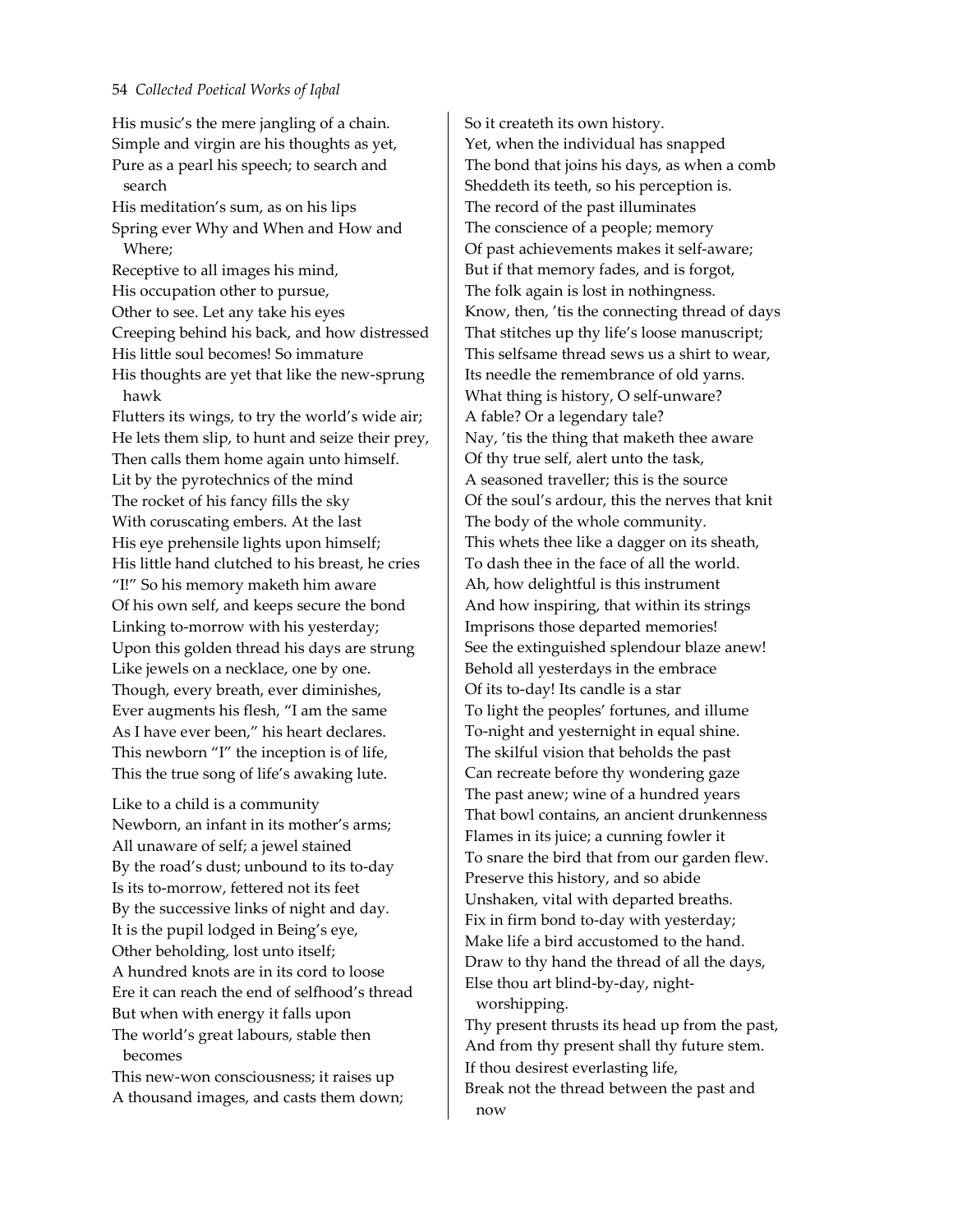And the far future. What is life? A wave Of consciousness of continuity, A gurgling wine that flames the revellers.

### *That the continuance of the species derives from motherhood, and that the preservation and honouring of motherhood is the foundation of Islam*

The instrument of man sings melodies When struck by woman's plectrum; his soul's pride

Swells of her deference. The woman clothes The nakedness of man; the loveliness Of the beloved a garment weaves for love. The love of God is nourished at her breast, A lovely air struck from her silent hand; And he in whom all beings make their boast Declared he loved three things – *sweet perfume, prayer,*

*And womankind.* What Muslim reckons her A servant, nothing more, no part has won Of the Book's wisdom. If thou lookest well, Motherhood is a mercy, being linked By close affinity to prophethood, And her compassion is the prophet's own. For mothers shape the way that men shall go; Maturer, by the grace of Motherhood, The character of nations is, the lines That score that brow determine our estate. If thou art learned to attain the truth Behind the form, our word community Hath, in the Persian, many subtleties. He, for whose sake God said *Let there be life,* Declared that *Paradise lies at the feet Of mothers.* In the honouring of the womb The life communal is alone secured, Else is life raw and brutish. Motherhood Quickens the pace of life, the mysteries Of life revealing; tortuously twists The current of our stream, so that it flows Bubbling and whirling on its rapid course. Take any peasant woman, ignorant, Squat-figured, fat, uncomely, unrefined, Unlettered, dim of vision, simple, dumb; The pangs of motherhood have torn her heart, Dark, tragic rings have underscored her eyes;

If from her bosom the community Receive one Muslim zealous for the Faith, God's faithful servant, all the pains she bore Have fortified our being, and our dawn Glows radiant in the lustre of her dusk. Now take the slender figure, bosomless, Close-cosseted, a riot in her glance, Her thoughts resplendent with the Western light;

In outward guise a woman, inwardly No woman she; she hath destroyed the bonds That hold our pure community secure; Her sacred charms are all unloosed and spilled;

Bold-eyed her freedom is, provocative, And wholly ignorant of modesty; Her learning is inadequate to bear The charge of motherhood, and on the dusk And evening of her days not one star shines; Better it were this rose had never grown Within our garden, better were her brand Washed from the skirt of the community.

Stars without number whispering *No god But God,* ungleaming in the dark of time And not yet risen from nonentity, Still wait without the bounded territories Of quality and quantity, being hid Within the shadows of our patent life, These our epiphanies still unbeheld; Dew not descended on the rose's bloom, Buds not yet torn by the lascivious breeze. This garden of potentialities, These unseen tulips blossom from the bower Of fertile Motherhood. A people's wealth Rests not, my prudent friend, in linen fine Or treasured hoards of silver and of gold; Its riches are its sons, clean-limbed and strong Of body, supple-brained, hard-labouring, Healthy and nimble to high enterprise. Mothers preserve the clue of Brotherhood, The strength of Scripture and Community.

### *That the Lady Fatima is the perfect pattern of Muslim womanhood*

Mary is hallowed in one line alone, That she bore Jesus; Fatima in three.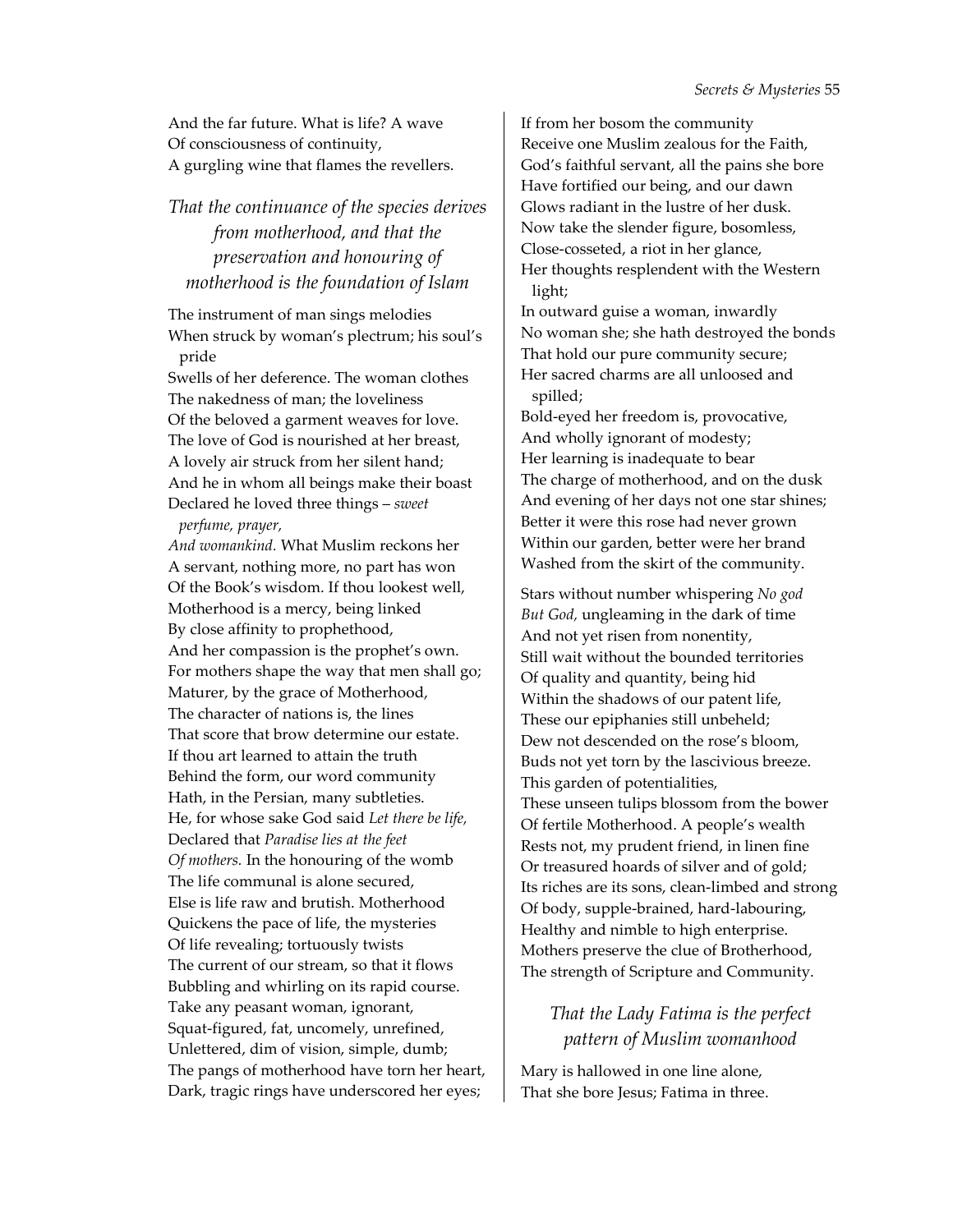For that she was the sweet delight of him Who came a mercy to all living things, Leader of former as of latter saints, Who breathed new spirit into this dead world And brought to birth the age of a New Law. His lady she, whose regal diadem God's words adorn *Hath there come any time,* The chosen one, resolver of all knots And hard perplexities, the Lion of God, An emperor whose palace was a hut, Accoutred with one sword, one coat of mail. And she his mother, upon whom revolves Love's compasses, the leader of Love's train, That single candle in the corridor Of sanctity resplendent, guardian Of the integrity of that best race Of all God's peoples; who, that the fierce flame

Of war and hatred might extinguished be, Trod underfoot the crown and royal ring. His mother too, the lord of all earth's saints And strong right arm of every freeborn man, Husain, the passion in the song of life, Teacher of freedom to God's chosen few. The character, the essential purity Of holy children from their mothers come. She was the harvest of the well-sown field Of self-surrender, to all mothers she The perfect pattern, Fatima the chaste. Her heart so grieved, because one came in need,

She stripped her cloak and sold it to a Jew; Though creatures all, of light alike and fire, Obeyed her bidding, yet she sank her will In her good consort's pleasure. Fortitude And meekness were her schooling; while her lips

Chanted the Book, she ground the homely mill.

No pillow needed she to catch her tears, But wept contrition's offering of pearls Upon the skirt of prayer; which Gabriel

stooped

To gather, as they glistened in the dust, And rained like dew upon the Throne of God. God's Law a fetter locks about my feet To guard secure the Prophet's high behest, Else had I surely gone about her tomb

And fallen prostrate, worshipping her dust.

#### *Address to the veiled ladies of Islam*

O thou, whose mantle is the covering That guards our honour, whose effulgence Our candle's capital, whose nature pure To us a mercy, our religion's strength, Foundation of our true community! Our children's lips, being suckled at thy breast,

From thee first learn to lisp *No god but God.* Thy love it is, that shapes our little ways, Thy love that moulds our thoughts, our words, our deeds.

Our lightning-flash, that slumbered in thy cloud,

Glitters upon the mountain, sweeps the plain. O guardian of the blessings of God's Law, Thou from whose breath the Faith of God draws fire,

Coxcomb and crafty is the present age, Its caravan a highwayman, well armed To seize and spoil Faith's riches; blind its brain,

That knoweth naught of God; ignoble they Who are the captives of its twisted chains; Bold is its eye, and reckless; swift to snatch The talons of its lashes; its poor prey Calls itself free, its victim vaunts it lives! Thine is the hand that keepeth fresh and

green The young tree of our Commonwealth, as

thou

Guardest inviolate the capital

Of our Community. Fret not thyself

To calculate the profit and the loss,

Being content to tread the well-worn path

Our fathers went before. Be wary of

Time's depredations, and to thy broad breast Gather thy children close; these meadow-

chicks,

Unfledged as yet co fly, have fallen far From their warm nest. High, high the cravings are

That wrestle with thy soul; be conscious still And ever of thy model, Fatima,

So that thy branch may bear a new Husain,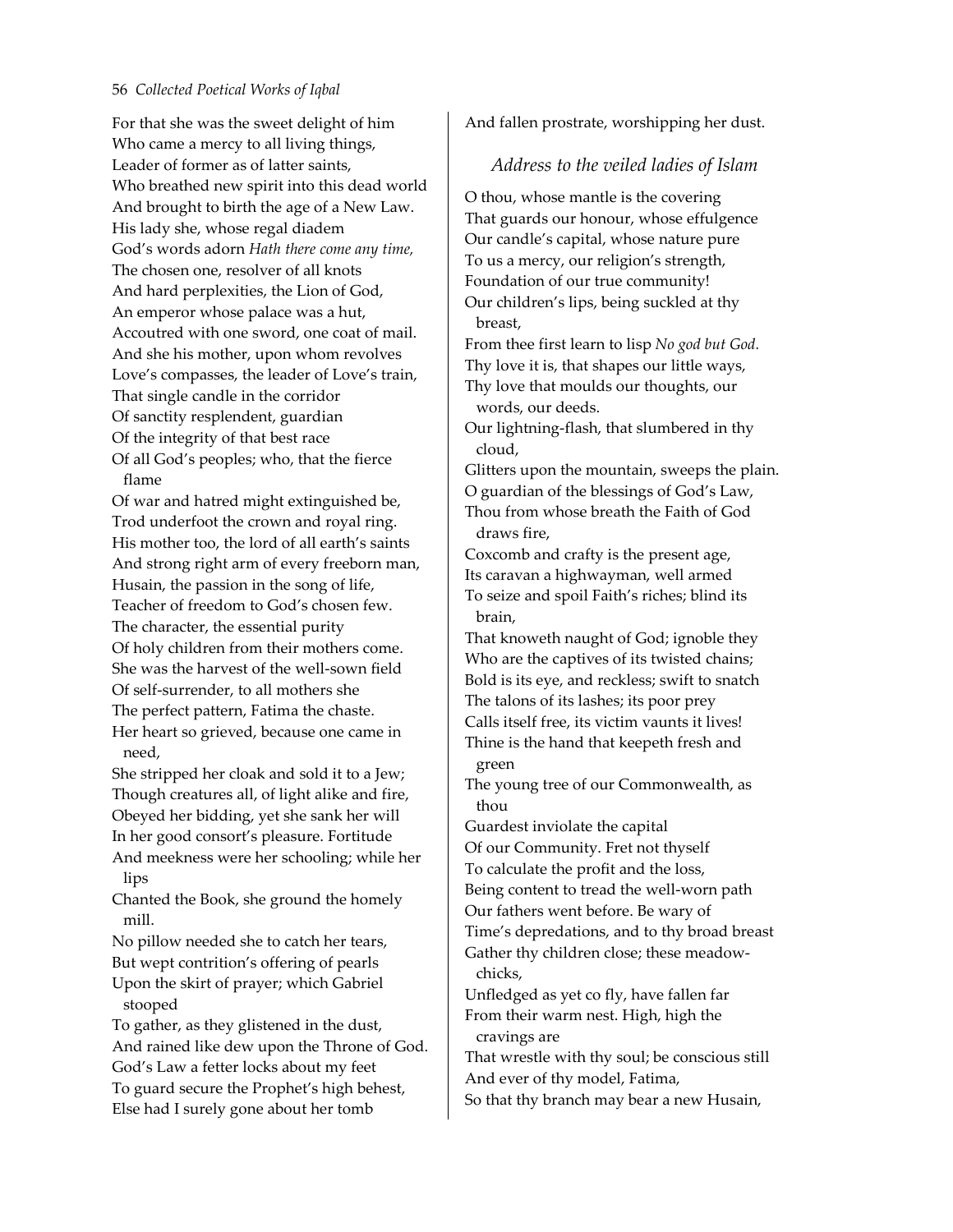Our garden blossom with the Golden Age.

### *Summary of the purport of the poem in exegesis of the Surah of Pure Faith*

*"Say: He is God, One"*

I dreamed one night I looked upon Siddiq And plucked a rose that blossomed at his feet

–

He, that *most generous was of all mankind* Unto our Master, he that stood the first Like Moses on the Sinai of our Faith, Whose zeal was as a cloud that showered rain Upon the tilth of our community, Second to own Islam, to share the Cave, Badr, and the Tomb. "O chosen of Love's choice,"

I cried to him, "whose love is the first line In the collected poetry of Love, Whose hand established on a firmer base A remedy for our immediate woes." "How long", said he, "wilt thou be prisoner To base desire? Get lustre, and new light To light thee, from the Surah of Pure Faith." This one breath, winding in a hundred breasts,

Is but one secret of the Unity; Get thee its colour, to be like to it, Reflective to its beauty in the world. He, who bestowed this Muslim name on thee, Drew thee to Oneness from Duality; 'Tis thou thyself hast called thee Afghan, Turk –

Ah, thou remainest as thou ever wert! Deliver now the named from all the names; Have done with cups; ally thee to the jar! Thou hast become a scandal to thy name, A leaf that fell untimely from thy tree; Attune thee unto Oneness; be thou gone From Twoness; nor dissect thy Unity. Thou who art servant unto One, if thou Art thou, how long wilt thou to school of Two?

Lo, thou hast shut thy door upon thyself; Take to thy heart that which thy lips imbibed. A hundred nations thou hast raised from one, On thy own fort made treacherous assault.

Be one; make visible thy Unity; Let action turn the unseen into seen; Activity augments the joy of faith, But faith is dead that issues not in deeds.

*"God, the Self-Subsistent"*

If thou hast bound thy faithful heart on *God The Self-subsistent,* thou hast overlept The rim of things material. No slave To things material God's servant is; Life is no turning of a water-wheel. If thou be Muslim, be not suppliant Of other's succour; be the embodiment Of good to all the world. Make not complaint Of scurvy fortune to the fortunate, Nor from thy sleeve reach out a beggar's hand.

Like Ali, be content with barley-bread; Break Marhab's neck, and capture Khyber's fort.

Why bear the favour of the bountiful, Why feel the lancet of their nay and yea? Take not the sustenance from mean, base hands;

Thou art a Joseph; count thyself not cheap. And if thou be an ant, and lackest wings And feathers, go not unto Solomon To plead thy want. The road is arduous; Go light-accoutred, if thou wouldst attain; Unfettered live thy days, unfettered die. Count o'er the rosary of *Take thou less Of this world's goods,* and thou shalt riches win In *living free.* So far as in thee lies Become that Stone of the philosophers, Not the base dross; a benefactor be, Not a petitioner for others' alms. Thou knowest well bu Ali's eminence, Accept from me this draught, drawn from his cup –

"Trample Kai-Kaus' throne beneath thy foot; Yield up thy life, but not thy self-respect!" The tavern door stands open of itself To those whose bowls are empty, whose needs none.

Harun Rashid, that captain of the Faith Whose blade to Nicephor of Byzance proved A deadly potion, unto Malik spoke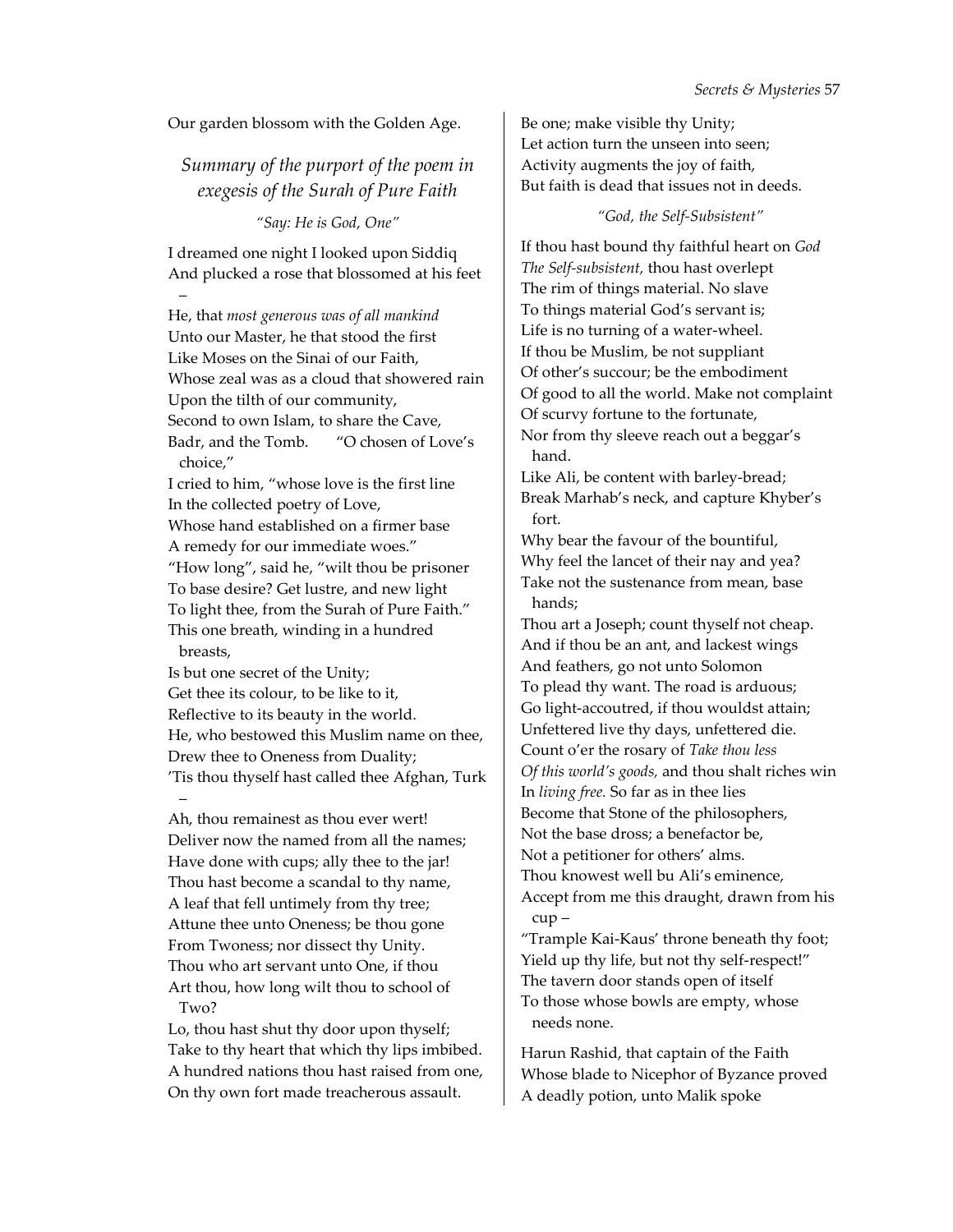Upon this fashion: "Master of my folk, The dust before whose door illuminates My people's brow, melodious nightingale Carolling mid the roses of good words, I am desirous to be taught by thee The secrets of those words. How long art thou Content in Yemen to conceal the glow Of thy bright rubies? Rise, and pitch thy tent Here, in the homestead of the Caliphate. How fair the brightness of the shining day, The captivating beauty of Iraq! The Fount of Khizer gushes from its vines, Its earth is healing for the wounds of Christ." "I am the Prophet's servant," Malik said, "And only him I love, with all my heart. Bound to his saddle-bow, I will not quit His holy sanctuary. By the kiss Of Yathrib's dust I live; my night to me Is fairer that Iraq's pellucid day. Love says, 'Obey my ordinance; sign not The articles of service even to kings.' Thou wouldst become my master, overlord Of this freed slave of God, that I should wait Upon thy door to teach thee, and no more Serve the community, being bound to thee. Be it thy wish some portion to attain Of godly knowledge, in my circle sit And study with the rest. Indifference To worldly needs engenders fine disdain, And holy pride takes many splendid shapes."

Godly indifference is to put on The hue of God, and from thy robe to wash The dye of otherness. But thou hast learned The rote of others, taking that for store, An alien rouge to beautify thy face; In those insignia thou takest pride, Until I know not if thou be thyself Or art another. Fanned by foreign blasts Thy soil is fallen silent, and no more Fertile in fragrant roses and sweet herbs. Desolate not thy tilth with thy own hand; Make it not beg for rain from alien clouds. Thy mind is prisoner to others' thoughts, Another's music throbs within thy throat, Thy very speech is borrowed, and thy heart Dilates with aspirations not thine own. The song thy ring-doves sing, the leafy gowns

That deck thy cypresses, are meanly begged; Thou takest wine from others in a bowl Itself from others taken upon loan. If he, whose glance contains the mystery *Erred not the sight* – if he should come again Unto his people, he whose candle-flame Knows its own moth, who can distinguish well

His own from strangers standing at the gate, Our master would declare, *Thou art not mine.* Woe, woe, alas for us upon that day!

How long wilt thou content thyself to live The life of stars, that in the risen morn Lose all their being? Thou hast been deceived By the false dawn, packed up thy goods and gone

From the broad firmament. Thou art the sun; Look on thy self a little; purchase not Some shreds of radiance from others' stars! Thou hast engraved thy heart with alien shapes,

Gambled the alchemy and gained the dross; How long this glittering with others' shine? Shake off heavy fumes for foreign grapes! How long this fluttering about the flame Of party lanterns? If thou hast a heart Within thy breast, with thine own ardour burn!

Be like the gaze, wrapped round in thy own veils;

Rise on the wing, but ever wheel back home; Bubble-like bar thy little privacy Against the intruder, if thou wouldst be wise. No man to individuality Ever attained, save that he knew himself, No nation came to nationhood, except It spurned to suit the whim of other men. Then of our Prophet's message be apprised, And have thou done with other lords but God.

#### *"He begat not, neither was He begotten"*

Loftier than hue and blood thy people are, And greater worth one Negro of the Faith Than are a hundred redskin infidels. A single drop of water Qanbar took For his ablutions is more precious far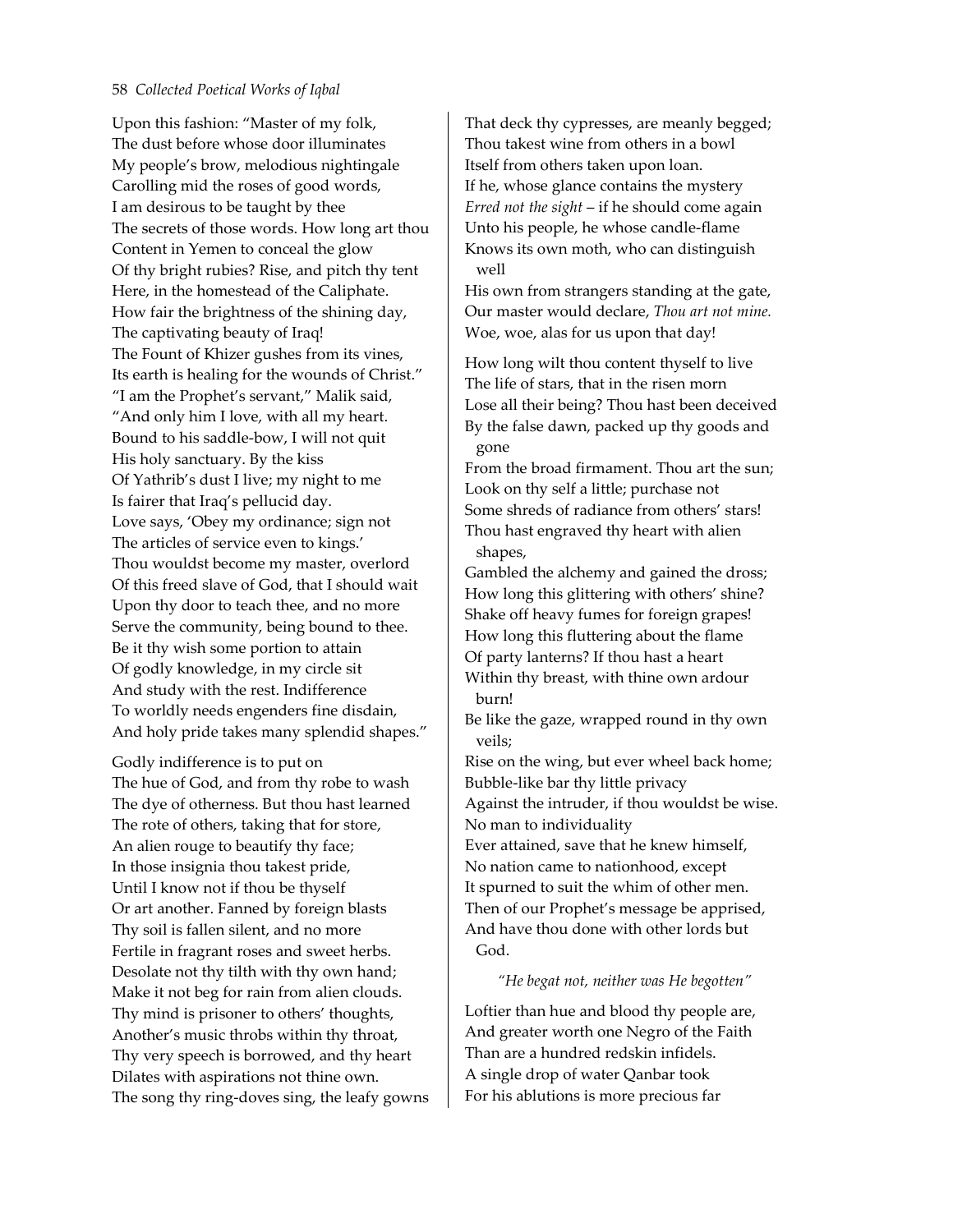Than all the blood of Caesar. Take no count Of father, mother, uncle; call thy self An offspring of Islam, as Salman did. See, my brave comrade, in the honeyed cells That constitute the hive a subtle truth; One drop from a red tulip is distilled, One from a blue narcissus; none proclaims, "I am of jasmine, of lily I!" So our community the beehive is Of Abraham whose honey is our Faith. If thou hast made of our community Lineage a part essential, thou hast rent The fabric of true Brotherhood; thy roots Have struck not in our soil, thy way of thought

Runs counter to our Muslim rectitude.

Ibn-i-Mas'ud, that lantern bright of Love, Body and spirit blazing in Love's flame, Being distressed upon a brother's death Dissolved in tears, a mirror liquefied, Nor any term to his lamentings saw But in his grief; as of her child bereaved A mother weeps, so uncontrollably He sobbed: "Ah, scholar of humility, Alas, my comrade in the schools of prayer! My tall young cypress, fellow traveller Upon the pathway of the Prophet's love! O grief, that he is now denied the courts Of God's Apostle, while mine eyes are bright With gazing fondly on the Prophet's face!

The bond of Turk and Arab is not ours, The link that binds us is no fetter's chain Of ancient lineage; our hearts are bound To the beloved Prophet of Hijaz, And to each other are we joined through him. Our common thread is simple loyalty To him alone; the rapture of his wine Alone our eyes entrances; from what time This glad intoxication with his love. Raced in our blood, the old is set ablaze In new creation. As the blood that flows Within a people's veins, so is his love Sole substance of our solidarity. Love dwells within the spirit, lineage The flesh inhabits; stronger far than race And common ancestry is Love's firm cord. True loverhood must overleap the bounds

Of lineage, transcend Arabia And Persia. Love's community is like The light of God; whatever being we Possess, from its existence is derived. "None seeketh when or where God's light was born; What need of warp and woof, God's robe to spin?"

Who suffereth his foot to wear the chains Of clime and ancestry, is unaware How *He begat not, neither was begot.*

*"And there is not any equal unto Him"*

What is the Muslim, that hath closed his eyes Against the world? This heart attached to God,

What is its nature? On a mountain-top A tulip blowing, that hath never seen The trailing border of the gatherer's skirt; The flame is kindled in his ardent breast From the first breaths of dawn; heaven suffers not

To loose him from her bosom, deeming him A star suspended; the uprising sun Touches his lips with dawn's first ray, the dew

Bathes from his waking eyes the dust of sleep.

Firm must the bond be tied with *There is none* If thou wouldst an unequalled people be. He who is Essence One, unpartnered is; His servant too no partner can endure; And whoso in the Highest of the High Believeth, cannot suffer any peer In his high jealousy. Wrapt round his breast The robe of *Do not grieve,* borne on his brow The crown *Ye are the highest,* he transports On his broad back the burden of both worlds, Protects both land and sea in his embrace; His ear attentive to the thunder's roar, His shoulders bared to take the lightning's scourge,

Against the false he is a sword, a shield Before the truth; evil and good are proved Upon the touchstone of his ordinance And prohibition. Knotted in his coals A hundred conflagrations lurk; life's self Derives perfection from his essence pure.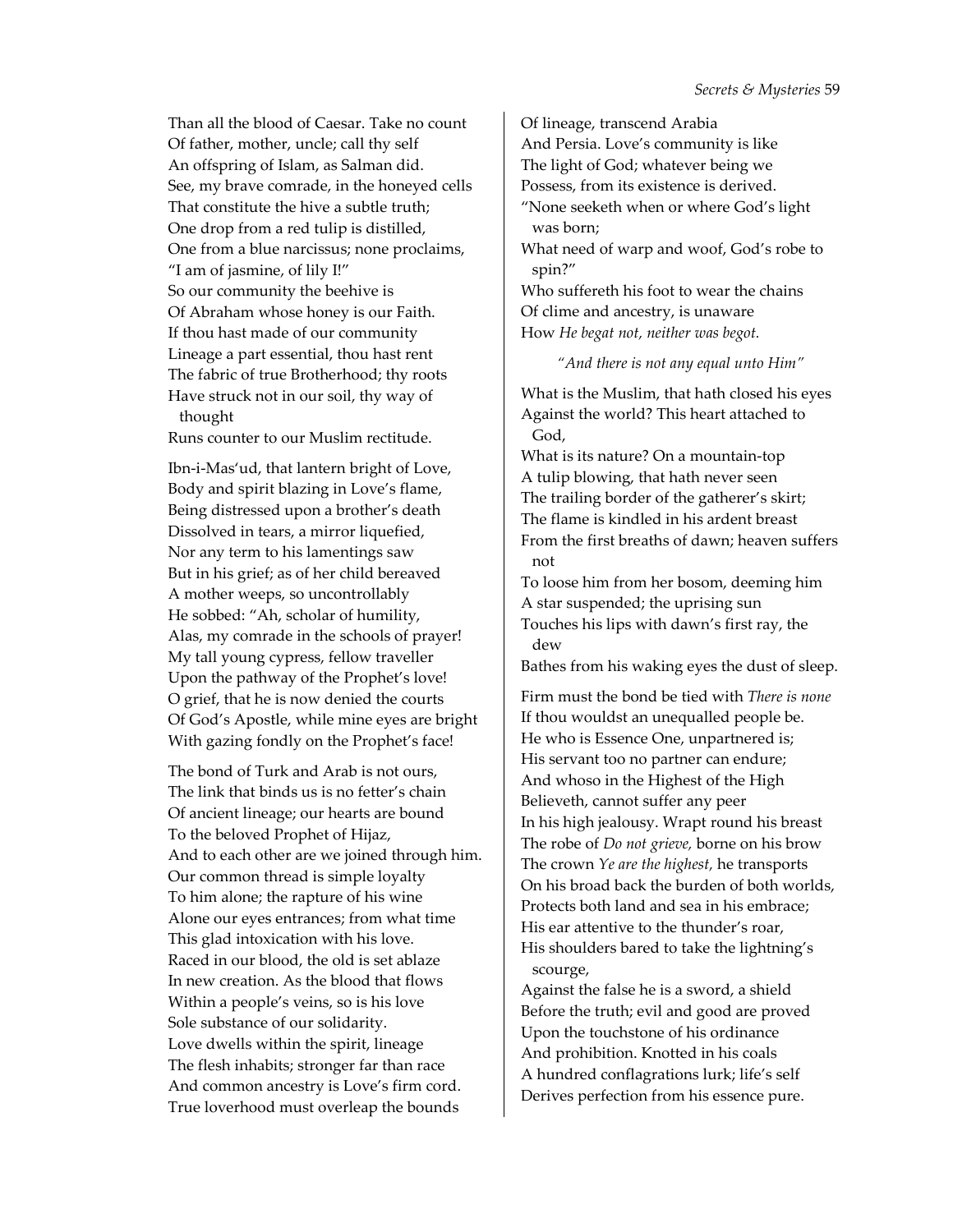Through the broad spaces of this clamorous world

No music sounds but his triumphant song, His loud *Allahu Akbar*. Great is he On justice, clemency, benevolence; Noble his temper, even in chastisement. At festival his lyre delights the mind; Steel melts before his ardour in the fight. Where roses blossom, with the nightingale's His sweet song mingles; in the wilderness No falcon is more swift upon the prey. His heart untranquil scorns to take repose Beneath the heavens; in the spreading skies He makes his dwellings, as on soaring wing He rises far beyond yon ancient hoop That spans our firmament, to whet his beak Against the gleaning stars. Thou, with thy frail Unspread pinion, tentative to fly, Art like some chrysalis, that in the dust Still slunmbers on; rejecting the Quran, How meanly thou hast sunk, base caviller Protesting of the turn of Fortune's wheel!

Yet, lying abject as the scattered dew, Thou hast within thy grip a living Book; How ling shall earth content thee for thy home?

Life up thy baggage; hurl it to the skies!

### *The author's memorial to him who is a mercy to all living beings*

O thou, whose manifesting was the youth Of strenuous life, whose bright epiphany Told the interpretation of life's dreams, Earth attained honour, having held thy court, And heaven glory, having kissed thy roof. Thy face illumes the six-directioned world; Turk, Tajik, Arab—all thy servants are. Whatever things have being, find in thee True exaltation, and thy poverty Is their abundant riches. In this world Thou litst the lamp of life, as thou didst teach God's servitors a godly mastery. Without thee, whatsoever form indwelt This habitat of water and of clay Was put to shame in utter bankruptcy;

Till, when thy breath drew fire from the cold dust

And Adam made of earth's dead particles, Each atom caught the skirts of sun and moon, Suddenly conscious of its inward strength. Since first my gaze alighted on thy face Dearer than father and dear mother thou Art grown to me. Thy love hath lit a flame Within my heart; ah, let it work at ease. For all my spirit is consumed in me, And my sole chattel is a reed-like sigh, The lantern flickering in my ruined house. It is not possible not to declare This hidden grief; it is not possible To veil the wine in the translucent cup. But now the Muslim is estranged a new Unto the Prophet's secret; now once more God's sanctuary is an idols' shrine; Manat and Lat, Hubal and Uzza – each Carries an idol to his bosom clasped; Our shaykh – no Brahman is so infidel, Seeking his Somnath stands within his head. Arabia deserted, he is gone With all his being's baggage, slumberous To drowse in Persia's wine-vault. Persia's sleet

Has set his limbs a-shiver; his thin wine Rune colder than his tears. As timorous Of death as any infidel, his breast Is hollow, empty of a living heart. I bore him lifeless from the doctors' hands And brought him to the Prophet's presence;

dead He was; I told him of the Fount of Life, I spoke with him upon a mystery O the Quran, a tale of the Beloved Of Najd; I brought to him a perfume sweet Pressed from the roses of Arabia. The Candle of my music lit the throng; I taught the people life's enigma; still He cried against me, "These are Europe's spells He weaves to bind us with, the psaltery Of Europe that he strikes into our ears." O thou, that to Busiri gavest a Cloak And to my fingers yielded Salma's lute, Grant now to him, whose thoughts are so

astray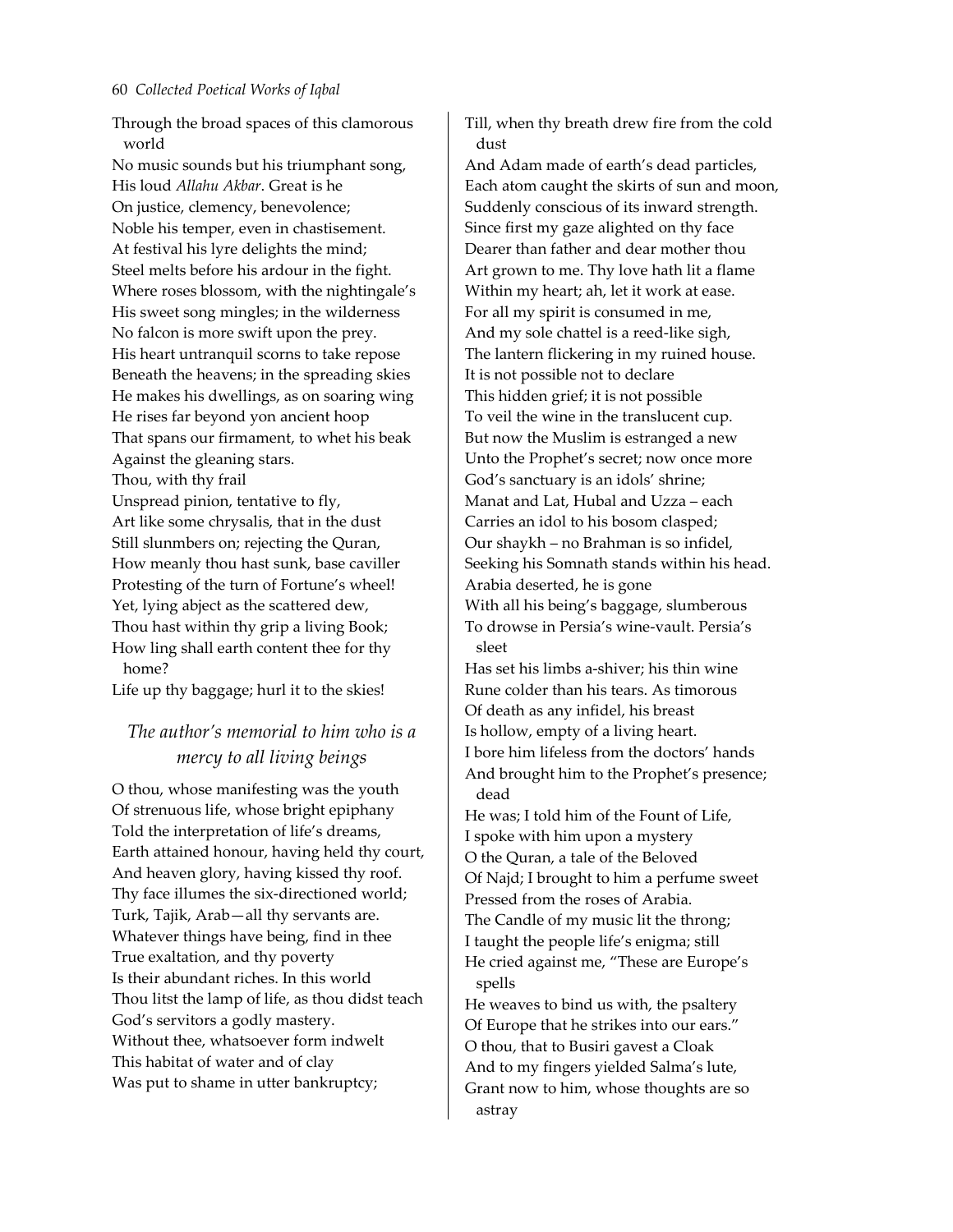That he can no more recognize his own, Perception of the truth, and joy therein. Be lusterless the mirror of my heart, Or be my words by aught but the Quran Informed, O thou whose splendour is the dawn

Of every age and time, whose vision sees All that is in men's breasts, rend now the veil Of my thought's shame; sweep clean the avenue

Of my offending thorns; choke in my breast The narrow breath of life; thy people guard Against the mischief of my wickedness; Nurse not to verdure my untimely seed, Grant me no portion of spring's fecund showers,

Wither the vintage in my swelling grapes And scatter poison in my sparkling wine; Disgrace me on the Day of Reckoning, Too abject to embrace thy holy feet. But if I ever threaded on my chain The pearl of the Quran's sweet mysteries, I to the Muslims I have spoken true, O thou whose bounty raises the obscure Unto significance, one prayer from thee Is ample guerdon for my word's desert; Plead thou to God my cause, and let my love Be locked in the embrace of godly deeds. Thou hast accorded me a contrite soul, A part of holy learning; establish me More firm in action, and my April shower Convert to pearls of great and glittering price.

Since first I cast the baggage of my soul In this world's caravanserai, one more Desire I ever nourished, like my heart Dwelling within my breast, mine intimate From life's dawn; since first I learned thy name

From my sire's lips, the flame of that desire Kindled and glowed in me. My roll of days As heaven lengthens, in life's lottery Marking me loser, ever lustier grows The youth of my desire; this ancient wine Gains greater body with the passing years. This yearning is gem beneath my dust, A single star illumining my night. Awhile with rosy checks did I consort,

Played love with twisted tresses, tasted wines With lustrous brows, the lamp of godly peace Rudely extinguished; lightnings danced about My harvest; my heart's store of merchandise By highwaymen was plundered. Yet this draught

Was spilled not from the goblet of my soul, This gold refined not scattered from my skirt. My reason diabolical resolved To wear the Magian girdle; its impress Stamped o'er my spirit's furrows. Many years I was doubt's prisoner, inseparable From my too arid brain. I had not read One letter of true knowledge, and abode Still in philosophy's conjecture-land; My darkness was a stranger to the light Of God, my dusk knew not the glow of dawn. And yet this yearning slumbered in my heart, Close-shrouded as the pearl within the shell; But lastly from the goblet of mine eye It slowly trickled, and within my mind Created melodies. And now my soul Is emptied of all memories but thee; I will be bold to speak of my desire, If thou wilt give me leave. My life hath been Unfurnished in good works, and therefore I Might not aspire to worthiness of this, Which to reveal I am too much ashamed; Yet thy compassion maketh me more bold. The honey of thy mercy comforteth The whole round world; and this my yearning is,

That I be granted in Hijaz to die! A Muslim, stranger to all else but God – How long shall he the heathen girdle wear And keep the temple? O the bitter shame If, when his earthly days are at an end, A pagan shrine receives his mortal bones. If from thy door my scattered parts arise, Woe to this day, that morrow how sublime! O happy city that thy dwelling was, Thrice-blessed earth wherein thou dost repose!

"My friend's abode, the city of my king – True patriotism, the lover's creed." Give to my star an even-wakeful eye, And in the shadow of the wall a place To slumber, that my spirit's quicksilver